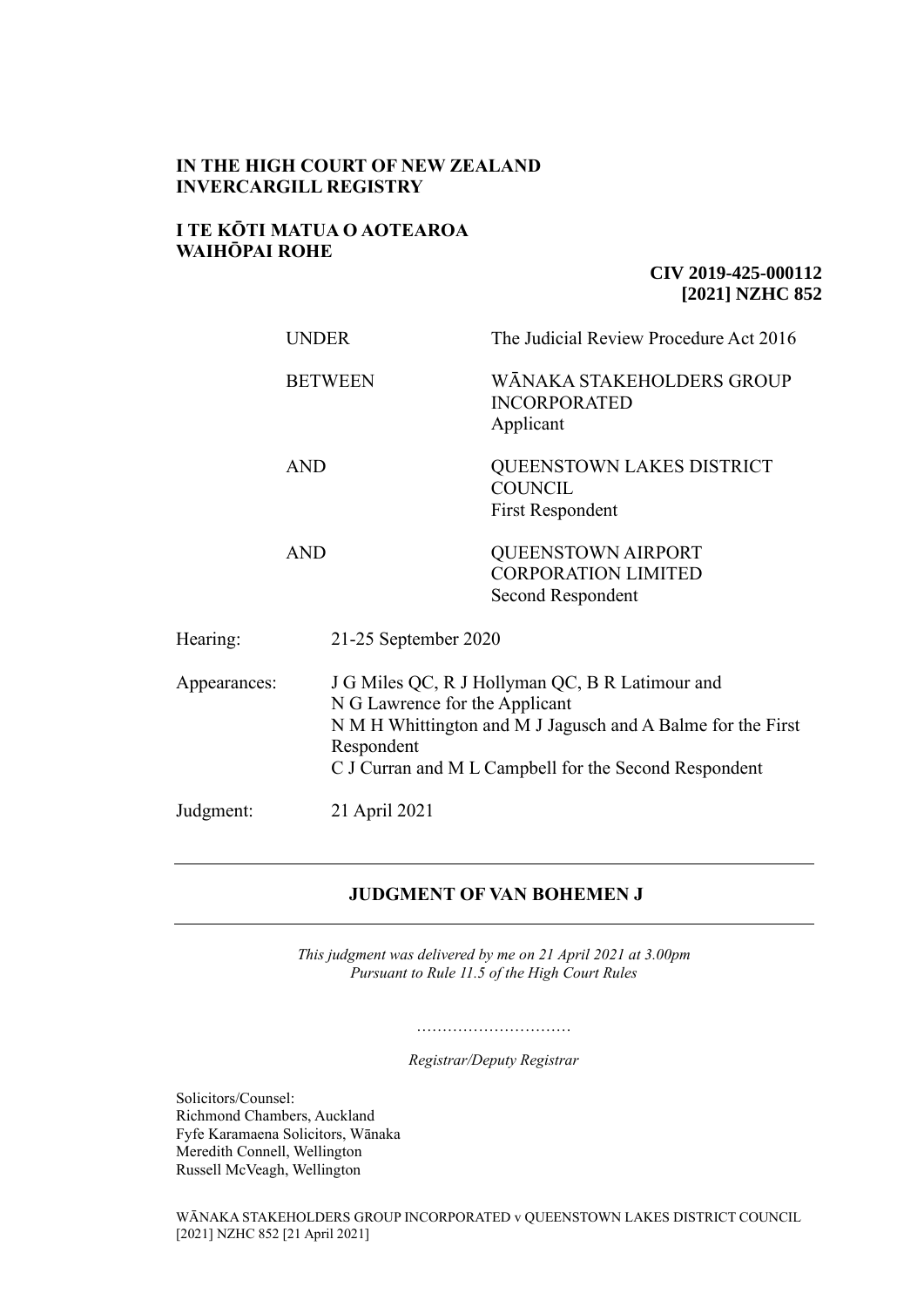# **TABLE OF CONTENTS**

| [Para No.]                                                                      |     |  |  |
|---------------------------------------------------------------------------------|-----|--|--|
| <b>Introduction</b>                                                             | 1   |  |  |
| <b>Relevant background</b>                                                      | 11  |  |  |
| The parties                                                                     | 11  |  |  |
| Wanaka Airport                                                                  | 15  |  |  |
| Reports into future management of and operations at Wanaka Airport              | 20  |  |  |
| Astral Report                                                                   | 22  |  |  |
| Rationale Report                                                                | 27  |  |  |
| <b>Arup Siting Study</b>                                                        | 39  |  |  |
| Arup Concept of Operations Report                                               | 43  |  |  |
| <b>The Statement of Proposal</b>                                                | 48  |  |  |
| <b>The Special Consultative Procedure</b>                                       | 59  |  |  |
| Other developments prior to finalisation of Lease terms                         | 65  |  |  |
| Strategic Alliance Agreement between QAC and Auckland International Airport     |     |  |  |
| Ltd                                                                             | 65  |  |  |
| Purchases of land adjacent to Wanaka Airport                                    | 71  |  |  |
| Provision of final Arup Siting Study and Arup Concept of Operations Report      | 74  |  |  |
| QAC initiates public consultation on master plan options for Queenstown Airport |     |  |  |
|                                                                                 | 75  |  |  |
| <b>Negotiation and finalisation of the Lease</b>                                | 78  |  |  |
| The Heads of Terms                                                              | 78  |  |  |
| The Lease                                                                       | 82  |  |  |
| Developments following execution of the Lease                                   | 86  |  |  |
| Media releases / engagement with the public                                     | 86  |  |  |
| SOI for 2019-2021                                                               | 89  |  |  |
| Requests for copy of lease                                                      | 92  |  |  |
| QAC renews engagement with stakeholders and public on Wanaka master plan        | 93  |  |  |
| SOI for 2020 - 2022                                                             | 96  |  |  |
| Mayor announces pause in airport planning and makes Lease public                | 99  |  |  |
| Further revisions to and discussions of $2020 - 2022$ SOI                       | 102 |  |  |
| Developments with Project Pure following execution of Lease                     | 107 |  |  |
| <b>Relevant provisions of Local Government Act 2002</b>                         | 112 |  |  |
| Purpose, role and principles                                                    | 112 |  |  |
| Planning and decision-making                                                    | 117 |  |  |
| The long-term plan                                                              | 132 |  |  |
| Council-controlled organisations and statements of intent                       | 136 |  |  |
| <b>Questions for decision</b>                                                   | 143 |  |  |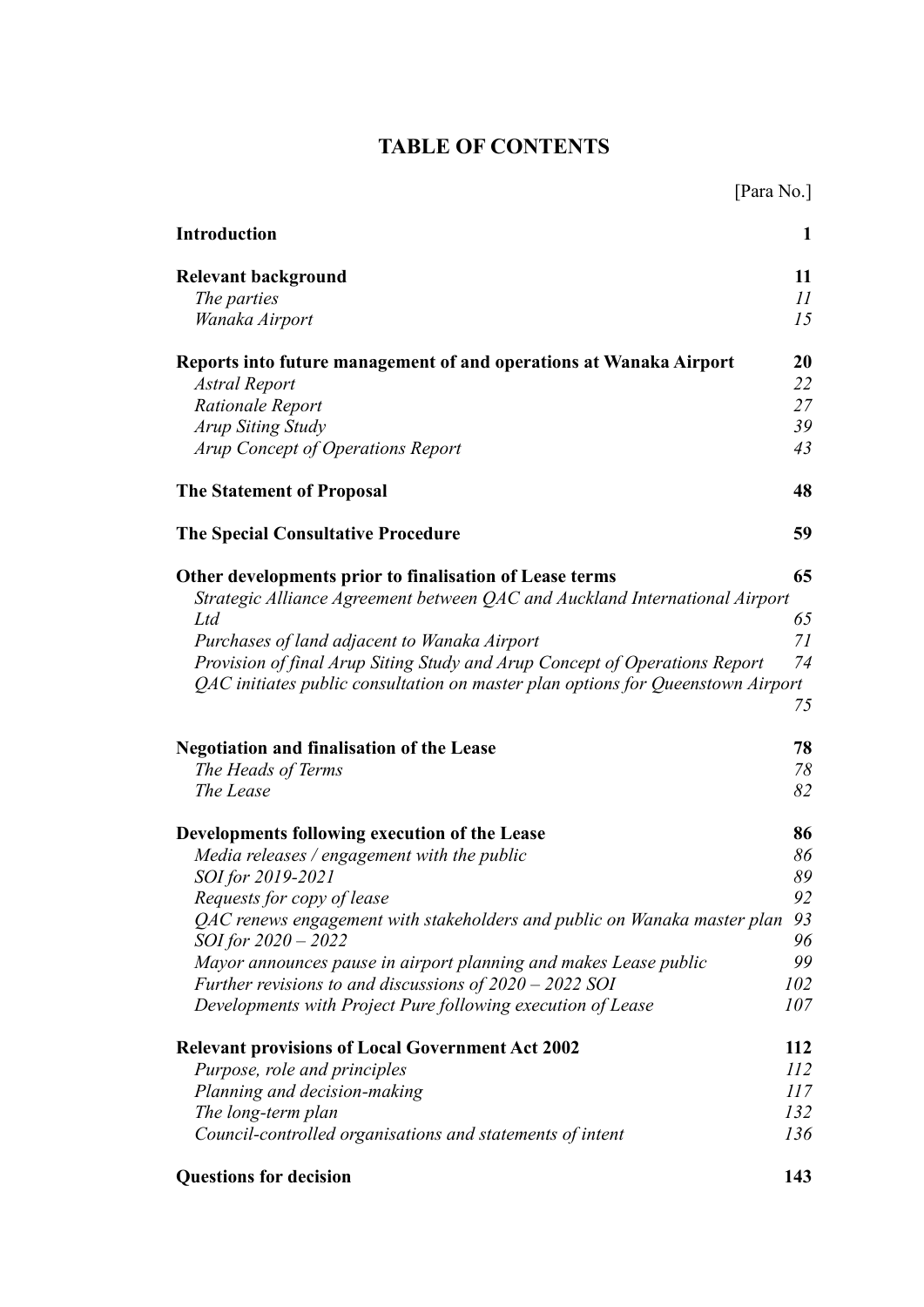| What was the Lease intended to achieve?                                            |     |  |
|------------------------------------------------------------------------------------|-----|--|
| Did the Lease transfer ownership of Wanaka Airport to QAC?                         | 167 |  |
| <b>Submissions</b>                                                                 | 168 |  |
| <b>Discussion</b>                                                                  | 171 |  |
| Did the Lease transfer control of Wanaka Airport to QAC?                           | 177 |  |
| <i>Submissions</i>                                                                 | 177 |  |
| <b>Discussion</b>                                                                  | 181 |  |
| Did the Lease transfer control of Project Pure to QAC?                             | 190 |  |
| Has QLDC taken a decision to alter significantly the level of service provision at |     |  |
| Wanaka Airport?                                                                    | 193 |  |
| <b>Discussion</b>                                                                  | 198 |  |
| Did the consultation carried out by QLDC on the basis of the Statement of          |     |  |
| Proposal comply with the requirements of the LGA?                                  | 206 |  |
| Submissions of QLDC                                                                | 207 |  |
| <b>Discussion</b>                                                                  | 208 |  |
| Was QLDC's decision to enter into the Lease reasonable and take into account       |     |  |
| all relevant considerations?                                                       | 223 |  |
| What relief should be granted?                                                     | 224 |  |
| <b>Result</b>                                                                      | 235 |  |
| <b>Costs</b>                                                                       | 237 |  |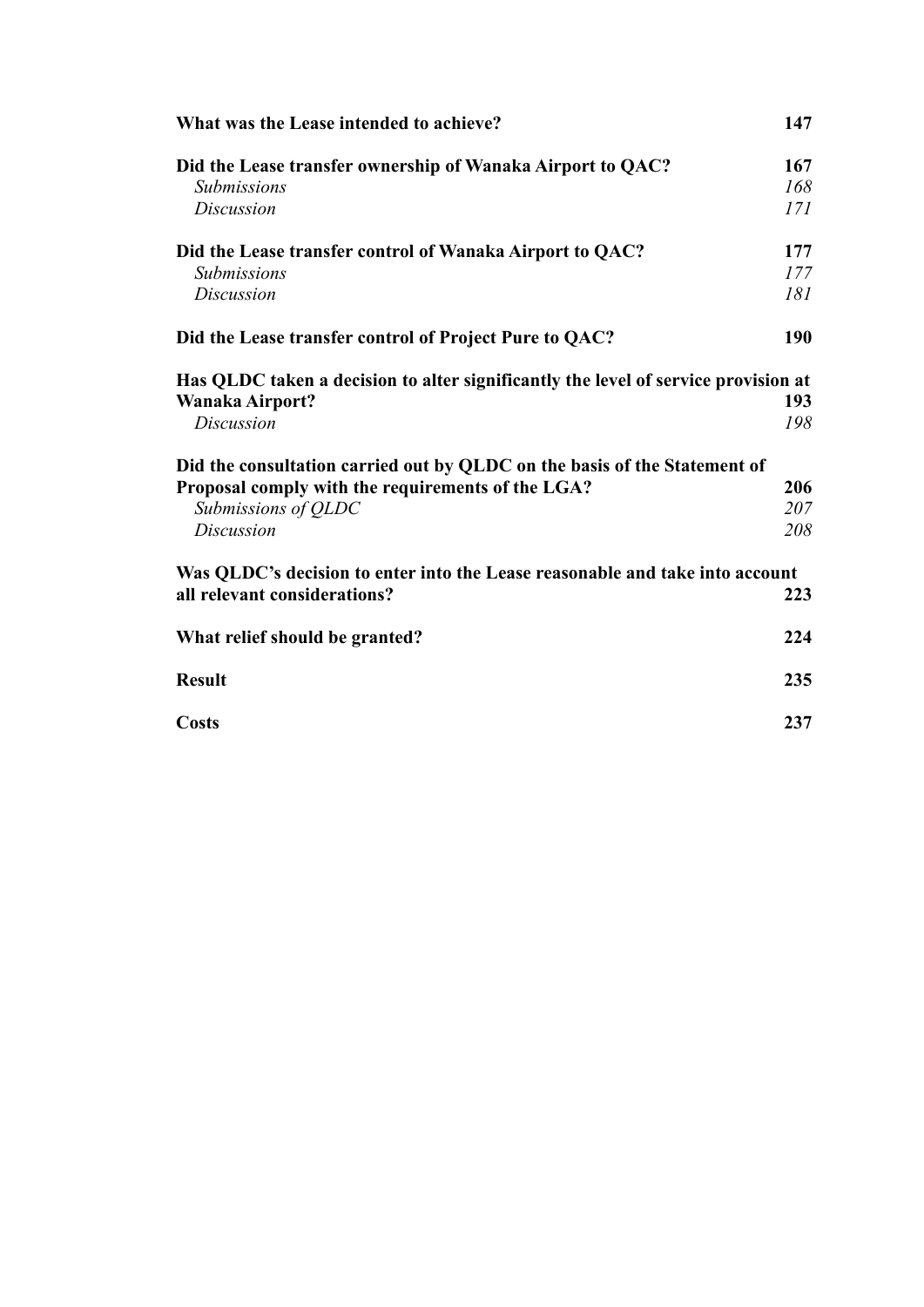#### <span id="page-3-0"></span>**Introduction**

[1] The Wanaka Stakeholders Group Inc (WSG) has applied to review decisions of the Queenstown Lakes District Council (QLDC) concerning the management and operation of the Wanaka Airport by Queenstown Airport Company Ltd (QAC). WSG considers those decisions mean that QLDC has decided that Wanaka Airport is to be developed as a complementary airport to the Queenstown Airport and used for scheduled air services, including jet services, from Auckland and other New Zealand airports and from some Australian airports. WSG has concerns about the environmental, social and economic consequences of such a development.

[2] The application seeks to review decisions by QLDC to grant QAC a 100 year, perpetually renewable, lease of the land on which Wanaka Airport is situated (the Lease) and, under the Lease, to sell the airport buildings, the runway and associated infrastructure to the QAC, and to grant rights to QAC in relation to the future development of the Wanaka wastewater plant known as Project Pure that is located at the Airport.

[3] WSG alleges that in taking these and related decisions, QLDC did not comply with requirements of the Local Government Act 2002 (LGA). In particular, WSG alleges that:

- (a) The terms of the Lease mean that QLDC has transferred ownership or control of Wanaka Airport and has transferred control of Project Pure without complying with ss  $97(1)(b)$  and  $97(2)$  of the LGA. Those sections require decisions on the transfer of ownership and control of strategic assets such as Wanaka Airport and Project Pure to be explicitly provided for in QLDC's long-term plan.
- (b) The decision to grant the Lease and related decisions by QLDC and the QAC amount to a decision that Wanaka Airport is to be developed into a jet-capable airport and, therefore, to a decision to alter significantly the level of service provision for the significant activity undertaken at the airport without complying with ss  $97(1)(a)$  and  $97(2)$  of the LGA. Those subsections require a decision to alter significantly the level of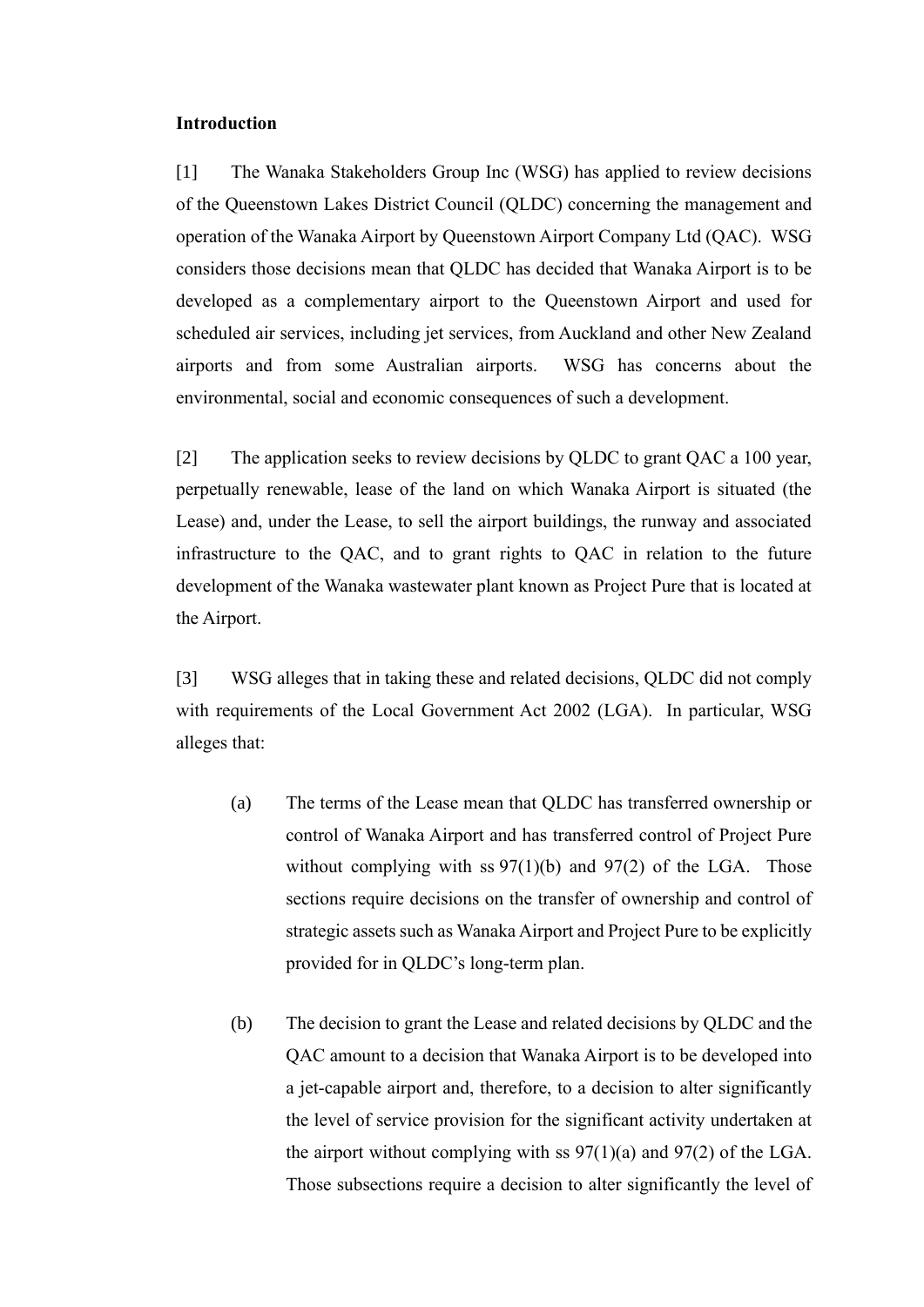service provision for any significant activity to be explicitly provided for in QLDC's long-term plan.

- (c) The decision to enter into the Lease were "significant decisions" within the meaning of s 76(3)(b) of the LGA, and in taking those decisions, QLDC failed to comply with the requirements of ss 76, 77, 78 and 82 of the LGA, which set out the requirements of disclosure and consultation on significant decisions.
- (d) The decision to grant the Lease on the terms provided was unreasonable and failed to take into account relevant considerations.
- [4] WSG seeks:
	- (a) A declaration that the decisions of QLDC to enter into the Lease and to permit Wanaka Airport to be developed and operated as a dual airport with Queenstown Airport were unlawful;
	- (b) A declaration that the Lease and related agreements between QLDC and QAC permitting QAC to develop and operate Wanaka Airport as a dual airport with Queenstown Airport and to accept jet aircraft operations at Wanaka Airport are illegal contracts and of no effect;
	- (c) An order restraining QLDC and QAC from taking any steps to develop and operate Wanaka Airport as a dual airport with Queenstown Airport.

[5] QLDC and QAC agree that Wanaka Airport and Project Pure are strategic assets. QLDC and QAC say no decision has been taken to develop Wanaka airport into a jet-capable airport and that, if such a decision was to be taken, the public of Wanaka and the Upper Clutha would be consulted beforehand. They also say that in granting the Lease, QLDC was not transferring ownership or control of the Airport to QAC and was not transferring control of Project Pure to the QAC. They also say that in entering into the Lease, no decision has been taken to alter significantly the level of air services provided at Wanaka Airport.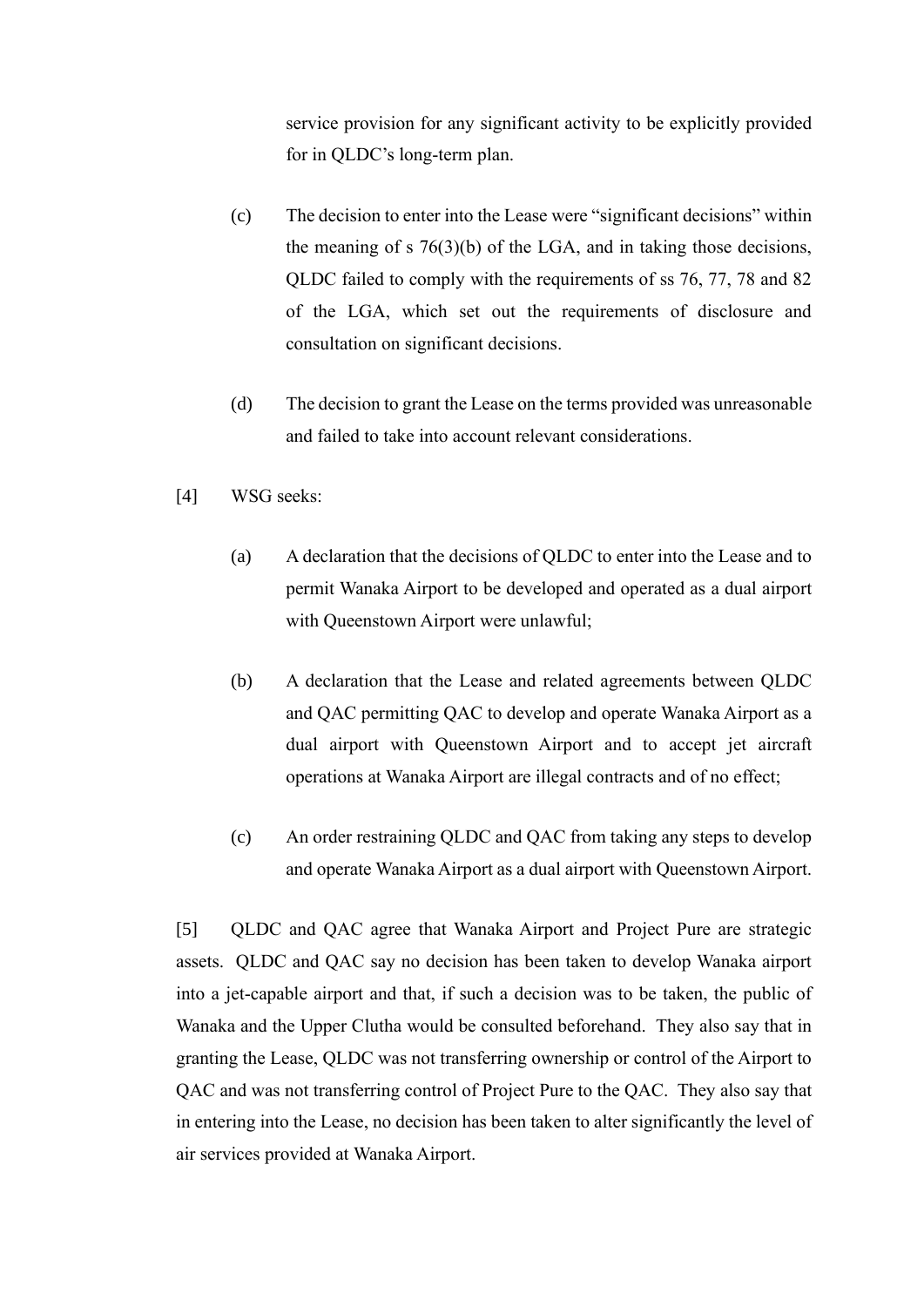[6] QLDC and QAC say there has been no transfer of ownership of the Airport because title to the land remains with QLDC. They also say that QLDC retains control of the Airport and of Project Pure because of the powers that QLDC retains under the Lease and because QLDC can direct the QAC through the statement of intent (SOI) that QAC must prepare each year in accordance with the LGA. They say further that any decision to increase the level of air services at Wanaka Airport will be taken only in the context of preparing a master plan for the Airport and that that process is in its early stages. For these reasons, QLDC was under no obligation to include the decision to grant the Lease in its long-term plan.

[7] QLDC and QAC also say that the disclosure and consultation undertaken prior to granting the Lease complied with the requirements of ss 76, 77, 78 and 82 of the LGA. They say that the Statement of Proposal on which the consultation was based identified a long-term Lease to the QAC as QLDC's preferred option for the future management and governance of Wanaka Airport and that is the option to which QLDC and QAC agreed under the Lease. They also deny that the consultation undertaken prior to the granting of the Lease was unreasonable and failed to take into account relevant considerations.

[8] QLDC and QAC say further that, even if the consultation undertaken prior to the conclusion of the Lease did not comply adequately with the LGA's requirements or was unreasonable or failed to take into account relevant considerations, the Lease should not be set aside because of the disruption that would be caused to the QAC and those who have entered into new contractual arrangements with QAC based on the Lease.

[9] This proceeding was commenced prior to the outbreak of the COVID-19 pandemic. All parties accept that the closing of New Zealand's borders and the loss of international tourism as a consequence of the pandemic are likely to mean that no decisions regarding the future of air services into the Queenstown Lakes District will be taken for some time, regardless of the outcome of this proceeding.

[10] The hearing of WSG's application took place after the announcement by Christchurch International Airport Ltd that it had acquired land at Tarras,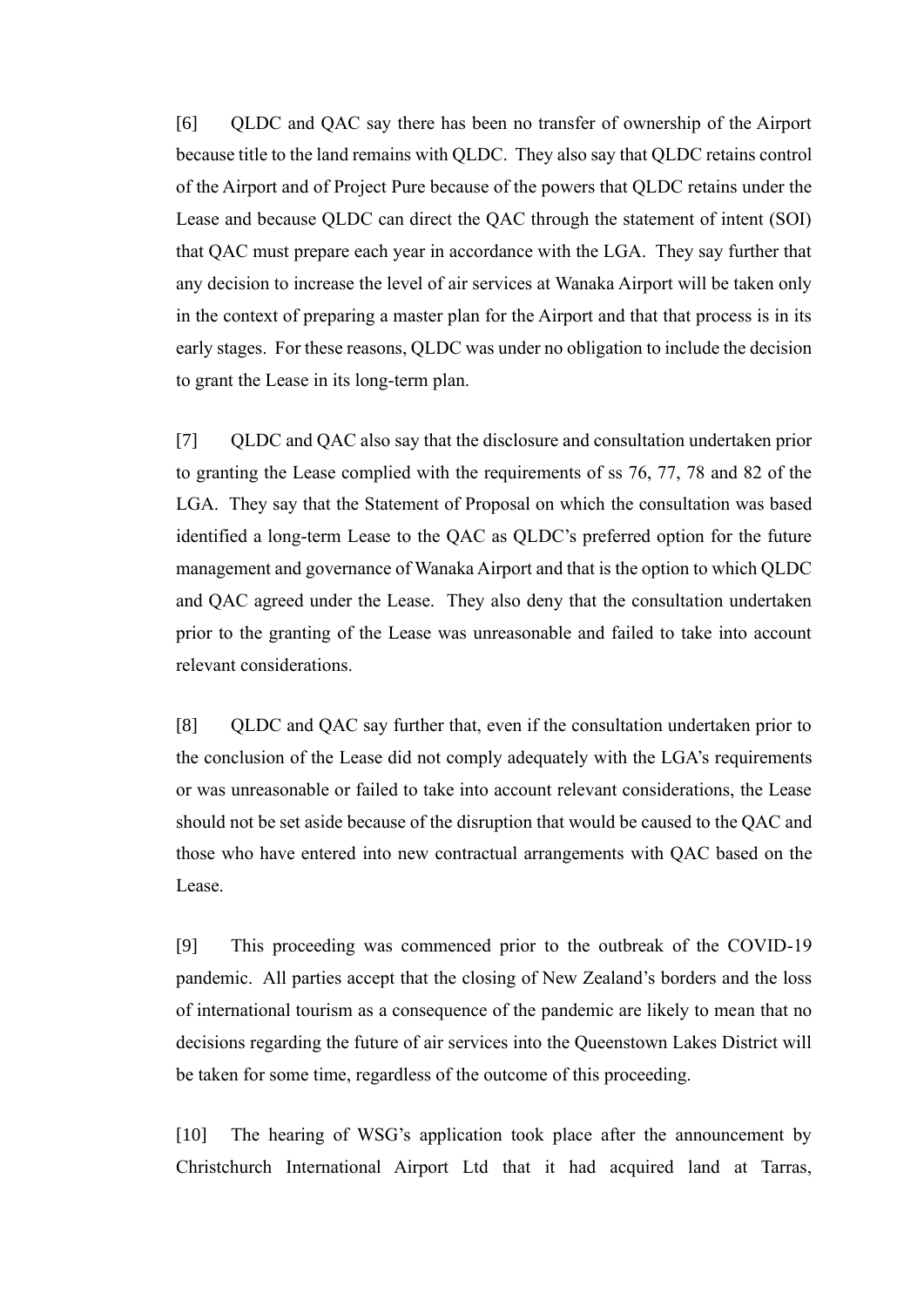approximately 25km from Wanaka Airport, for the purposes of developing a new international airport. That announcement has no bearing on the hearing of WSG's application or this decision. It would seem likely, however, that developments at Tarras will have implications for whatever happens at Wanaka and vice versa.

### <span id="page-6-0"></span>**Relevant background**

#### <span id="page-6-1"></span>*The parties*

[11] WSG is a community group that represents the residents of Wanaka and the Upper Clutha Valley. WSG has approximately 3,500 members which include individual residential ratepayers and business owners. WSG's membership grew substantially after residents became concerned about the possible development of Wanaka Airport.

[12] QLDC is the territorial authority for the Queenstown Lakes District. It has legal title to the land comprising the Wanaka Airport. It also built and operates Project Pure, comprising the wastewater treatment plant and associated disposal fields, which are located on land owned by QLDC within the perimeter of Wanaka Airport.

[13] QAC is a council-controlled organisation (CCO) and a council-controlled trading organisation (CCTO) for the purposes of the LGA. QAC is also an airport authority under the Airport Authorities Act 1966. QAC owns and operates the Queenstown Airport, which, prior to the COVID-19 pandemic, was New Zealand's fourth busiest airport by passenger numbers.

[14] QLDC holds 75.01 per cent of the shares in QAC. Auckland International Airport Ltd (AIAL), the owner and operator of New Zealand's largest airport, holds the remaining 24.99 per cent of the shares in QAC. QAC and AIAL have a Strategic Alliance Agreement under which they have agreed to seek to grow travel, trade and tourism activity at airports they own or manage.

# <span id="page-6-2"></span>*Wanaka Airport*

[15] At present, Wanaka Airport is a relatively small facility located on State Highway 6, approximately 10km southeast of Wanaka, 2.5km west of Luggate and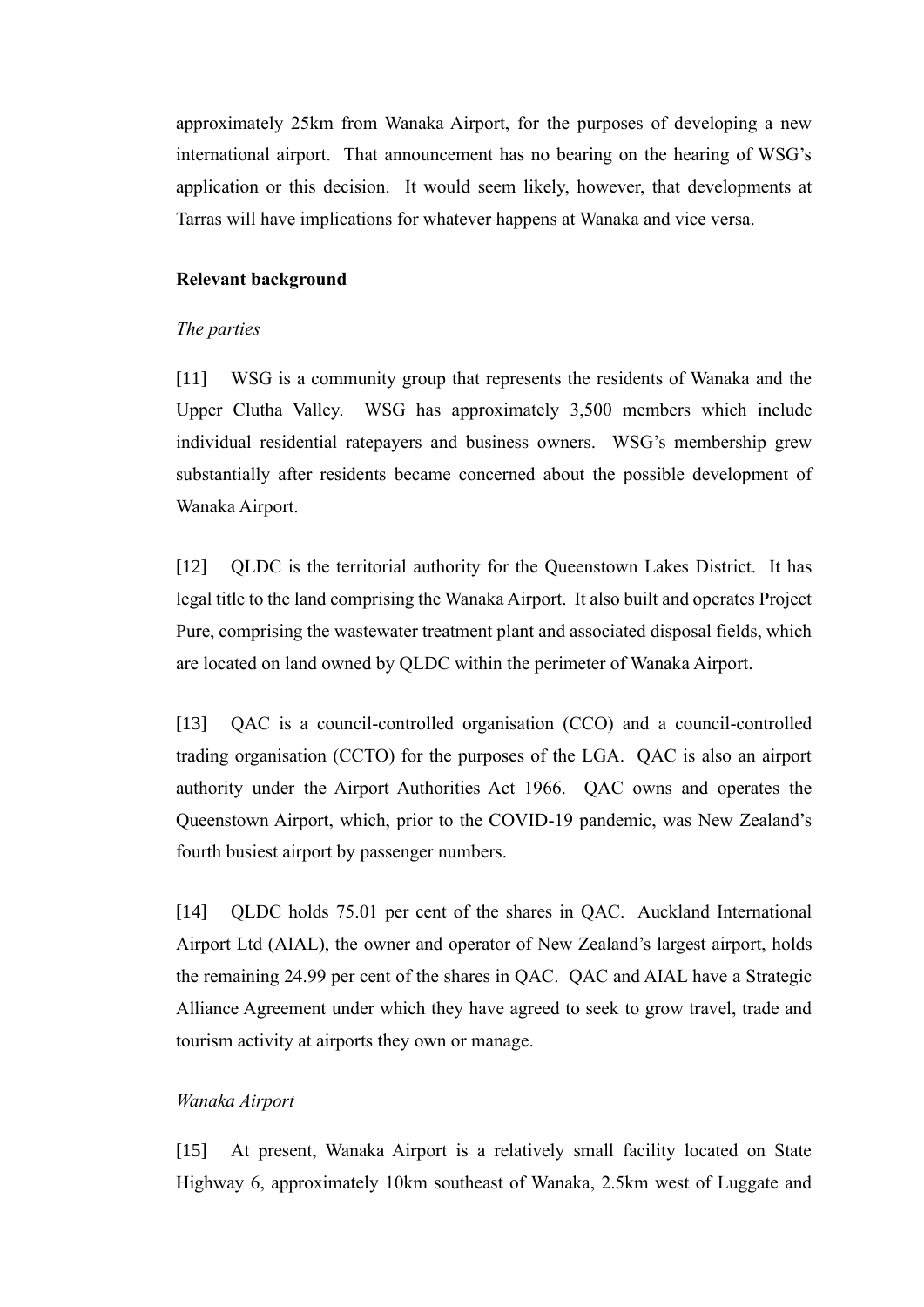approximately 76km northwest of Queenstown. The airport land comprises approximately 127ha. The Airport has a sealed runway 1,200m in length and a secondary parallel unsealed runway 840m in length that is used primarily by smaller and vintage aircraft.

[16] The main airport assets are the sealed runway, taxiway, apron and carparks. The Airport also has privately-owned hangars and other buildings on leased sites that are used by private aviators and tourism businesses. The Airport is also the home of Warbirds Over Wanaka, which stages biennial airshows at the airport. An area of the Airport is also leased by the United States National Aeronautics and Space Administration (NASA) for its scientific balloon programme.

[17] To date, Wanaka Airport has been used primarily for general aviation, that is non-scheduled air services. Between 2004 and 2013, scheduled air services using smaller aircraft operated out of Wanaka Airport, but these services were discontinued in January 2013, apparently for commercial reasons. The current sealed runway at the Airport does not have the capacity for either narrow body (Code C) jet aircraft or wide body (Code E) jet aircraft.

[18] Since 2007, Project Pure has also been located within the Airport on land separately designated for the purpose of a wastewater treatment plant.

[19] From 2009 to March 2018, QAC operated Wanaka Airport under a Management Services Agreement, under the governance of a committee of QLDC councillors known as the Wanaka Airport Management Committee.

### <span id="page-7-0"></span>**Reports into future management of and operations at Wanaka Airport**

[20] Between 2015 and 2017, QLDC and QAC jointly and separately commissioned reports from consultant experts on options for the future management of Wanaka Airport and future operations at the Airport. Those reports took into account likely future developments at Queenstown Airport which, up until the COVID-19 pandemic, had been on a path of sustained growth but which was facing constraints in its further development, in particular, because of constraints on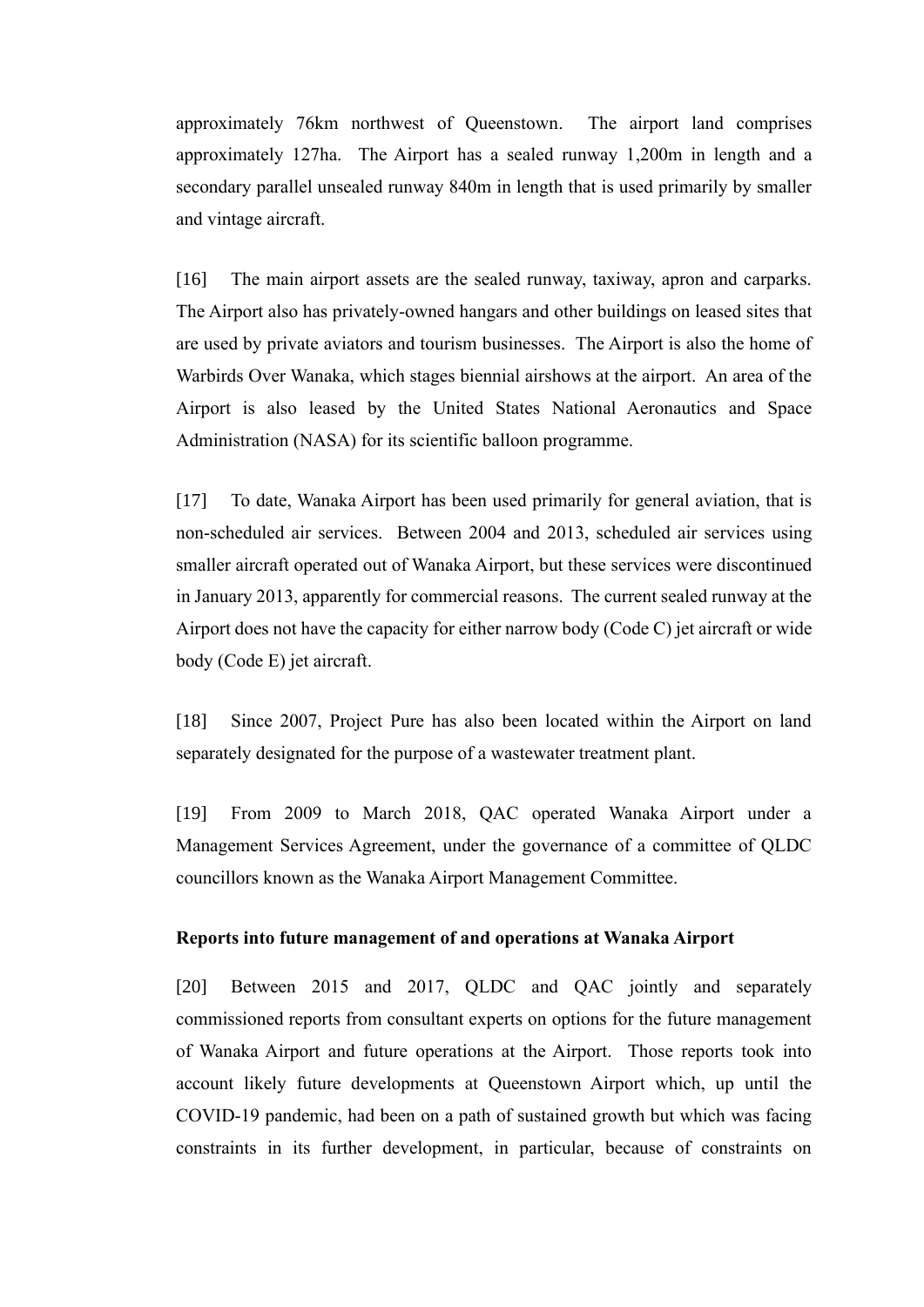extending its runway to accommodate wide body jets and the noise boundaries within which it is required to operate.

- [21] The relevant reports for the purposes of this proceeding are:
	- (a) The Astral Report prepared by Astral Ltd for QLDC and QAC, which considered major issues facing Wanaka Airport and proposals to address them over a 40 to 50-year time horizon;
	- (b) The Rationale Report prepared by Rationale Ltd for QLDC after consideration of the Astral Report and which sought to identify a strategic direction or governance model for Wanaka Airport;
	- (c) The Arup Siting Study prepared by Arup Ltd for QAC which investigated potential alternative airport sites that could accommodate, either as a new airport in substitution for Queenstown Airport or in a dual airport operation with Queenstown Airport, the forecasted future demand for Queenstown Airport;
	- (d) The draft Arup Concept of Operations Report (Arup COP Report) prepared by Arup Ltd for QAC, which was intended to enable QAC to understand the opportunity to accommodate commercial aircraft operations at Wanaka Airport as part of a dual airport operation with Queenstown Airport.

# <span id="page-8-0"></span>*Astral Report*

[22] Richard Pope, the Property Director of QLDC, says that the Astral Report was commissioned in April 2015 to provide an up-to-date basis for making long-term decisions on planning and development for Wanaka Airport. The Report was prepared over seven months in consultation with aviation experts, key stakeholders and a steering group of representatives from QLDC and QAC. A close to final version of the report was presented to a QLDC councillor workshop on 5 April 2016. The final Report was dated 20 April 2016.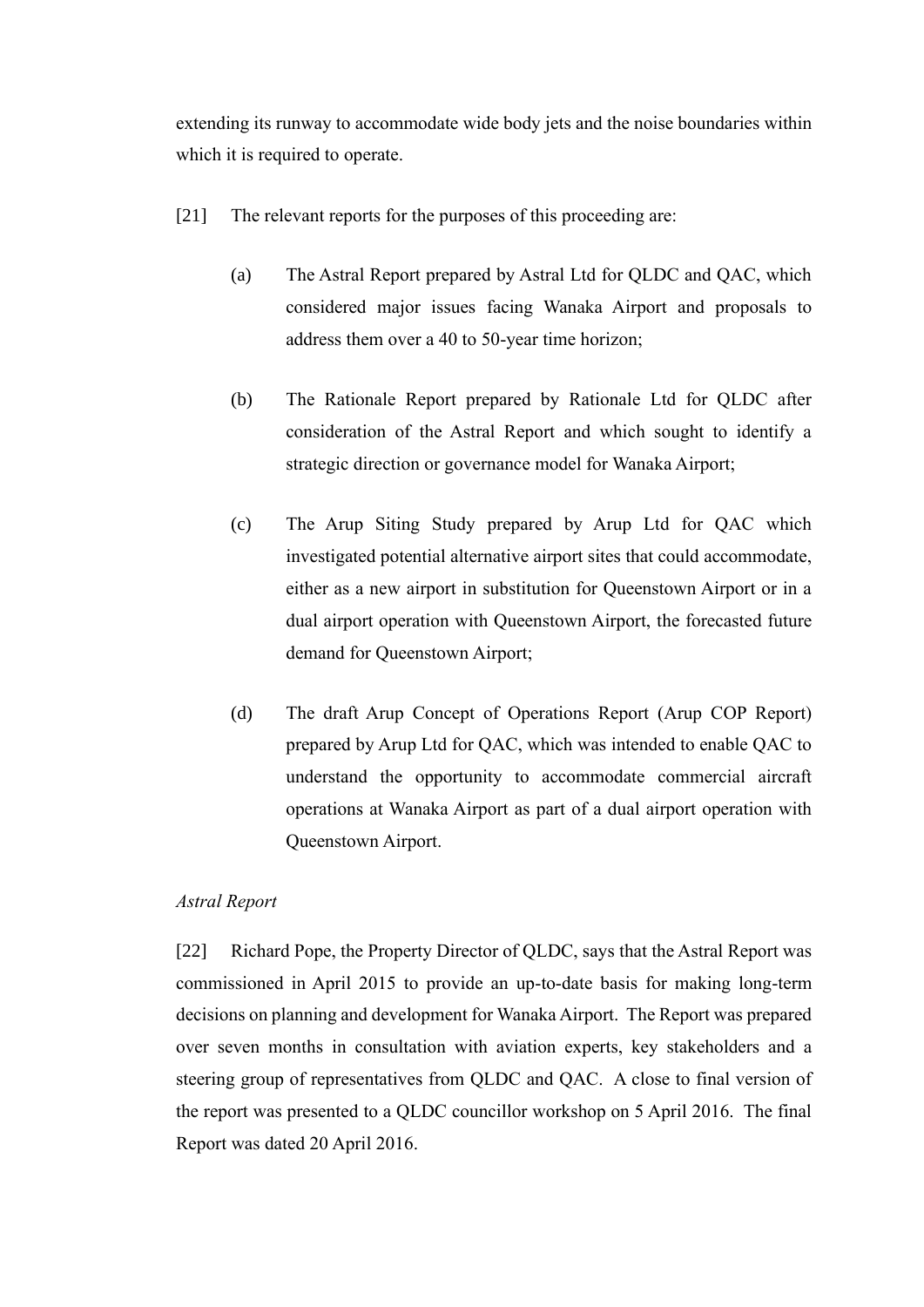#### [23] The Astral Report noted that the role of Wanaka Airport:

… has been identified as being a complementary and supplementary facility to Queenstown Airport, able to accommodate aircraft spill over from Queenstown which is increasingly likely to occur as Queenstown focuses is capacity on accommodating jet air transport flights. Wanaka could increasingly become the base for general aviation (GA) in the region as well as accommodating scheduled and charter air transport service itself. Scientific aviation activities, such as the NASA balloon programme, may become increasingly important.

[24] The Astral Report recommended that recommencement of scheduled air services should be included in future planning. However, the Report also noted that scheduled services appeared unlikely to resume until Wanaka grew substantially in population or as "hub and spoke" demand emerged for turbo-prop services that could not be accommodated at Queenstown Airport. It said the financial return of such services would be enhanced by the use of 50-seater, turbo-prop aircraft which could operate from the existing runway length, subject to the provision of runway end safety areas, which would be relatively easy to provide. It said turbo-prop aircraft, rather than jets, were best suited to the existing runway length. The Report made no reference to the possibility of scheduled commercial jet services being introduced to Wanaka Airport.

[25] The Astral Report discussed five governance and management models for the Airport and recommended establishing Wanaka Airport as a separate stand-alone CCTO or selling the Airport to QAC. It considered these options as likely to be best in ensuring Wanaka Airport achieved its long-term strategic potential while retaining local control and ownership. None of the options involved a long-term lease to QAC.

[26] The Astral Report was adopted by QLDC at its meeting on 28 April 2016. As recorded in the minutes of that meeting, QLDC resolved to adopt the Report and instructed Council officers to investigate the governance options further and to report back to QLDC as soon as practicable on a preferred governance option for Wanaka Airport.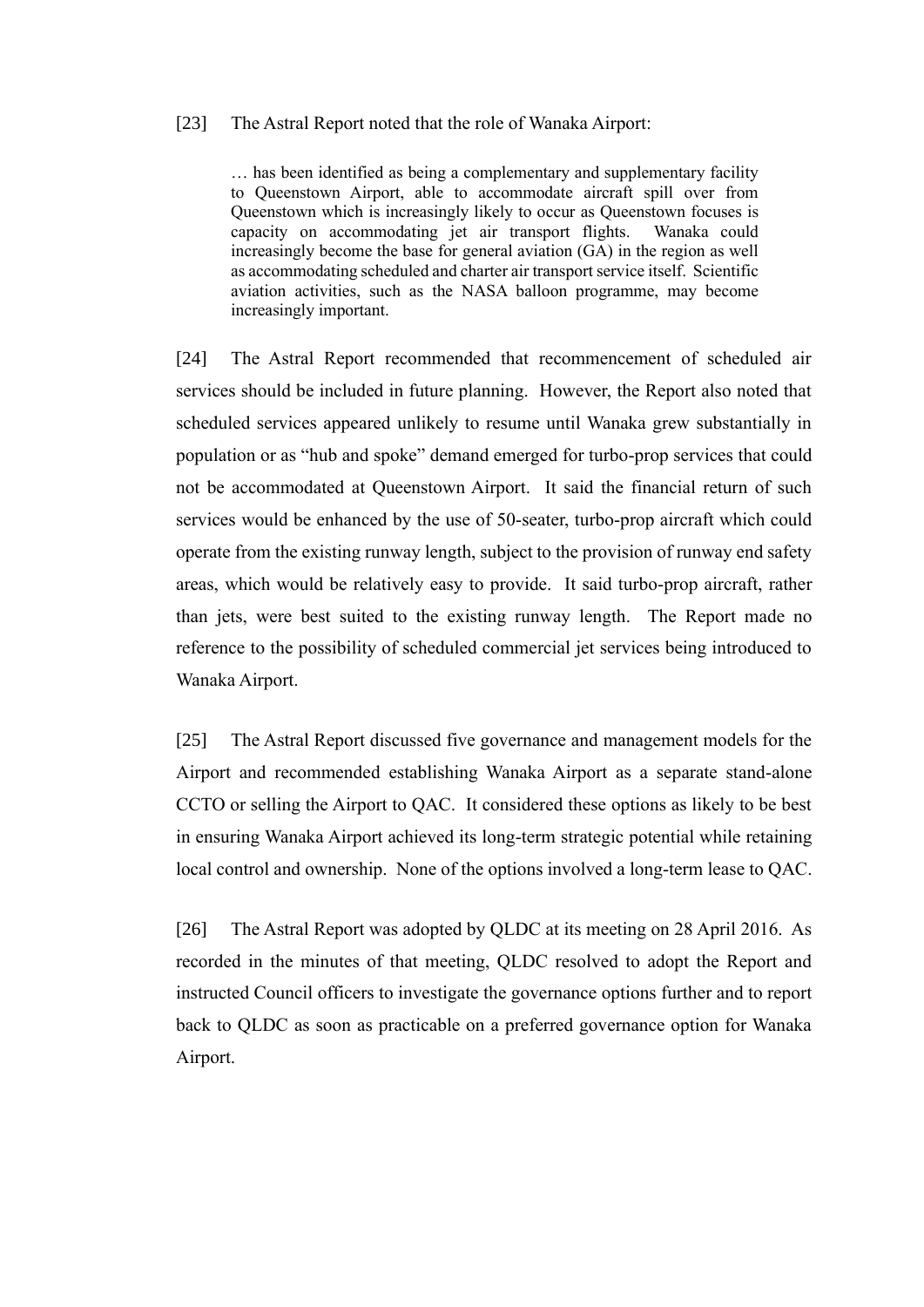### <span id="page-10-0"></span>*Rationale Report*

[27] Mr Pope says Rationale was engaged to assist with the development and assessment of possible governance and management options. Rationale facilitated three workshops of selected QLDC councillors and staff to develop an indicative business case, and a further Councillor workshop to consider the different modes of management and to agree a preferred option to form the basis of a draft statement of proposal for consultation with stakeholders and the public.

[28] The business case in the Rationale Report aimed to ensure that QLDC had a clear understanding of the investments required to enable Wanaka Airport to deliver the right level of service in a manner consistent with QLDC's broader strategic objectives. In discussing the strategic value of the Airport, the Report adopted the statement in the Astral Report set out at [23] above concerning the complementary and supplementary role of Wanaka Airport to Queenstown Airport. It also noted the constraints on growth of the Queenstown Airport and noted that Wanaka Airport was an obvious proposition to provide an increased level of air services to the region.

[29] The Rationale Report noted that QLDC was a relatively small organisation that had become practised at finding alternative forms of management or governance for assets that fell outside its immediate expertise. It gave, as examples, the establishment of QAC to manage Queenstown Airport, QAC's provision of management services for the Wanaka Airport and Glenorchy Aerodrome, and the granting of a 25-year lease to a campground operator to manage and operate Queenstown's camping grounds, which were also strategic assets.

[30] The Rationale Report said there was "significant potential for growth" at Wanaka Airport which, if planned and managed well, could provide not only increased services to the Wanaka area but also reduce pressure on Queenstown Airport and the potential for a healthy return on investment in the future. It noted that for there to be significant growth in passenger numbers at Wanaka, it was likely that larger aircraft would need to operate in and out of Wanaka and that, under that scenario, investment in Wanaka Airport would be required to ensure compliance with the requirements of the Civil Aviation Authority for such operations.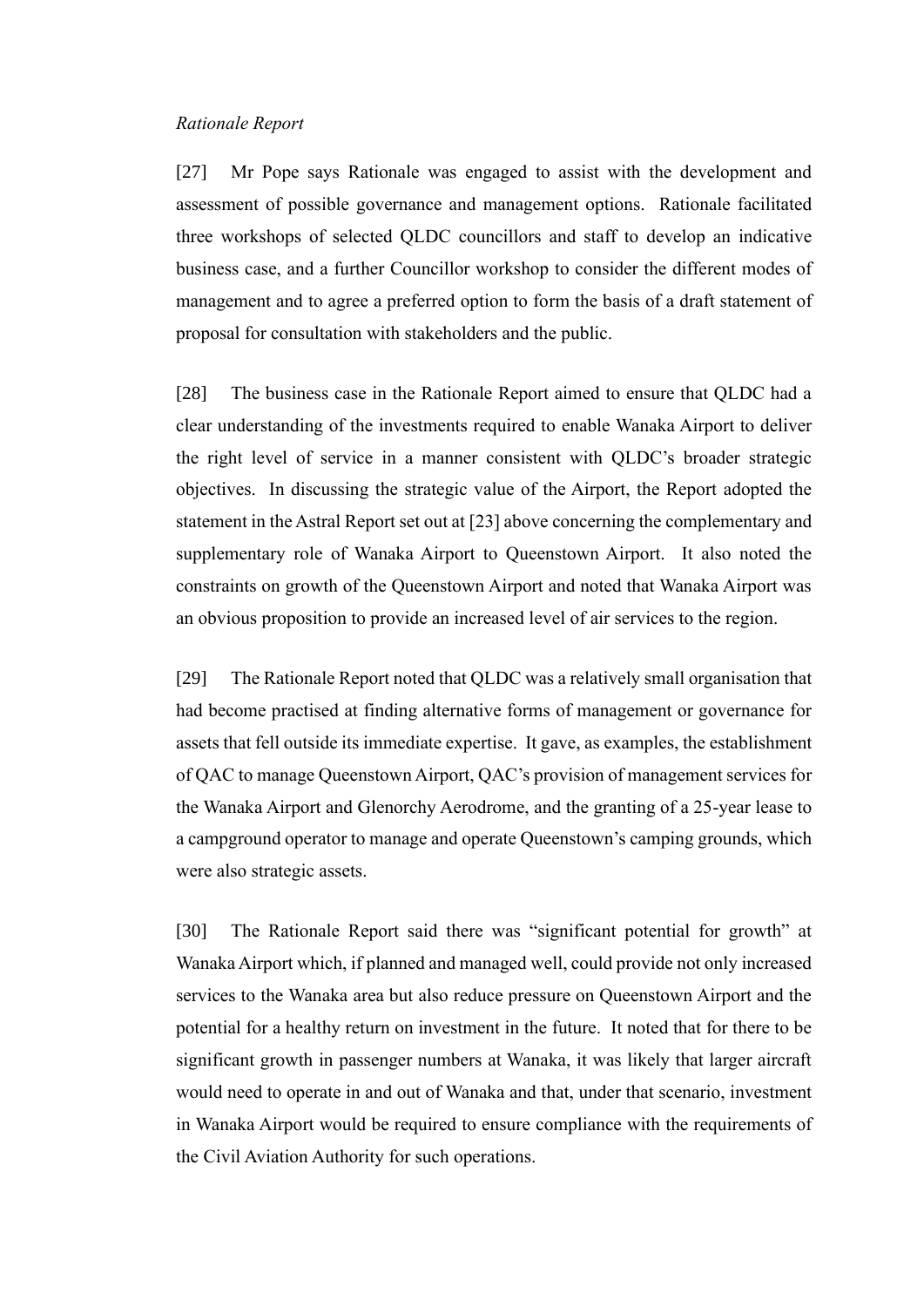[31] There was no discussion in the Rationale Report of scheduled jet services being provided at Wanaka Airport.

[32] The Rationale Report said the need for change in the management of Wanaka Airport had been known for some time, that potential options for future growth had been well-outlined in the Astral Report, and that what was needed was a governance structure that would identify in detail, and pursue the best outcome for the Airport and QLDC, both economically and in terms of delivery of air services.

[33] The Report considered the advantages and disadvantages of five shortlisted options that had been selected at the Councillor workshop for further economic analysis. The options were:

- (a) Option One: continuing with the status quo;
- (b) Option Two: continuing with the status quo but with enhanced planning and governance;
- (c) Option Three: a lease to QAC under which the operations, long-term planning and governance of Wanaka Airport would be transferred to QAC via enhanced management services under a long-term lease agreement;
- (d) Option Four: sale of Wanaka Airport to QAC; and
- (e) Option Five: either of Options Three or Four plus the inclusion of Glenorchy Aerodrome as part of a district-wide alignment of air services.

[34] The appraisal period for the five options was 30 years.

[35] The Report recommended Option Three, the advantages of which included that QLDC would receive regular income under the lease and that, as owner of the assets, QLDC would retain ultimate control over the direction of the airport and investment decisions. The reasons included that this option ensured that Queenstown and Wanaka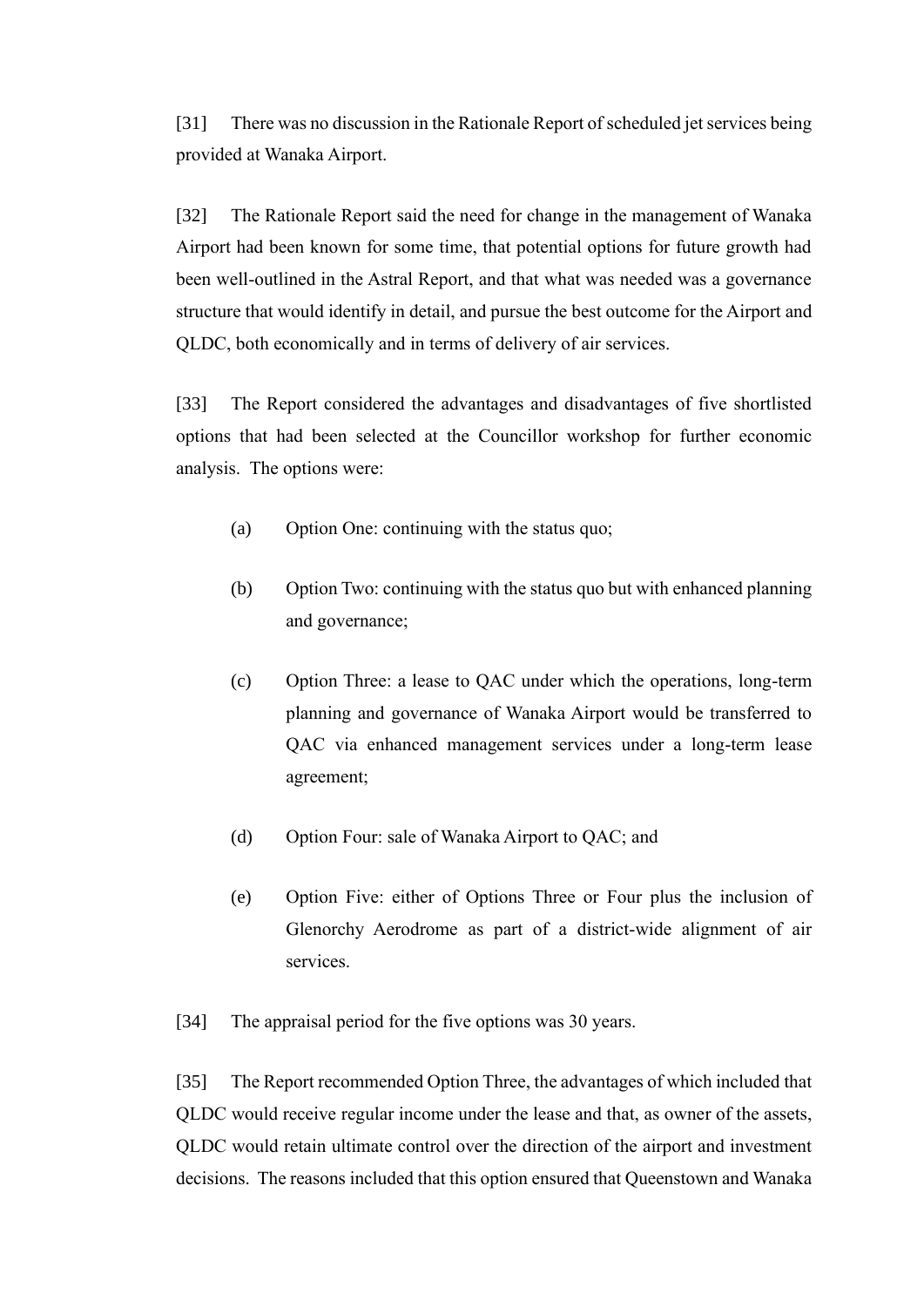Airports would be run in a complementary manner, ownership of Wanaka Airport would be retained by QLDC, and control over the future direction of Wanaka Airport would be maintained via lease conditions and the QAC SOI.

[36] There was no discussion in the Report regarding the term of the lease.

[37] At its meeting on 29 September 2016, QLDC considered the final Rationale Report and a draft Statement of Proposal to form the basis of consultation in accordance with the Special Consultative Procedure under the LGA. A report prepared by Mr Pope stated that the preferred option of a long-term lease:

… transfers the operations, long-term planning and governance of Wanaka Airport to QAC. Ultimate ownership remains with the Council. The interest in the Airport granted by the Lease would incentivise QAC to make a significant capital investment in the Airport to improve its profitability. The Council would retain ultimate control of the Airport through mechanisms retained in the Lease and, because QAC is a CCTO, through the Statement of Intent. The involvement of the Council through those means would provide a way in which the Wanaka community could continue to have a say in the future direction of the Airport.

[38] QLDC adopted the Statement of Proposal for consultation on the Wanaka Airport future governance and management model and directed Council officers to report back following completion of the Special Consultative Procedure.

# <span id="page-12-0"></span>*Arup Siting Study*

[39] Colin Keel, Chief Executive Officer of QAC, says the Astral Report was prepared while QAC was engaged in developing a master plan for Queenstown Airport. Mr Keel explains that a master plan is not a business plan, investment case or a business strategy. Rather, a master plan provides a conceptual layout for the future growth and development of an airport and typically covers matters such as infrastructure development, noise planning, transport connectivity, land acquisition, and demand. Mr Keel also explains that development of a master plan involves five stages: analysis of demand for air services and the opportunities and constraints of an airport; development of options; engagement with the community; identification of the final option; and implementation.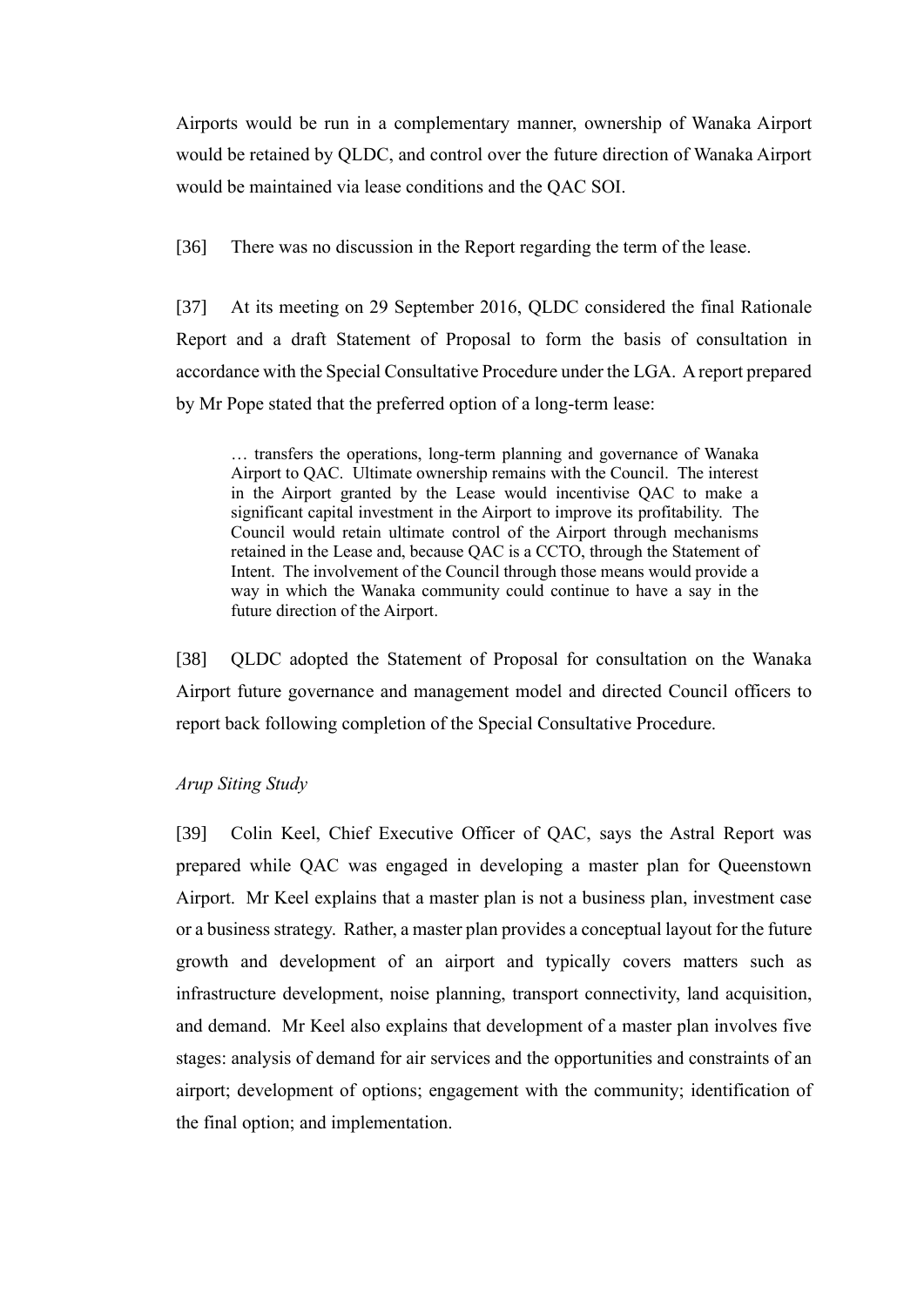[40] Mr Keel says that during the master planning process, it had been identified that the Queenstown Airport's ability to accommodate forecast demand out to 2045 within the current airport's land and noise boundaries was constrained by various factors. As a result, in July 2016, QAC requested Arup to investigate potential alternative airport sites that could accommodate the forecasted demand for Queenstown Airport through a high-level siting study for an optional second airport to support operations at Queenstown Airport.

[41] The Arup Siting Study was provided to QAC in April 2017. The Siting Study stated that in order to understand the future airport development opportunities, it considered whether the sites under consideration could accommodate full Code E jet operations and also whether they could accommodate Code C jet operations. After considering all airport sites within a 140km radius of Queenstown, the Study shortlisted two airport sites – Wanaka/Hawea, being the current Wanaka Airport, and Mossburn/Five Rivers – involving three possible options:

- (a) A dual airport operation at Queenstown Airport and Wanaka Airport which assumed Code C aircraft at both airports as well as scheduled flights by turbo-prop aircraft;
- (b) A new airport at Wanaka that could be developed to accommodate Code E aircraft; and
- (c) A new airport at Mossburn/Five Rivers that could also be developed to accommodate Code E aircraft.

[42] The study recommended that the first option, the dual airport operation at Queenstown Airport and Wanaka Airport, should be carried forward, and noted that the existing Wanaka Airport was well-suited to expansion to Code C operations.

# <span id="page-13-0"></span>*Arup Concept of Operations Report*

[43] The draft Arup COP Report, which was the only version of the Report put in evidence, was dated 18 May 2017 and was produced shortly after presentation of the final version of the Arup Siting Study. As the Arup COP Report stated and Mr Keel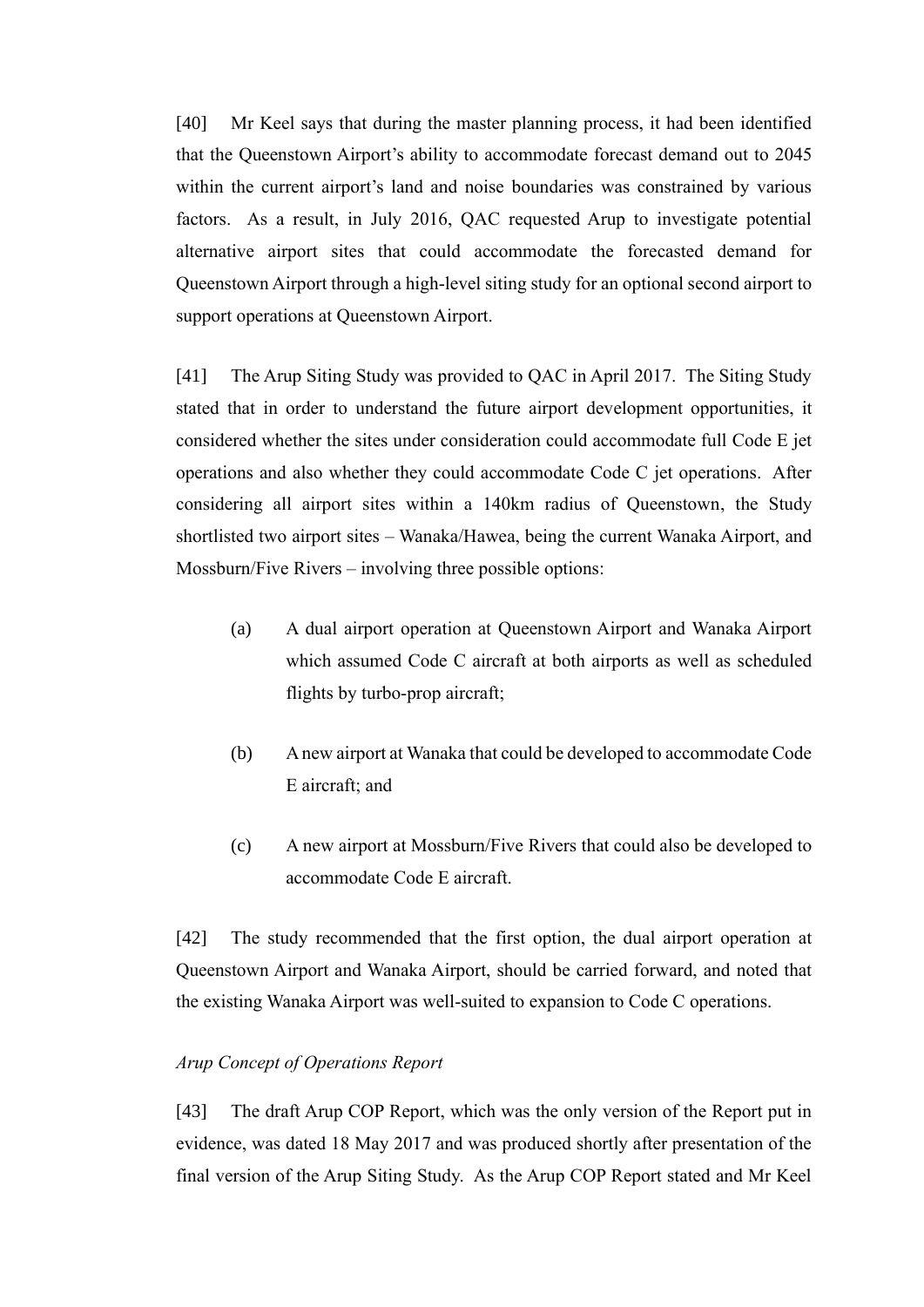confirms, the purpose of the Report was to establish at a high level whether Wanaka Airport could accommodate commercial aircraft operations.

[44] The Arup COP Report recorded that the assumptions on which the Concept of Operations was based included:

- (a) The use of Code C jets on a runway of 1,800m, but with the option of extending the runway in the future;
- (b) The initial phase of expansion to 2025 would accommodate approximately 500,000 passengers per annum;
- (c) The second phase of expansion to 2045 would accommodate between 3.2 and 3.5 million passengers per annum.

[45] The Report envisaged a schedule of flights in 2025 that would involve four Code C jet flights per day from Auckland and Australia, as well as four turbo-prop flights from Wellington and Christchurch. It also assumed that by 2045, the aircraft mix serving Wanaka would be 100 per cent jets.<sup>1</sup>

[46] The Report identified preferred runway options for both the 2025 and 2045 phases, using the existing runway alignment although, under one option, the runway would be moved 150m to the northeast of the existing runway. The recommended options were for a runway of 1,800m that would accommodate Code C jets.

[47] There was no reference in the Report to Project Pure or the impact of any of the runway options on Project Pure.

# <span id="page-14-0"></span>**The Statement of Proposal**

[48] The Statement of Proposal is the proposal on which QLDC consulted the public of the Queenstown District on its proposal to grant a long-term lease of the Wanaka

<sup>&</sup>lt;sup>1</sup> The particular sentence in the report stated, "The aircraft mix serving Wanaka in 2025 would be 100% jets.". However, this was an assumption stated under the heading "2045 Schedule". I infer that "2025" was a typographical error and should have read "2045."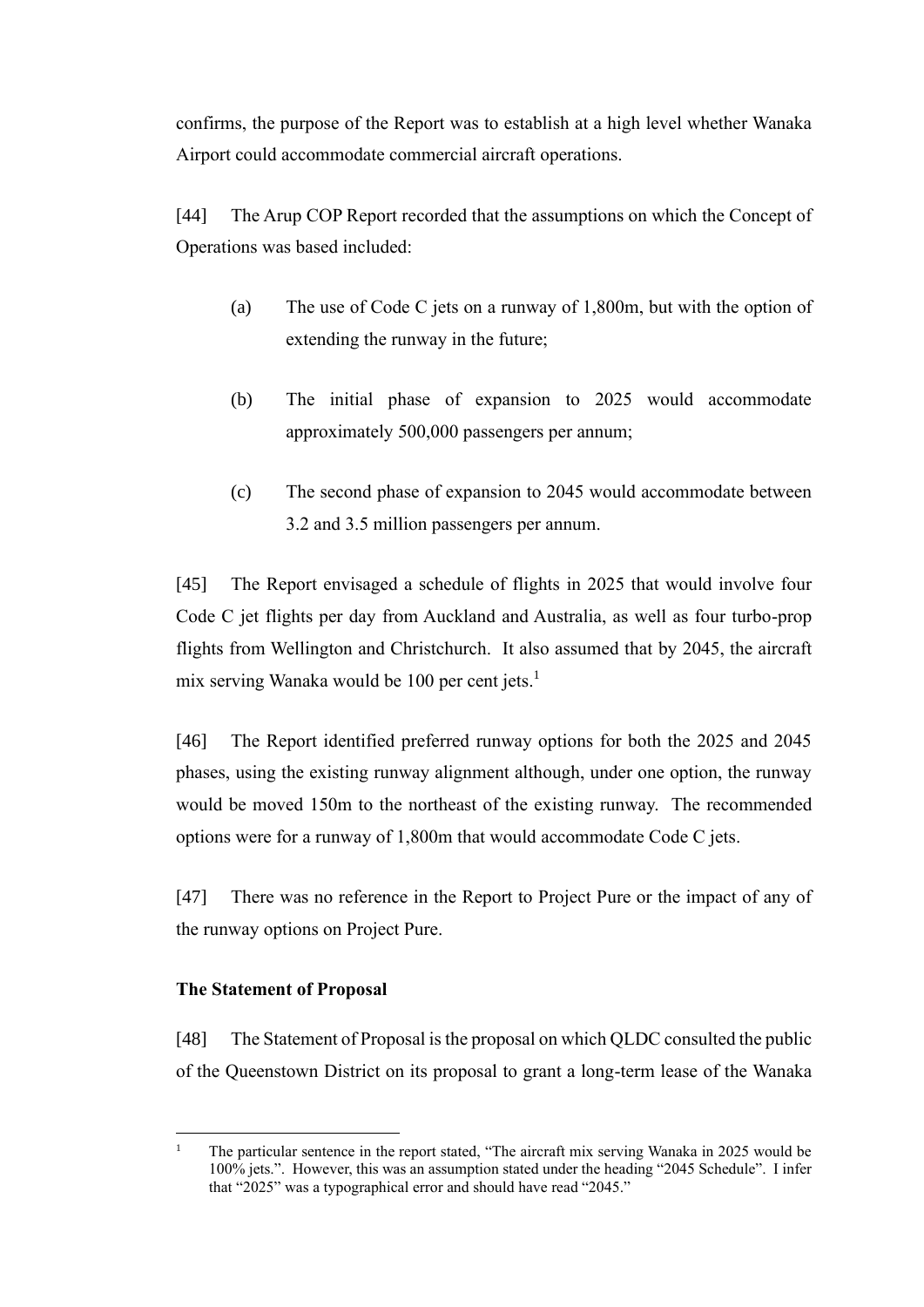Airport to QAC. As discussed above, the Statement of Proposal was adopted by QLDC at its meeting on 29 September 2016 when it considered the final version of the Rationale Report. In that respect, the Statement of Proposal reflected QLDC's acceptance of the Rationale Report.

[49] The Statement of Proposal is a brief document. It is headed:

Statement of Proposal

WANAKA AIRPORT – A LONG-TERM LEASE?

[50] On the page headed "SUMMARY", the Statement of Proposal said QLDC was considering options for changing the way Wanaka Airport was managed and governed, and was presenting its preferred option, which was to enter into a long-term lease and management arrangement with QLDC. It also said the lease would be structured to incentivise investment by QAC in Wanaka Airport to enable the Airport to meet the projected growth in the District's air services over the next decade or longer. It also said the proposal was the result of several months of investigations and took into account the current and future needs of the wider Queenstown Lakes district.

[51] On the page headed "Background", the Statement of Proposal said QLDC did not expect the level of day to day operational governance of the Airport would change but the long-term planning and vision would be increased. It also said the level of investment that QLDC was able to put into the Airport was insufficient to achieve the development required over the next decade or more to provide for the expected growth of the airport.

[52] Like the Astral and Rationale Reports, the Statement of Proposal said the future role of Wanaka Airport had been identified as being a complementary and supplementary facility to Queenstown Airport, able to accommodate aircraft spill-over from Queenstown. It went on to state:

Spill-over of general aviation services is increasingly likely to occur as Queenstown focuses its capacity on accommodating jet services, and can drive economic growth in Wanaka.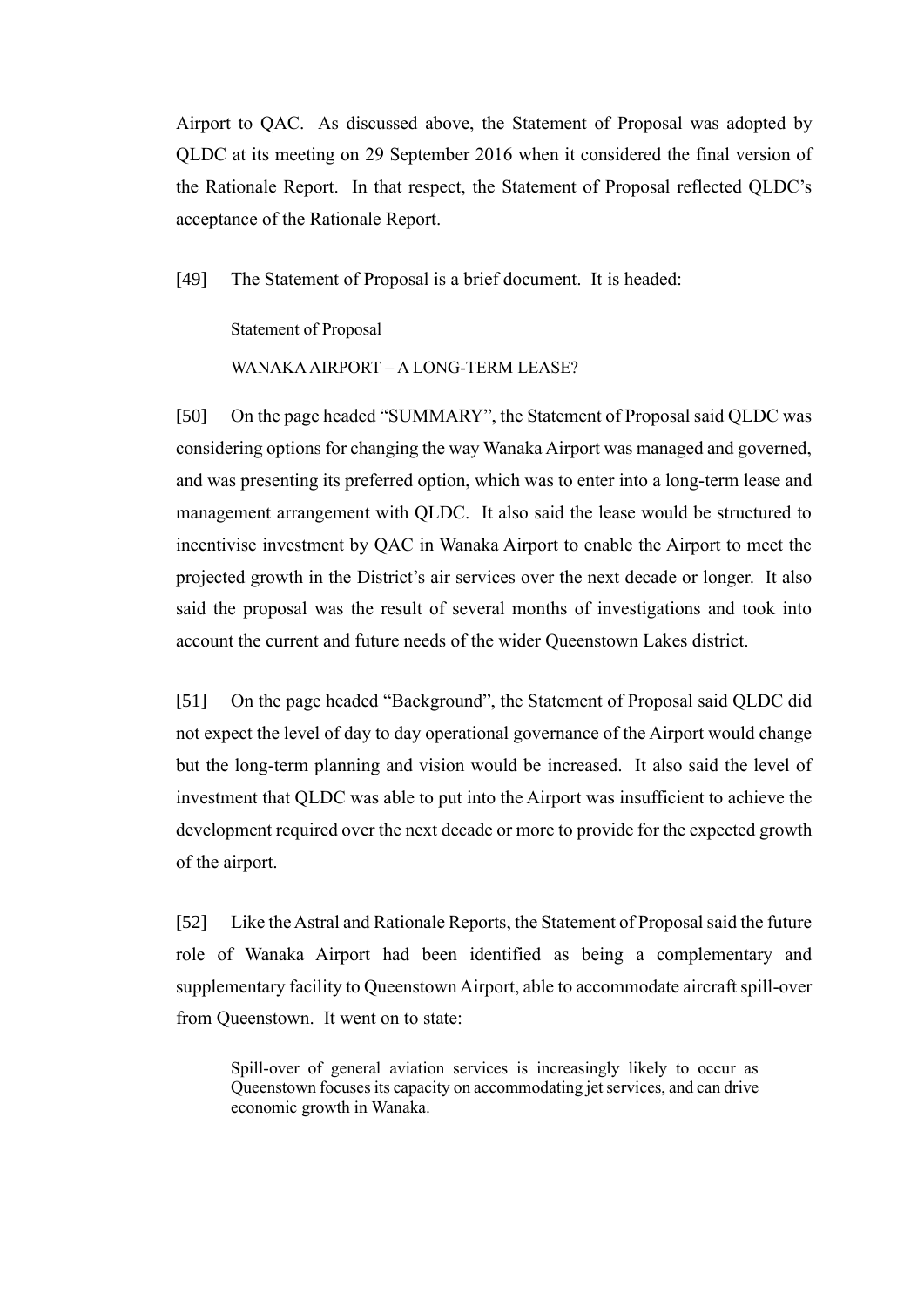[53] The Statement of Proposal noted that Wanaka Airport was internationally renowned for the Warbirds Over Wanaka air show and said the Airport could also become "the base for general aviation in the region as well as accommodating scheduled and charter air transport services in its own right." It also referred to the presence of the NASA balloon programme. The Statement of Proposal had illustrations of both Warbirds over Wanaka aircraft and the NASA balloon operation.

[54] Under the heading "WHAT ARE THE OPTIONS?", the Statement of Proposal set out the five options discussed in the Rationale Report and summarised the advantages and disadvantages of each. The advantages of Option Three, a Lease to QAC, included that QLDC would receive regular income from the leasing agreement as well as 75.01 per cent of any dividend payments to shareholders, and that QLDC and the community would be able to influence investment decisions and the direction of the airport through the QAC's SOI and the Letter of Expectation that QLDC can send to QAC.

[55] The Statement of Proposal said QLDC's preferred option was to enter into a long-term lease and management agreement with QAC. It said this option would transfer long-term planning and governance of Wanaka Airport to QAC, would incentivise QAC to make a significant capital investment in the Airport to improve its profitability, and would require QAC to take a longer-term approach to governance and planning.

[56] The Statement of Proposal said QLDC would retain ultimate control of the direction of the Airport through mechanisms contained in the lease and through the Letter of Expectation and SOI processes. It also said the proposed governance approach was similar to that taken by QLDC in respect of the District's campgrounds where QLDC had leased the campground assets to a third-party operator.

[57] There was no discussion in the Statement of Proposal about the likely length of the lease term, the scale of investment or the level of activity that might result from the change of governance and management. The only indication that jet services might be in prospect was a graphic illustration of a jet coming over a mountain range on the page headed "WHAT IS THE PREFERRED OPTION?"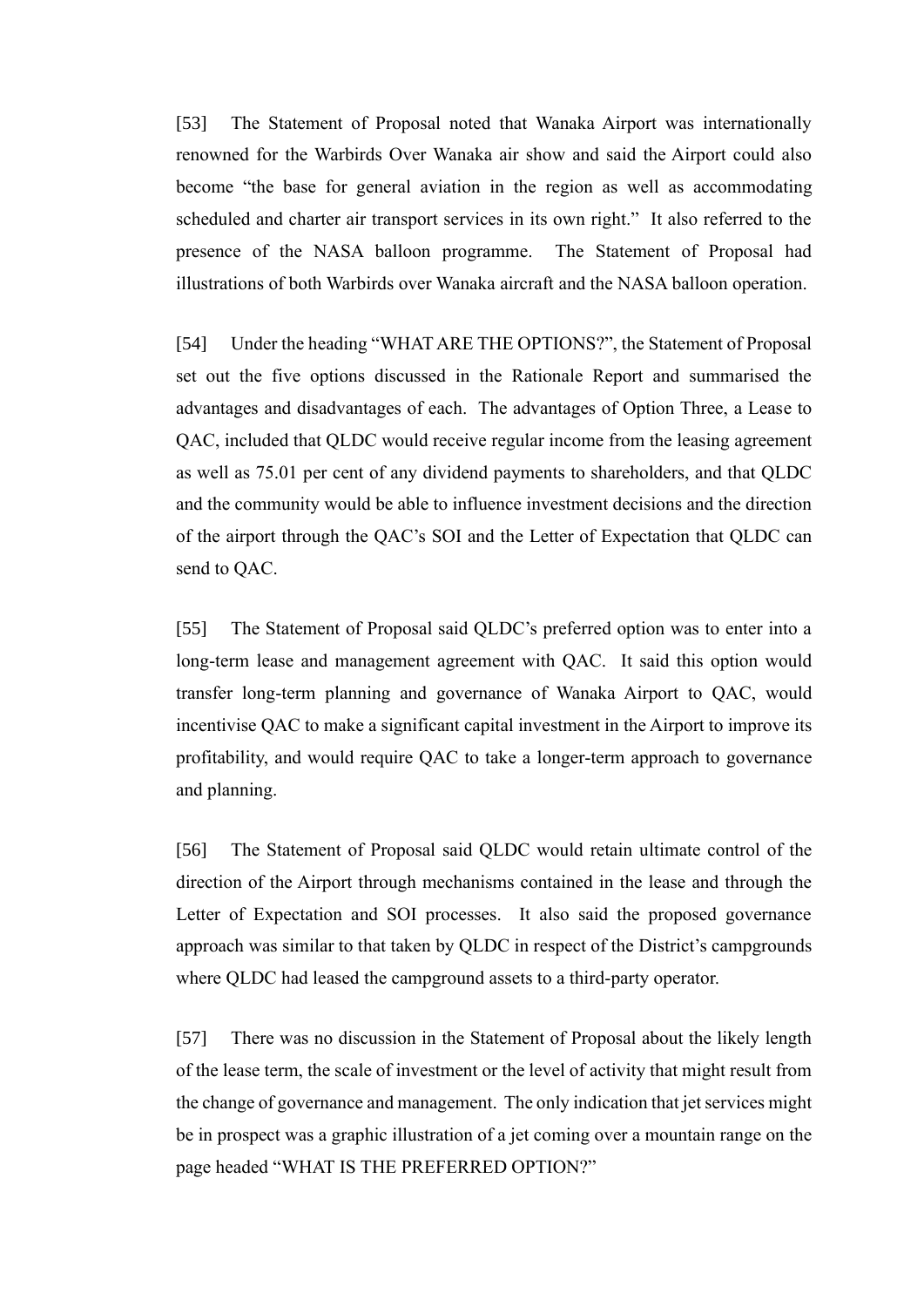[58] While, as Mr Pope confirms, the Statement of Proposal followed on from QLDC's approval of the Astral and Rationale Reports, there was no reference to the Astral Report in the Statement of Proposal and only one reference to the Rationale Report – as noted above.

# <span id="page-17-0"></span>**The Special Consultative Procedure**

[59] The Statement of Proposal was publicly notified on 8 October 2016 with submissions open for seven weeks – to 25 November 2016. This was a considerably longer period than that one month required under the LGA. $^2$  On 10 November 2016, a public information meeting was held in Wanaka. On the same day, a further meeting was held at Wanaka Airport, principally with those who had interests at the Airport.

[60] The Statement of Proposal was the only document on which the Special Consultative Procedure was based, but the evidence shows that residents were aware of the Astral and Rationale Reports of Wanaka and some residents accessed those reports on QLDC's website.

[61] Seventy-eight written submissions were received. Twenty-six submitters made oral submissions at a public hearing on 13 February 2017 by a panel comprising Councillors McLeod (chair), Lawton and Hill.

[62] A report to QLDC for its meeting on 20 April 2017 recorded that the hearing panel had determined that QAC, under a long term lease arrangement with suitable incentives and control by the Council, was best placed to lead the creation of a strategic development plan for Wanaka Airport. The report also recorded that:

The Hearing panel makes that recommendation noting that [the] strategic master plan for the airport will need to accommodate a range of community and commercial requirements including general aviation, recreation, education and engineering functions. It will also need to identify appropriate community engagement and communication programme.

[63] At its meeting on 20 April 2017, QLDC agreed that the future governance and management of the Wanaka Airport would be under a long-term lease to the QAC and

<sup>&</sup>lt;sup>2</sup> Section 83(1)(b)(iii).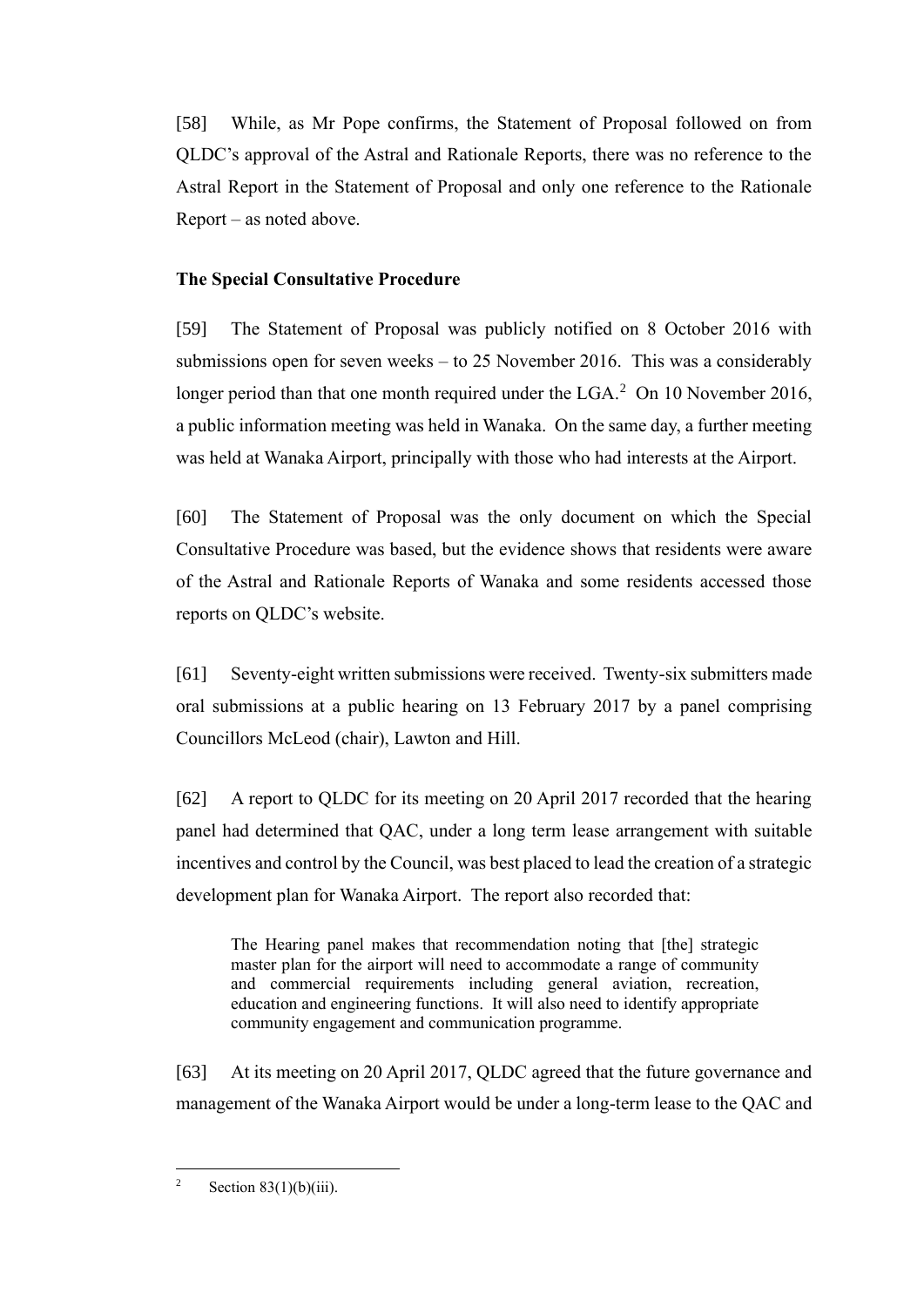delegated to the Mayor, Mr Theelen, QLDC's Chief Executive Officer (CEO), Councillor Hill and Councillor McLeod the power to negotiate and execute the lease and to engage with the QAC to make any changes necessary to QAC's SOI.

[64] The minutes of QLDC's meeting record that QLDC members stressed the importance of protecting the interests of existing Wanaka Airport users and of QAC maintaining a strong partnership with the community and agreed these issues should be addressed in the lease terms and the SOI. The minutes also record that Councillor Lawton noted that while the relationship between Council and QAC was currently good, the situation could change over a 33-year lease term.

#### <span id="page-18-0"></span>**Other developments prior to finalisation of Lease terms**

#### <span id="page-18-1"></span>*Strategic Alliance Agreement between QAC and Auckland International Airport Ltd*

[65] On 3 November 2016, after the notification of the Statement of Proposal but before the closure of submissions, QAC and AIAL signed a Strategic Alliance Agreement, replacing a similarly named Strategic Alliance Agreement dated 21 March 2011.

[66] The Introduction to the Strategic Alliance Agreement signed on 3 November 2016 recorded that QAC and AIAL were committed to aligning their respective business interests where appropriate to promote passenger growth through the Business and more widely through the airports owned or managed by them.

[67] Clause 1.1 defined the Business to mean the ownership and management of Queenstown Airport and management of Wanaka Airport and the going concerns of the various aeronautical, commercial and property related business activities of QAC.

[68] Clause 2 provided that the Agreement had a term of five years but would be automatically renewed for consecutive periods of five years unless one of the parties had given notice of intention not to renew.

[69] In Clause 3, which set out the Joint Purpose of the Agreement, the parties acknowledged that their primary purpose in entering into the Agreement was to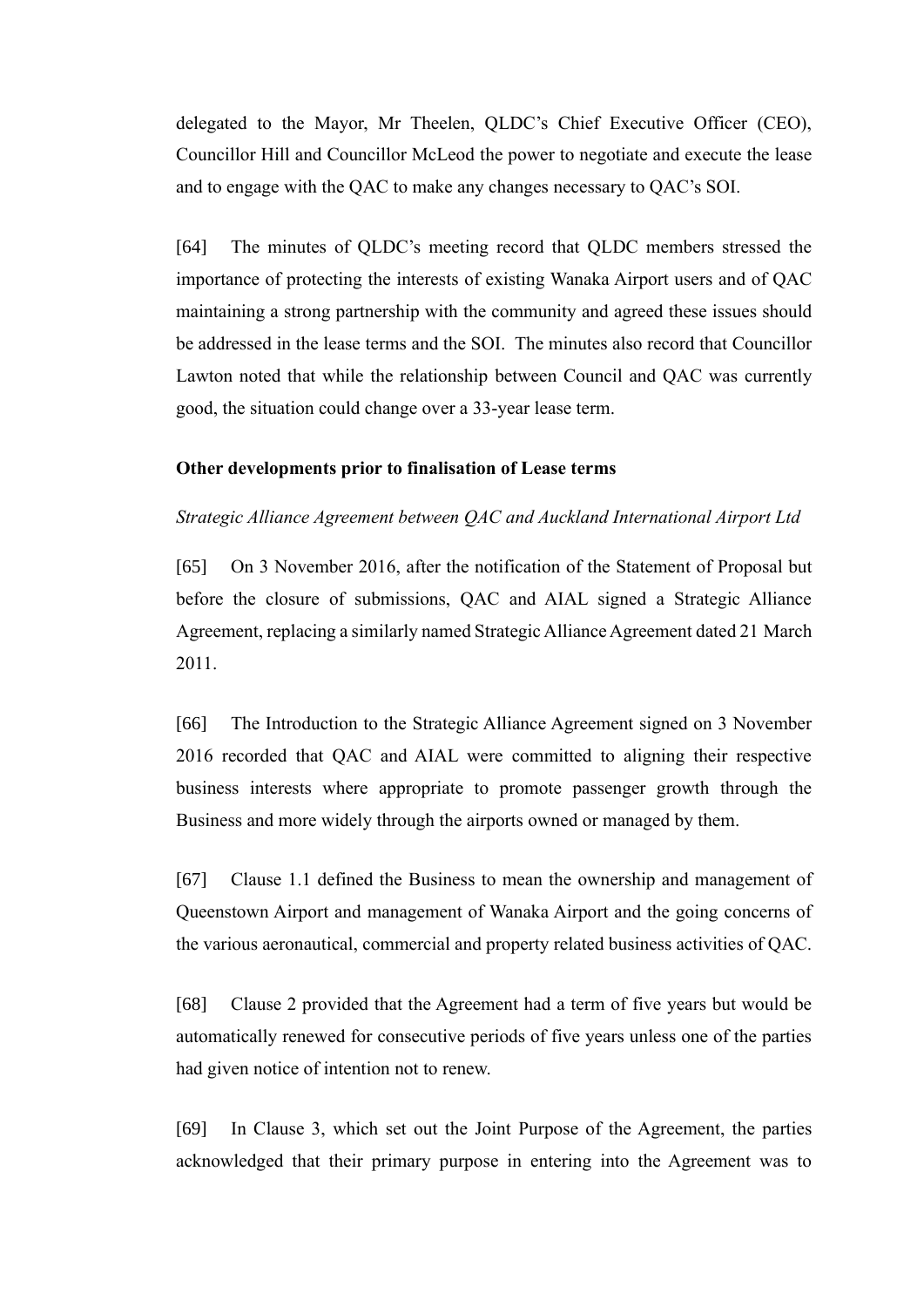leverage the scale and connectivity of a multi-airport relationship to grow travel, trade and tourism activity at all airports wholly or partially owned or controlled by either of the parties, to deliver superior economic growth to the communities in which those airports are located and superior growth to each of those airports by steps set out in the clause.

[70] In Clause 4, the parties agreed that in working together to achieve the Joint Purpose, "Stretch Outcomes" set out in Schedule 1 of the Agreement had been identified as "aspirational deliverables for the parties to focus their efforts towards achieving by 30 June 2021." The parties also agreed to set Annual Objectives to ensure momentum in delivering the Stretch Outcomes.

### <span id="page-19-0"></span>*Purchases of land adjacent to Wanaka Airport*

[71] On 9 December 2016, QAC settled the purchase of two parcels of land, totalling 106.5ha, adjacent to the Wanaka Airport for the price of \$6 million. On 23 March 2017, QAC settled the purchase of a further block of land, comprising 43ha, adjacent to the Wanaka Airport for the price of \$6.3 million.

[72] In public statements issued on 13 December and 2 March 2017, the Chair of QAC, John Gilks, confirmed the two purchases. In the first statement, Mr Gilks said the land purchased in December 2016 was critical to any plans for the future of Wanaka Airport and would complement the services provided at Queenstown Airport under a dual airport policy. He also noted that QAC would have preferred to have deferred the purchase until after completion of the QLDC governance review then under way but the QAC had decided to purchase the land when it was put on the market to avoid a situation where private developers might acquire the land for purposes other than future airport development.

[73] In the statement issued on 2 March 2017, Mr Gilks said the second acquisition provided the platform for future growth and development of Wanaka Airport for the long-term. He also said that, similar to the purchase in December 2016, the land bought in March 2017 had become available on the open market and QAC could not afford to take the risk that the land could be secured by private developers, thereby preventing or restricting the long-term development of Wanaka Airport.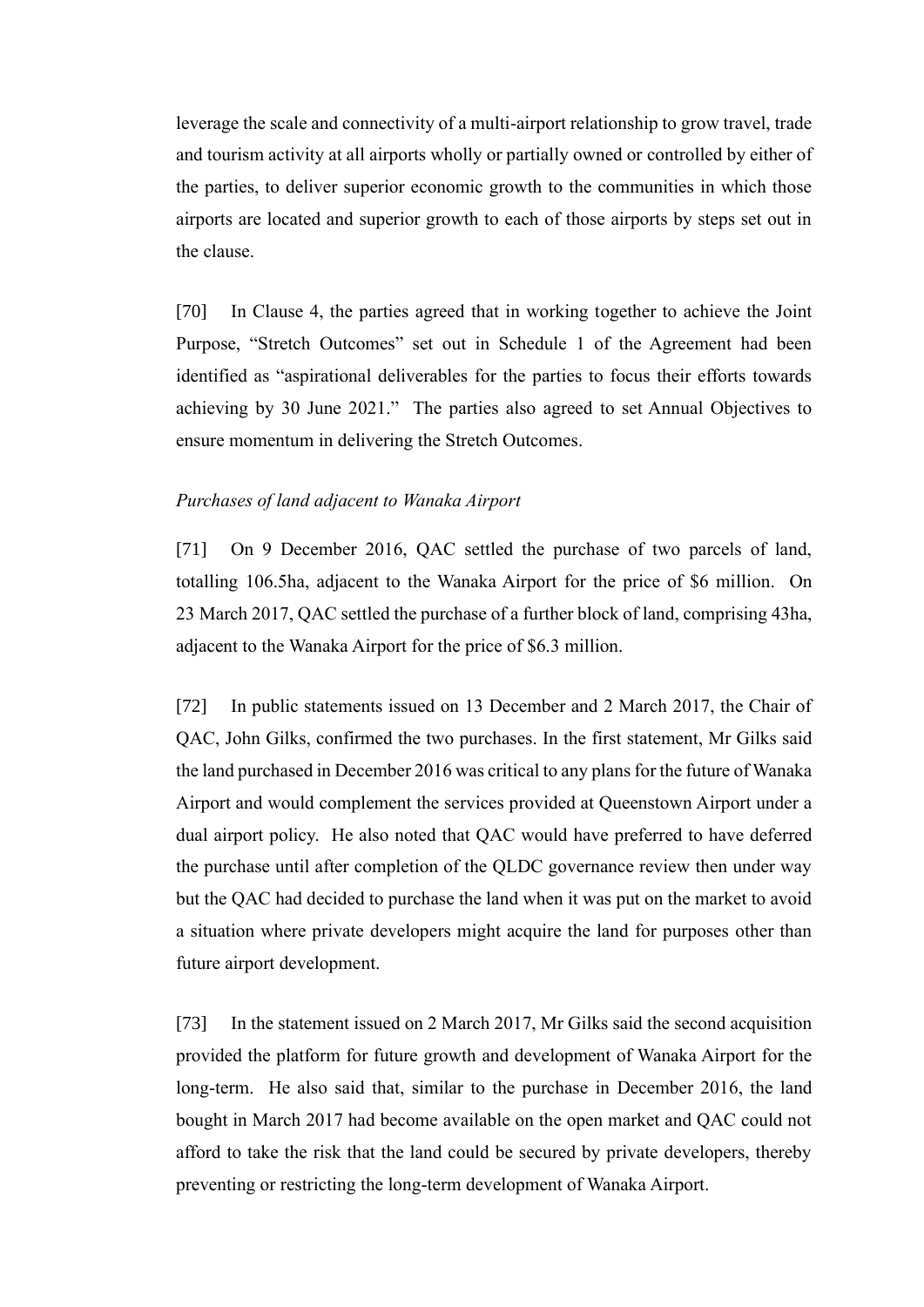# <span id="page-20-0"></span>*Provision of final Arup Siting Study and Arup Concept of Operations Report*

[74] As discussed above, in April 2017 the Arup Siting Study was provided to QAC. In May 2017, QAC received the draft Arup COP Report. QLDC says it did not see these reports until after the Lease had been negotiated and agreed with QAC.

# <span id="page-20-1"></span>*QAC initiates public consultation on master plan options for Queenstown Airport*

[75] On 29 August 2017, QAC published a paper on master plan options for Queenstown Airport, subtitled "Let's start talking about tomorrow". The paper explained that it set out a range of options for how Queenstown Airport could develop and that QAC was gathering views that would be taken into account when finalising the Master Plan.

[76] The paper noted that Queenstown Airport had had 7,277 scheduled airline landings and 1.89 million passenger movements in the year ending 30 June 2017. It also said QAC's demand forecasting indicated that there would be 25,000 aircraft movements and 3.2 million passenger movements in 2025 and that these figures would grow to 55,000 aircraft movements and 7.1 million passenger movements in 2045. However, the paper also said that QAC considered that 5 million passenger movements per year was more sustainable for Queenstown Airport.

[77] The paper said that, in assessing how the forecast demand could be met, QAC had considered and rejected options for extending the runway at Queenstown Airport to accommodate wide bodied aircraft. Referring to the analysis in and using a diagram from the Arup Siting Study, the paper said QAC had evaluated the option of moving the airport to a new site and had concluded that the development of Queenstown Airport and a dual airport model were more viable. It said QAC intended to pursue the dual complementary airport model with Queenstown and Wanaka airports and that it would work with the community on future development plans for Wanaka Airport once the long-term lease was finalised with QLDC.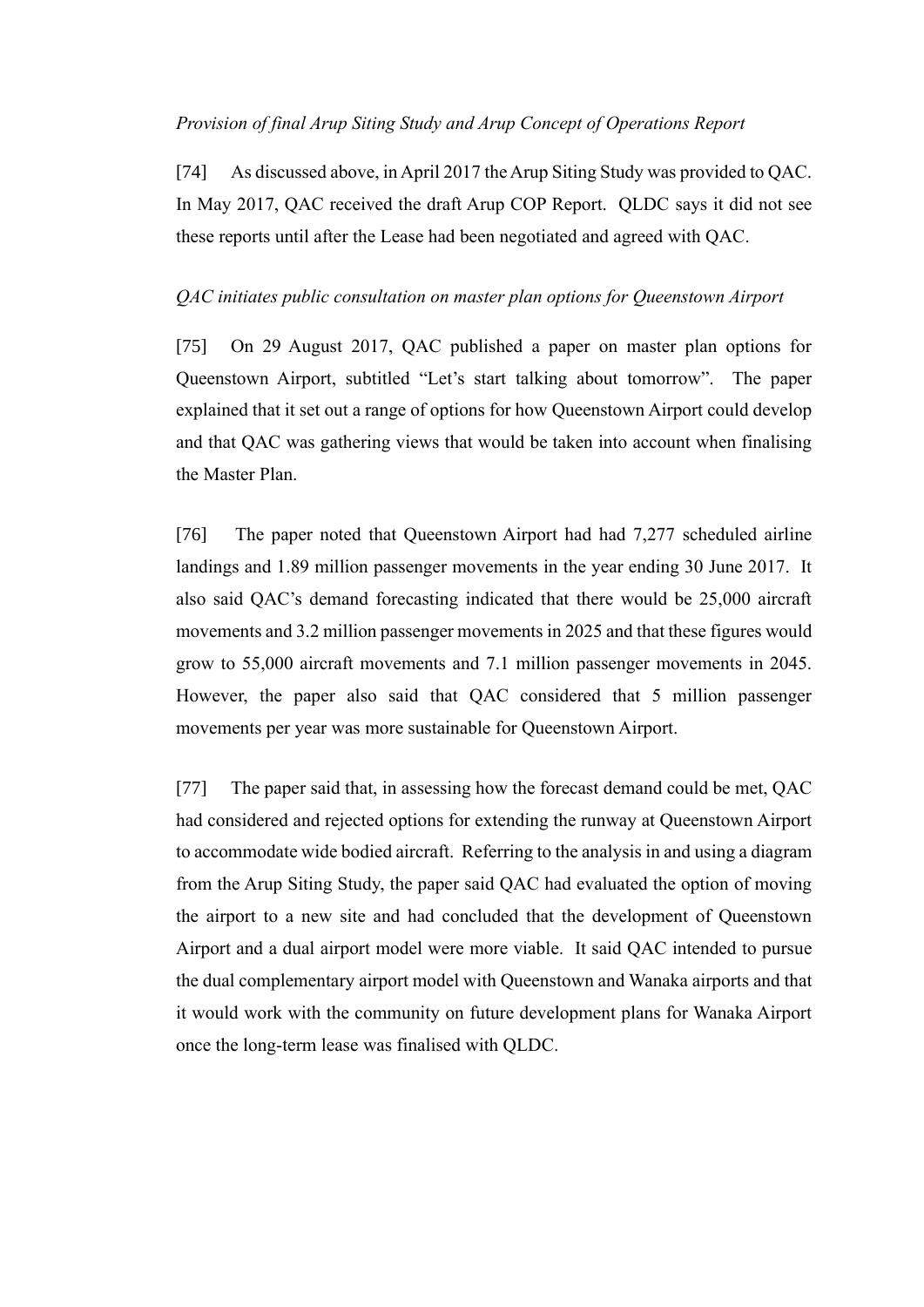# <span id="page-21-0"></span>**Negotiation and finalisation of the Lease**

[78] Mr Pope says negotiations on the Lease commenced around June 2017. The negotiations continued through the rest of 2017 and into 2018. The Lease was executed on 8 March 2018.

# <span id="page-21-1"></span>*The Heads of Terms*

[79] As part of the negotiating process, on 8 January 2018 QLDC and QAC signed a Heads of Terms agreement that annexed a set of guiding principles and recorded key terms agreed by QLDC and QAC which were to form the basis for updating QAC's SOI and for developing the Lease and associated project documents.

[80] Among the matters agreed in the Heads of Terms were the land value and rental to be paid, the lease term of 100 years and how the Lease could continue beyond that term, the permitted use of the airport and provisions relating to Project Pure. The Heads of Terms also contained an amendment to QAC's then current SOI setting out QAC's commercial vision for Wanaka Airport and matters to be included in the next SOI.

[81] Annexed to the Heads of Terms were the "Wanaka Airport Guidance – Governing Principles". The 11 principles included the following:

- 1. QLDC and QAC are committed to the development of Wanaka Airport to support district growth and community needs.
- 2. QLDC and QAC support the operation, management, planning and development of Wanaka Airport by QAC as a key element of an integrated, complementary, district-wide strategy to foster the growth of aviation services.
- 3. QLDC and QAC acknowledge that the long-term Lease arrangement regarding Wanaka Airport should vest economic control of Wanaka Airport in QAC and its terms should encourage investment in the Airport by QAC.
- 4. QLDC and QAC agree that the governance model for Wanaka Airport will be effective and similar to the current model in place for Queenstown Airport.
- 5. QLDC and QAC agree Wanaka Airport should become an economically viable and sustainable business.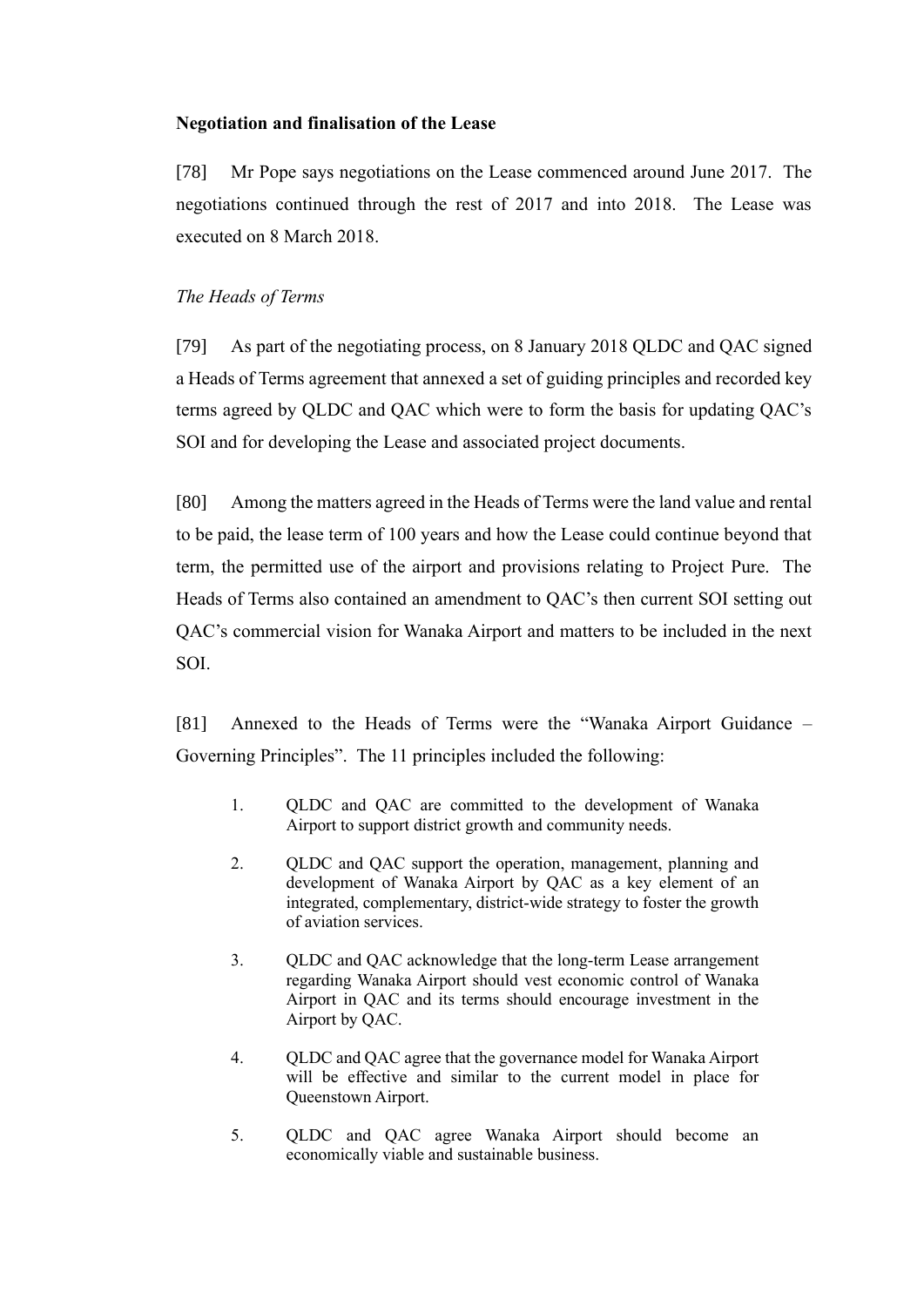#### <span id="page-22-0"></span>*The Lease*

- [82] Key provisions of the Lease are:
	- (a) The Lease is of the airport land recorded on the certificates of title specified in the Lease. The certificates of title do not include the land on which Project Pure is located.
	- (b) The commencement date is 1 April 2018.
	- (c) The Lease term is 100 years but after 100 years the term extends every year by one year unless notice of termination of the "perpetual extension arrangement" is given 30 years in advance, with the earliest date for such notice being the 70th anniversary of the commencement date.
	- (d) The rent for the first 100 years is a lump sum payment of \$11.3 million, being the freehold market value of the land as at 1 March 2018 discounted by five per cent, as agreed in the Heads of Terms. The rent was paid on 3 April 2018. The rent after 100 years is to be agreed by the parties or determined in accordance with a procedure set out in the Lease.
	- (e) The buildings and other improvements on the land, which include the runway, taxiway, apron, roads and carparks, are sold to QAC, on an as is where is basis, at their depreciated replacement value as at the commencement date.
	- (f) The permitted use of the leased premises is an airport and ancillary or related activities and events and such other activities as QAC reasonably determines, provided the ancillary and related activities and events are permitted under the District Plan or QAC has obtained any necessary resource consents, and will not interfere, in QAC's reasonable opinion, with the safe and efficient operation of the airport. QAC must also ensure the airport land is not used for any use, activity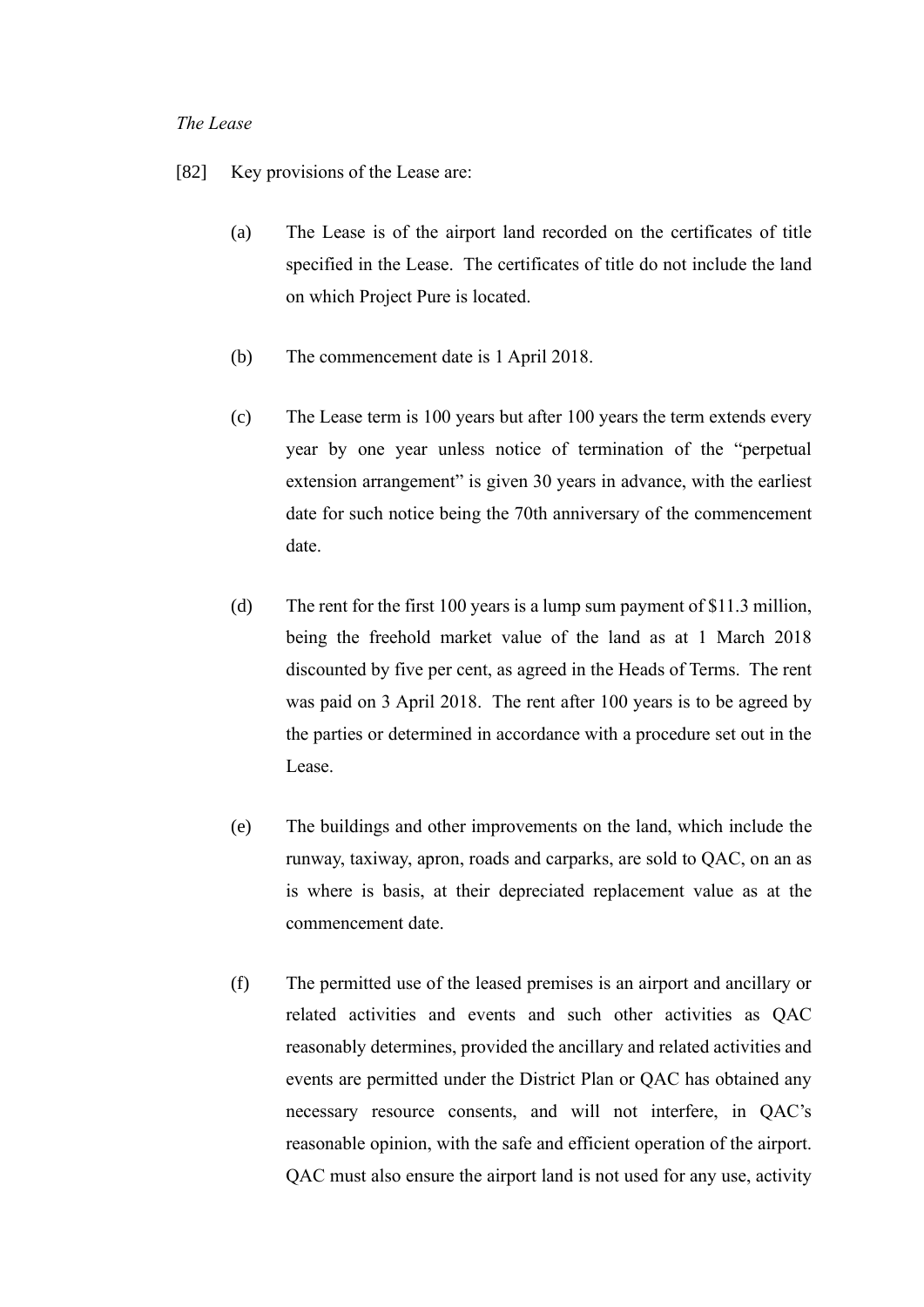or event that is not in the contemplation of QAC's SOI insofar as the SOI relates to the development and operation of Wanaka Airport.

- (g) In addition, QAC may not use the airport land other than for the permitted use without the prior written permission of QLDC.
- (h) QAC is responsible for all rates, taxes, charges and impositions in respect of the land and buildings, irrespective of their ownership; QAC is to be the ratepayer for the purposes of the Local Government (Rating) Act 2002; and QAC is to pay all charges in respect of all services, utilities and amenities supplied to or used by QAC on the land and in the buildings.
- (i) QAC is responsible for all future development of the Wanaka Airport and, except in specified situations, QLDC's consent is not required provided QAC has obtained all necessary building and resource consents and complied with those consents and other regulatory requirements. The specified situations are:
	- (i) During the final 10 years of the Lease term, QLDC's consent is required for capital expenditure on buildings that are part of the "core aeronautical activities" (as that term is defined) at the airport and exceeds \$10 million, adjusted for movement in the Consumer Price Index since the Commencement Date;
	- (ii) Where land adjoining or surrounding the airport land is developed or acquired for the purpose of core aeronautical activities, in which case the Lease sets out the rights and obligations of QLDC and QAC with respect to the land and any buildings and improvements.
- (j) At the expiry of the Lease term, QLDC must pay QAC compensation for all buildings and other improvements on the land provided there is an operating airport at the time.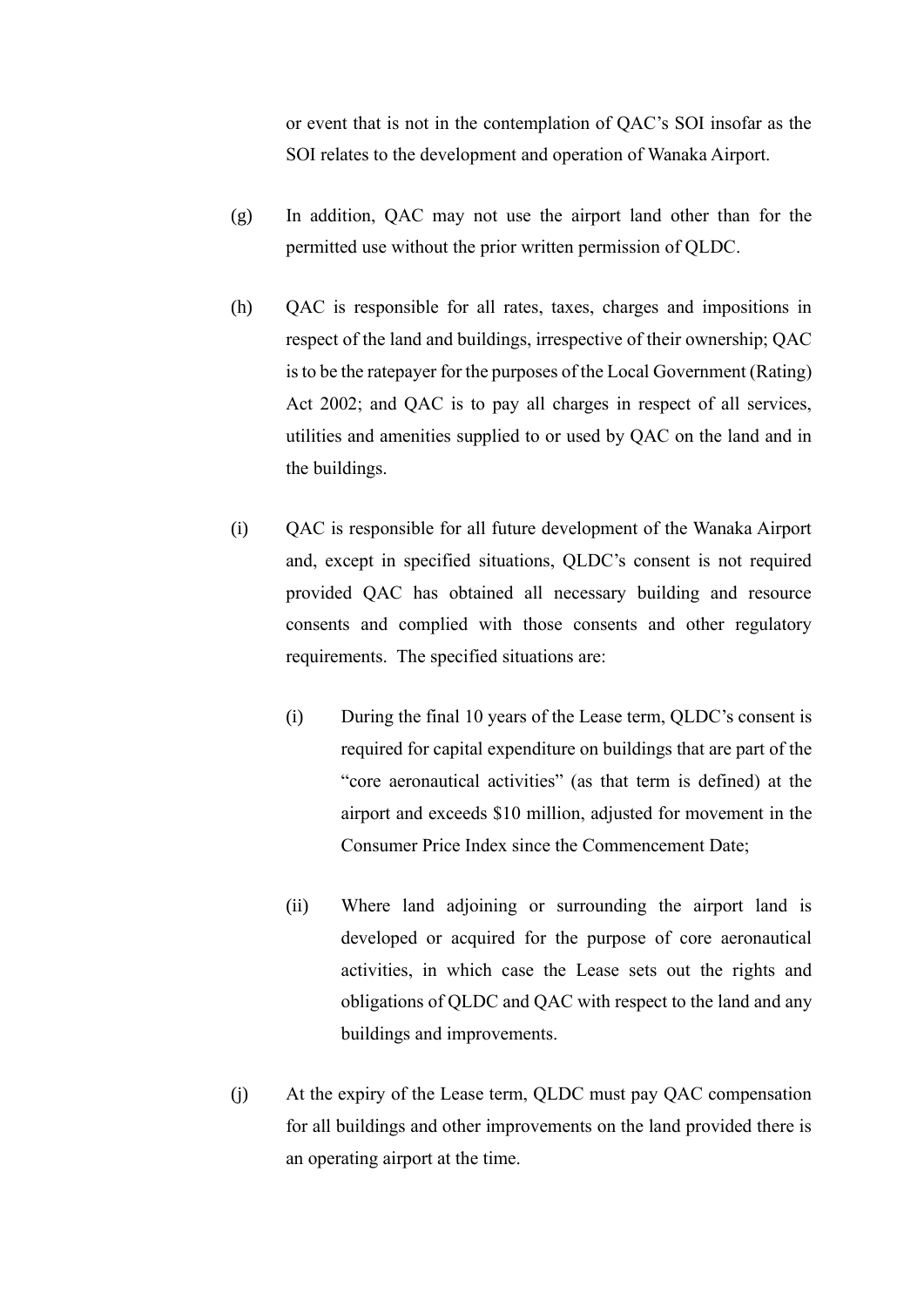- (k) QAC may assign the whole of its interest in the Lease or sublet parts of the Airport land only with the prior written consent of QLDC. QLDC may not unreasonably withhold or delay that consent if the assignee or sublessee is respectable, responsible, solvent and suitable, but may require QAC to demonstrate to QLDC's satisfaction that the proposed assignee or sublessee is respectable, responsible, suitably qualified, of sound financial standing and intending to use the land for the permitted use specified in the Lease. However, QAC may sublet or licence any part of the land without QLDC's consent where the permitted use under the sublease or license is consistent with the permitted use under the Lease and the sublease or license does not extend beyond the term of the Lease. Even so, QLDC's consent is required if the sublease or license is longer than 35 years and involves any core aeronautical activities.
- (l) If QAC fails to fulfil any of its obligations under the Lease, QLDC may pursue damages, specific performance and any other rights and remedies provided at law, except that it may not terminate the Lease unless QAC has gone into liquidation, is wound up or dissolved, has abandoned Wanaka Airport or has persistently, flagrantly or wilfully neglected to carry out its obligations under the Lease and such neglect has a material adverse effect on the operation of Wanaka Airport.

[83] In addition, the Lease contains specific provisions concerning Project Pure. Under those provisions:

- (a) QLDC may continue to operate Project Pure without interference from QAC and may access the Project Pure site across identified accessways;
- (b) QLDC acknowledges that at the Commencement Date Project Pure is close to QAC's "planned runway" for Wanaka Airport and that to ensure that the continued operation of Project Pure will not detrimentally affect QAC's ability to develop Wanaka Airport in the future: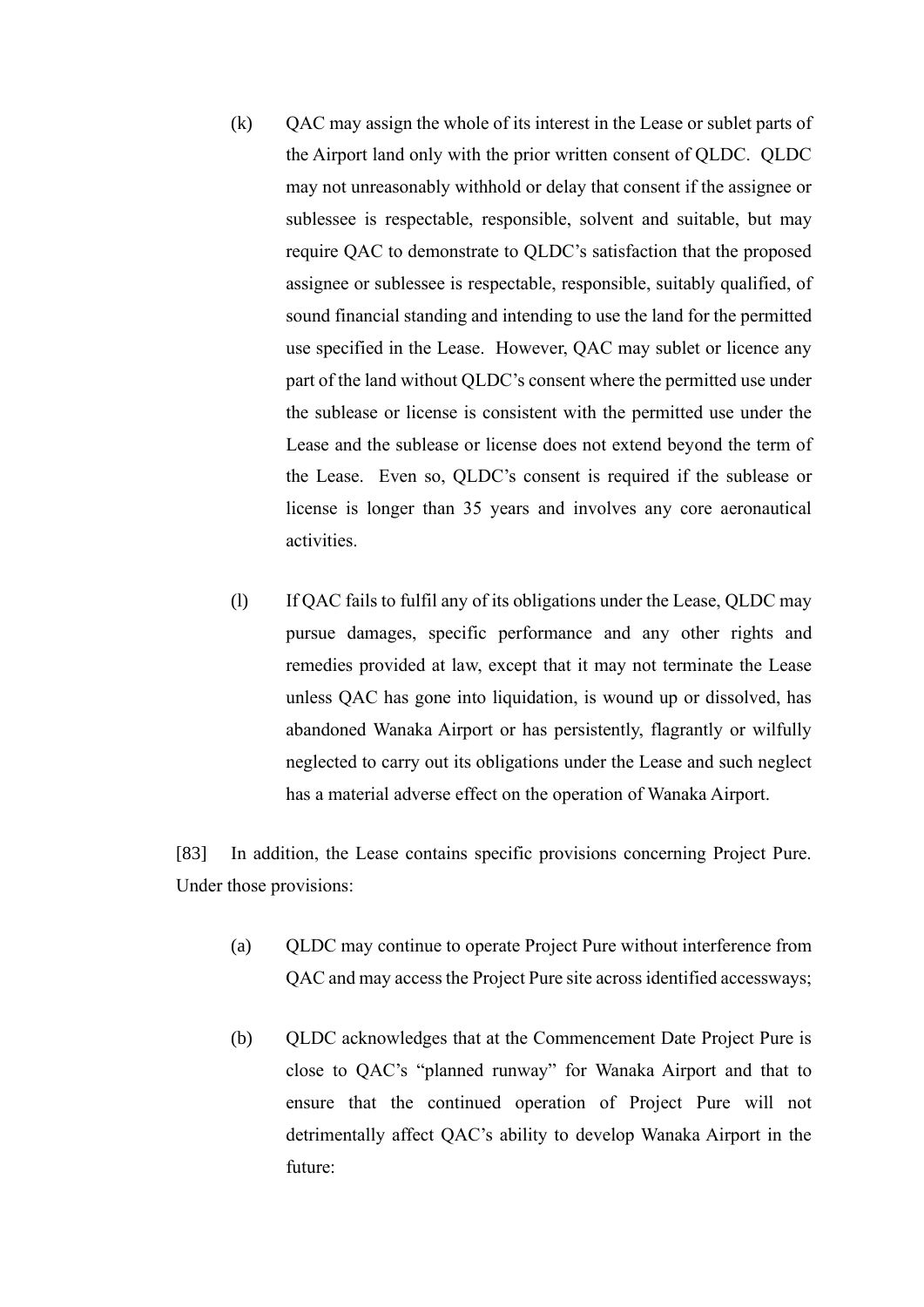- (i) QLDC will not carry out any future development of Project Pure, including any expansion of its capacity in its current location, without obtaining QAC's prior written consent which may not be unreasonably withheld or delayed;
- (ii) QLDC accepts that it would be reasonable for QAC to withhold consent if QLDC were proposing to develop closer to QAC's "planned runway" or to develop buildings of a height greater than the existing Project Pure buildings and plant as at Commencement Date, or if QLDC's proposed development conflicts with any regulatory or operational requirement of Wanaka Airport;
- (iii) QAC may, by written notice of at least three years, require QLDC to relocate Project Pure. This notice can be given:
	- (1) In the case of the disposal fields, at any time after the second anniversary of the Commencement Date (1 April 2020);
	- (2) For the remainder of Project Pure, at any time after the fifth anniversary of the Commencement Date (1 April 2023);
- (iv) QAC will bear all of the costs of relocation except that if QLDC has increased the capacity of Project Pure since the Commencement Date, QLDC must bear a share of the relocation costs in proportion to that increase in capacity.

[84] The Lease also contains an acknowledgement by the parties that QAC is a CCTO subject to governance under the LGA and records that nothing in the Lease will prejudice the statutory rights and obligations in pt 5 of the LGA while those rights and obligations apply to those parties.

[85] The final version of the Lease was not referred back to the full Council for approval before execution or for information following execution.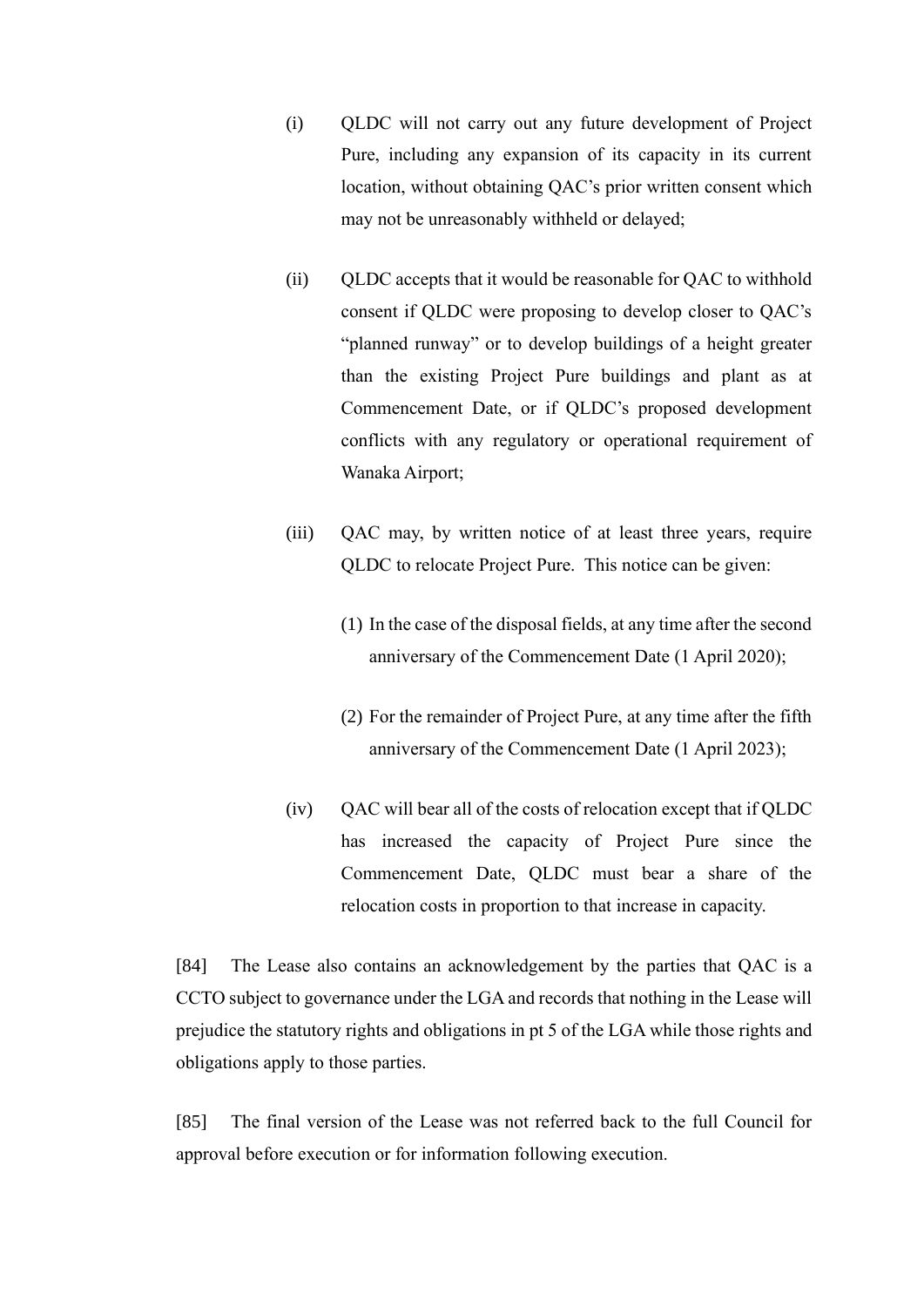#### <span id="page-26-0"></span>**Developments following execution of the Lease**

#### <span id="page-26-1"></span>*Media releases / engagement with the public*

[86] On 21 March 2018, a media release in Airport News advised that QLDC had confirmed that it had finalised the terms of a long-term lease for Wanaka Airport with QAC. The media release said the Lease commenced on 1 April 2018 for a 100-year period, excluded the land containing Project Pure, and did not affect or vary the terms of current lessees at the Airport. The release quoted Mr Keel as saying the Lease provided QAC with confidence to invest in, plan and develop the Airport as important infrastructure for regional aviation growth.

[87] On 1 May 2018, a media release in Airport News said members of the Wanaka and Upper Clutha communities were encouraged to join in the conversation on the future of Wanaka Airport to help with the Airport's future development, and that a series of interactive community and stakeholder engagement sessions were being held on 21 and 22 May. The media release also advised that an interactive on-line tool would be available as another way for people to give feedback.

[88] Those sessions went ahead as scheduled. The results of those sessions and other public engagement were recorded in what Mr Keel describes as an internal QAC document entitled Wanaka Airport 2045 Visioning – Community Engagement May and June 2018. The document indicated next steps as including the preparation of a master plan for Wanaka Airport which would be released in draft at the end of 2019.

#### <span id="page-26-2"></span>*SOI for 2019-2021*

[89] On 28 June 2018, QLDC received the draft QAC SOI for  $2019 - 2021$ .<sup>3</sup> QLDC proposed no changes to the SOI.

[90] The SOI noted that in 2017 QLDC had determined that QAC would be awarded a long-term lease for the management and development of Wanaka Airport and that the 100-year Lease commenced on 1 April 2018.

<sup>&</sup>lt;sup>3</sup> Statements of intent are adopted annually and cover the three-year period from 1 July in the year of adoption to 30 June three years after adoption. Thus, the SOI that became final on 30 June 2018 ran from 1 July 2018 to 30 June 2021.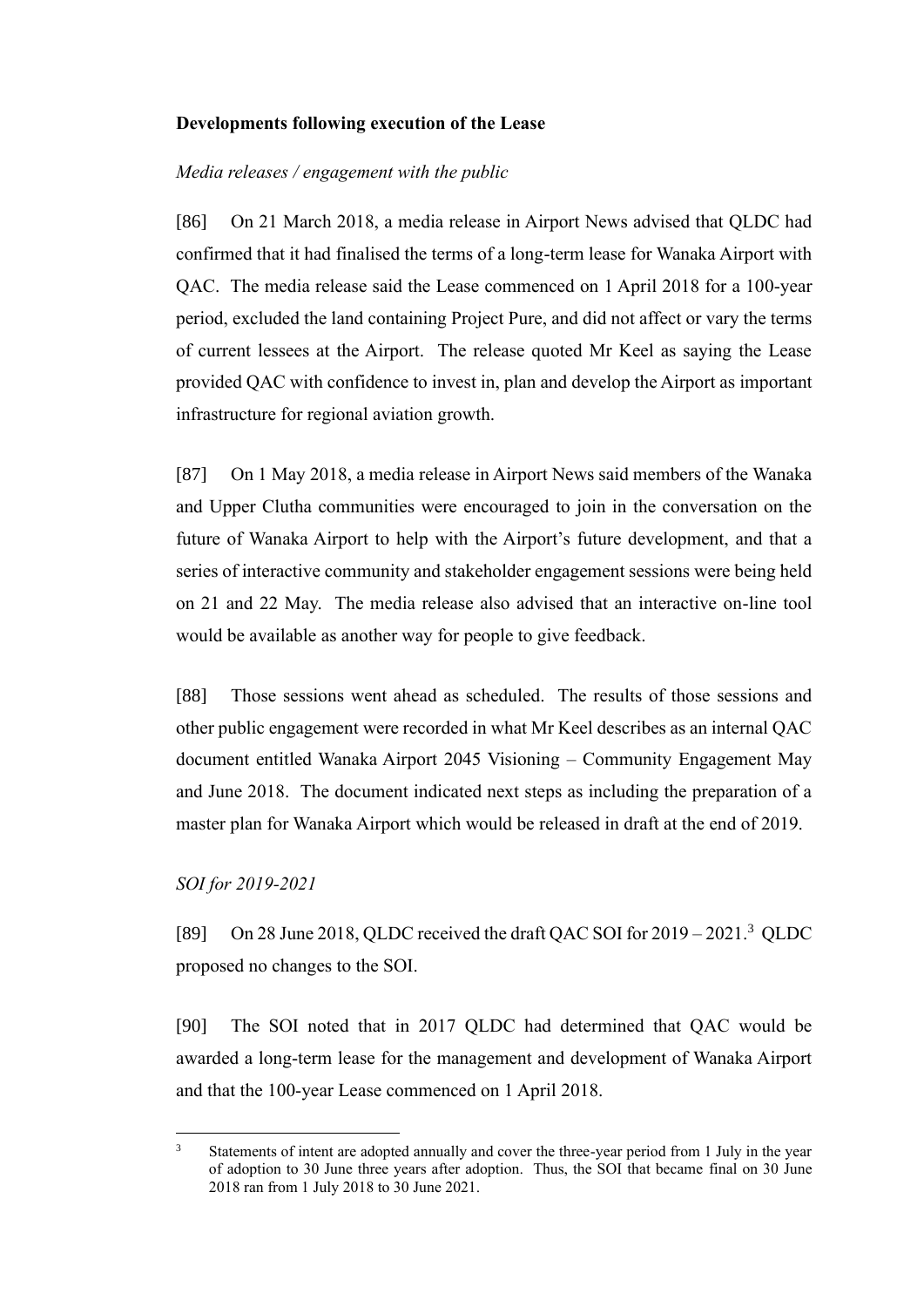[91] The SOI incorporated, as the Wanaka Guiding Principles, nine of the 11 Guiding Principles as agreed in the Heads of Terms and set out a Wanaka Strategy. The strategy included the objective of developing a master plan for Wanaka Airport with input from the community, which would provide a spatial framework for the airport's future. The strategy set performance targets of September 2019 for completion of the draft master plan and June 2020 for completion for community engagement on the master plan.

# <span id="page-27-0"></span>*Requests for copy of lease*

[92] On 1 April 2019, Noel Williams, who is a Wanaka resident and member of the WSG, applied under the Local Government Official Information and Meetings Act 1987 for a copy of the Lease. This request was declined by QLDC on the grounds that release of the Lease would be likely to unreasonably prejudice the commercial position of QAC and QLDC's ability to carry out commercial activities. Similar requests from other WSG members for copies of the lease were also declined.

#### <span id="page-27-1"></span>*QAC renews engagement with stakeholders and public on Wanaka master plan*

[93] On 29 April 2019, QAC issued a media statement headed "Master plan update and engagement opportunities" in which it described the opportunities available to the community and to stakeholders to provide feedback to the master planning process. Under the heading "Current Thinking", the release stated:

QAC is developing a dual airport model for Queenstown and Wanaka airports ("two airports, one airport company") which will provide infrastructure to enable sustainable air services to the Southern Lakes region across both airports. The master plans will show how the two airports will work together with gradual, phased development out to 2045. While there is still more work to be done, we'd like to share our thinking to date on the master plan for Wanaka Airport.

[94] The release then listed a series of points, a number of which related to the reintroduction of scheduled air services to Wanaka. The release said QAC was planning to develop a regional airport at Wanaka to support scheduled domestic services using turbo-prop and narrow-body jet aircraft, "beginning with a handful of such services and for several years thereafter". The release said QAC was not planning to accommodate wide-body jets or a large international airport at Wanaka.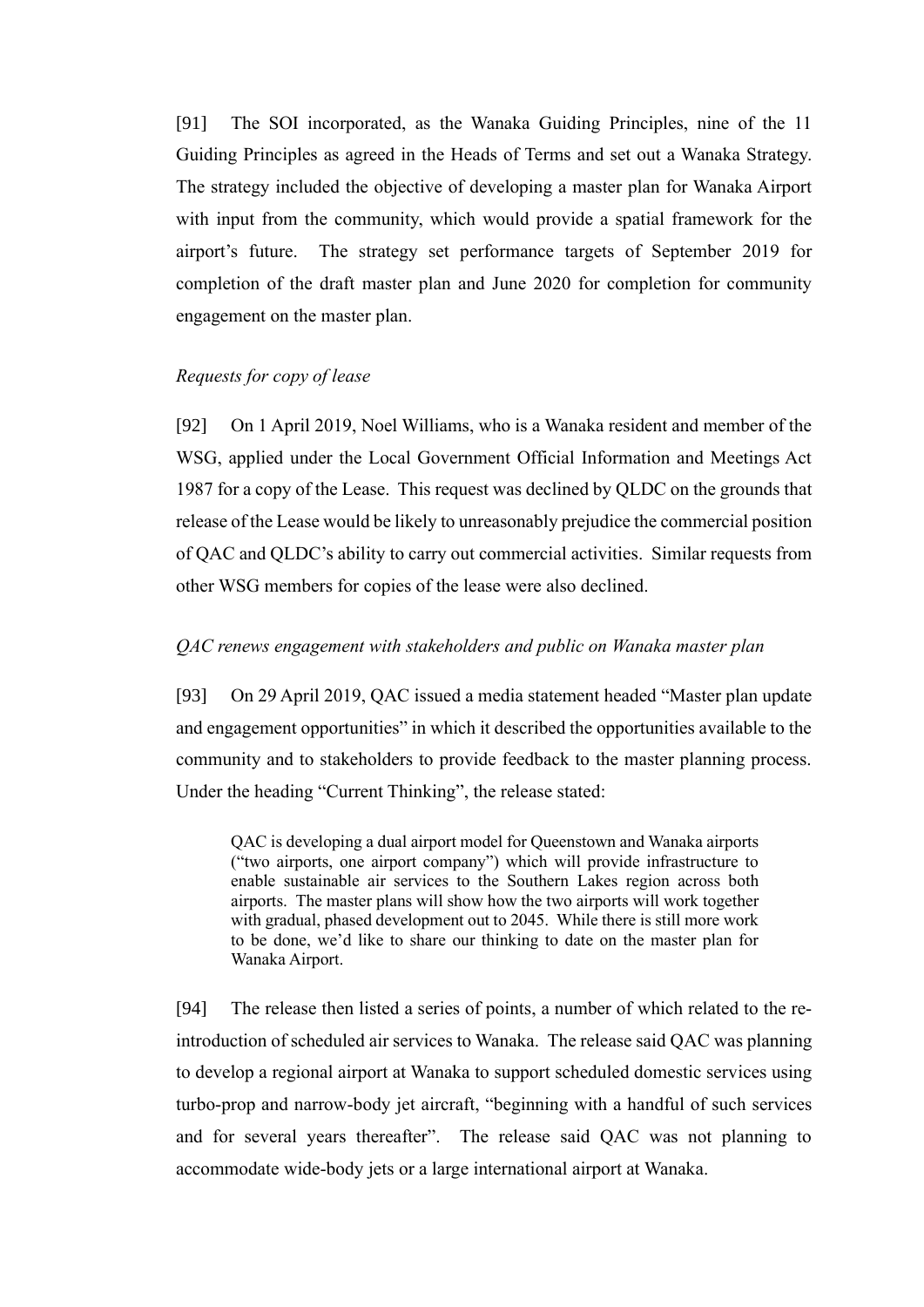[95] Also, on 29 April 2019, then QAC Chair, Prue Flacks, and Mr Keel hosted a briefing session for invited stakeholders at which they also outlined QAC's current thinking as set out in the media release. In the course of his presentation, Mr Keel indicated that QAC had estimated that it would invest of the order of \$300 – \$400 million in Wanaka Airport over the next 25 years.

<span id="page-28-0"></span>*SOI for 2020 – 2022*

[96] On 27 June 2019, QLDC received the draft SOI for  $2020 - 2022$  which had been prepared by QAC. This draft was a development of a draft prepared initially in February 2019 and had been revised to take account of discussions at a workshop held in April 2019 involving QLDC councillors and members of QAC's Board and management.

[97] In a section headed "Situational Overview", the draft summarised steps taken to date with the development of master plans for Queenstown and Wanaka Airports and stated that QAC aimed to bring the long-term planning for Queenstown and Wanaka airports together to present a dual airport model ("two airports, one company"). In a section headed "Forward Planning", it was stated:

At Wanaka Airport, the proposed master plan approach supports the development of a regional airport to enable scheduled domestic services from approximately 2025. We expect a handful of such services operated by turboprop and narrow-body jet aircraft at the start and for several years thereafter in line with demand. The planning approach is consistent with QLDC's aspiration to have scheduled services reintroduced at Wanaka Airport through the long-term lease to QAC. …

[98] Despite the revisions made to the earlier draft, the minutes of QLDC's meeting on 27 June 2019 record that there was extensive discussion of the revised draft and that a number of members were critical of the SOI and advised of their intention to vote against the motion. In the event, in a motion carried by a majority of councillors, QLDC resolved to receive the SOI subject to:

(a) QLDC drawing to QAC's attention that QLDC remained concerned at the content of the SOI that addressed the future development of Queenstown and Wanaka Airports, notwithstanding the master planning processes under way; and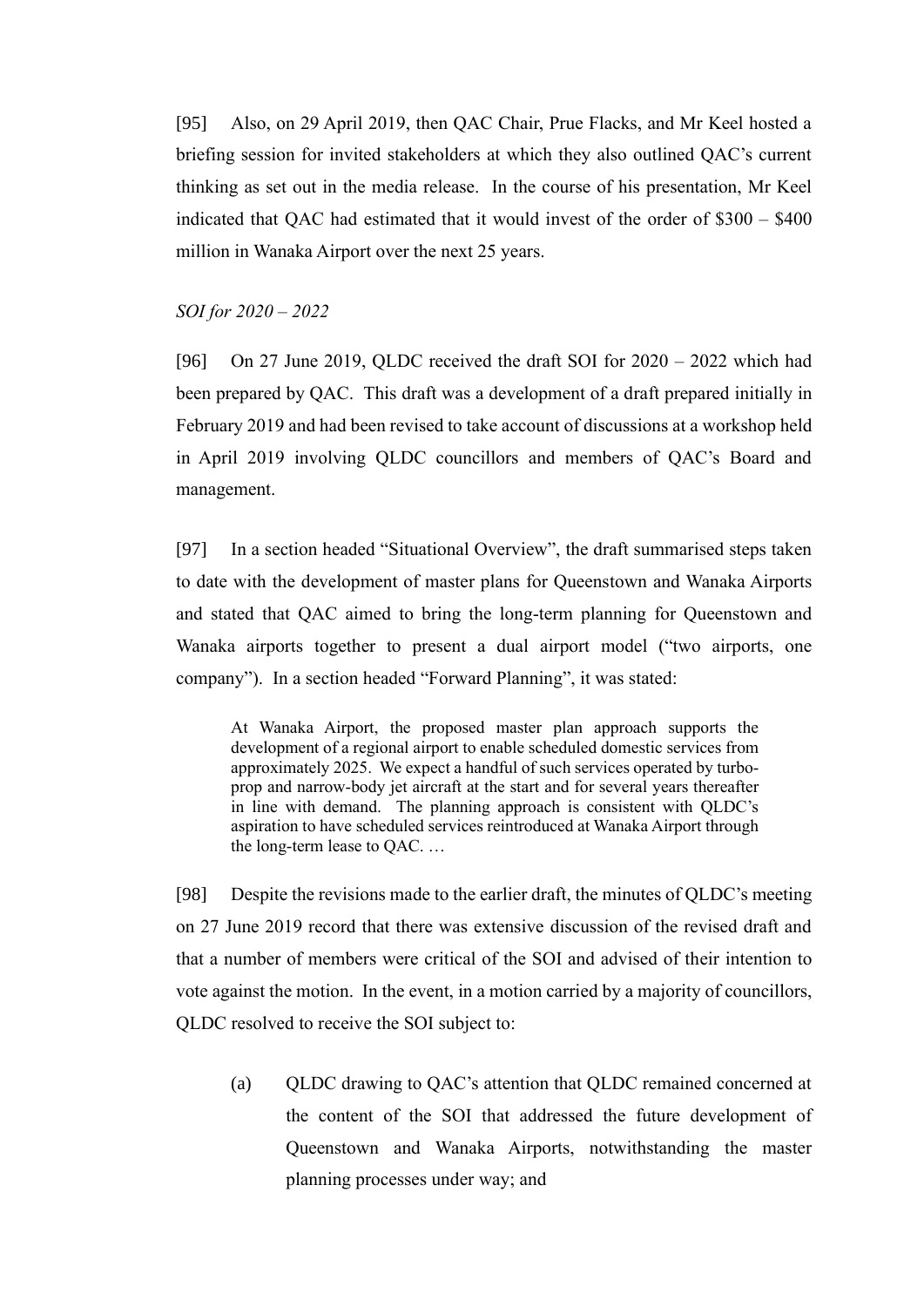(b) QLDC seeking further discussions with QAC to seek further changes to the SOI.

# <span id="page-29-0"></span>*Mayor announces pause in airport planning and makes Lease public*

[99] On 8 August 2019, at a public meeting of QLDC, the Mayor, Jim Boult, announced that QLDC was taking a fresh approach to future airport development. The Mayor referred to the level of community concern over possible developments at Queenstown and Wanaka Airports and said that QLDC would be undertaking a number of items of work, including:

- (a) Ensuring that demand forecasts for the airports were aligned to projected growth forecasts for the district through the district-wide spatial plan which was being undertaken by QLDC in partnership with central government;
- (b) Undertaking a wide-ranging Economic Impact Assessment to understand the full economic effect of the airports and their role in supporting the well-being of the district and the region;
- (c) Undertaking comprehensive Social Impact Assessments for both the Queenstown and Wanaka communities to understand the social impact of further developments at the airports.

[100] The Mayor advised that until the work he had announced was completed, councillors would not consider or accept any change to the Queenstown Airport noise boundaries and that further work on the development of commercial services at Wanaka Airport was on hold, with the exception of the above assessments.

[101] Shortly afterwards, the Mayor directed that the Lease should be made available to the public.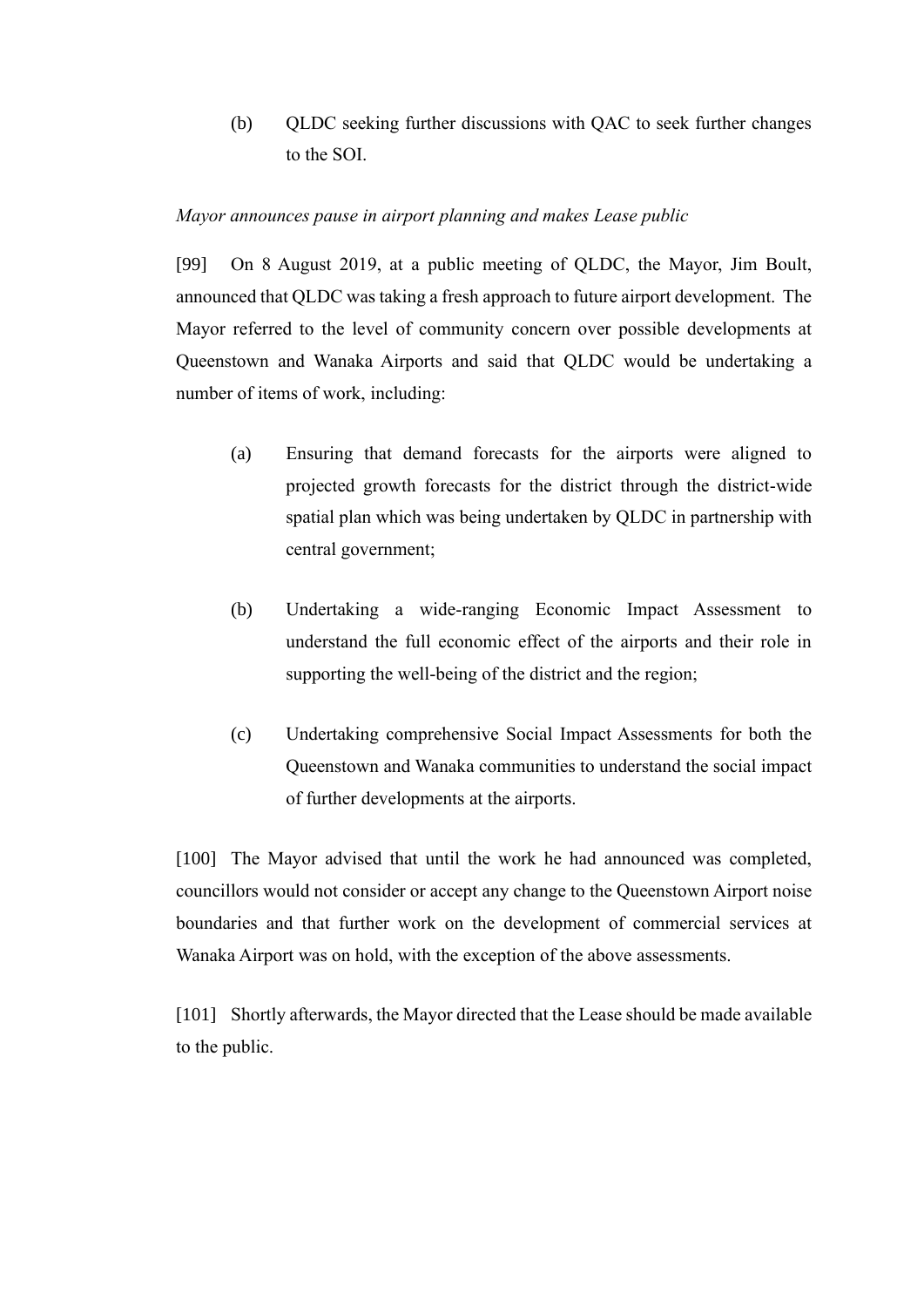#### <span id="page-30-0"></span>*Further revisions to and discussions of 2020 – 2022 SOI*

[102] In August 2019, the QAC Board and QLDC considered a revised draft of the SOI for  $2020 - 2022$ . Despite amendments made to the draft by OAC, including removal of any references to the "dual airport" model or the introduction of scheduled jet services to Wanaka, a motion proposing that QLDC agree the SOI was lost.

[103] On 13 September 2019, Ms Flacks issued a media statement in response to concerns raised about a lack of consultation on future development plans for Wanaka Airport and said that QAC had not at any time put out a formal proposal or plan for the future development of the Airport.

[104] On 25 October 2019, WSG filed the present proceeding.

[105] On 11 November 2019, QLDC announced the appointment of consultants, Martin Jenkins, to carry out the economic and social impact assessments referred to in the Mayor's announcement on 8 August 2019.

[106] On 6 December 2019, the Mayor and the Chair of QAC issued a joint position statement on behalf of QLDC and QAC in which they said that although the 2020 – 2022 SOI remained unresolved between them, QLDC had agreed to approve the 2020 – 2022 SOI in order not to delay preparation of the work on the 2021 – 2023 SOI. QAC said that until such time as that SOI was agreed by QLDC, QAC would not undertake various specified activities without the express approval of its shareholders. The activities included expansion of the noise boundaries at Queenstown Airport and the introduction of scheduled passenger flights at Wanaka Airport.

# <span id="page-30-1"></span>*Developments with Project Pure following execution of Lease*

[107] Peter Hansby, General Manager Property and Infrastructure at QLDC, says in his affidavit that QLDC had been planning to upgrade Project Pure to address capacity and resilience issues at the facility. The preferred solution for the upgrade was the construction of a third sequencing batch reactor (SBR) tank to increase the flow and load capacity.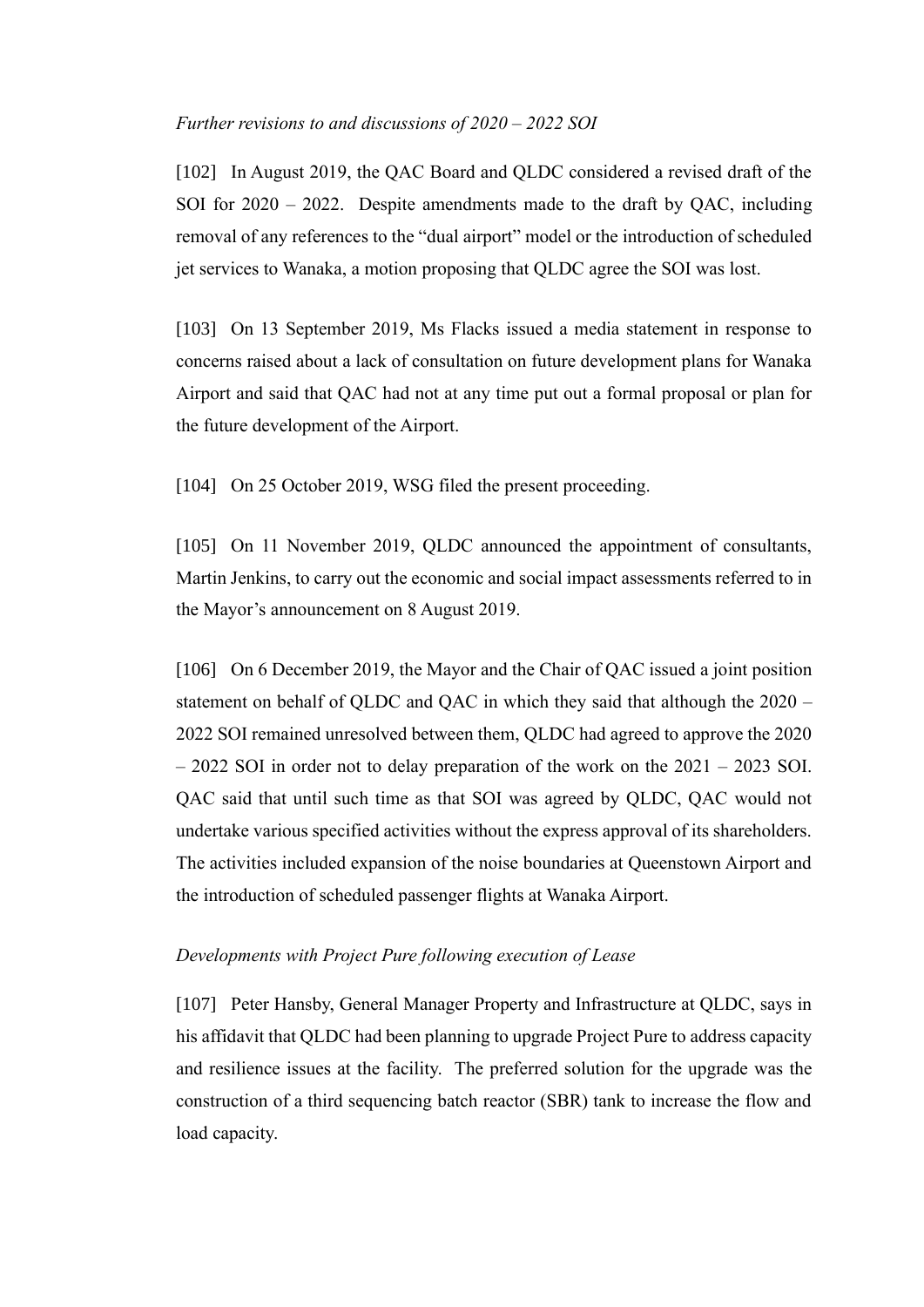[108] Since April 2019, a Project Control Group and an Engineering Challenge Group established within QLDC considered options for the siting of the third SBR tank adjacent to the existing plant. One of the considerations affecting the siting of the tank was the need to obtain QAC's consent to the proposed upgrade in accordance with the Lease.

[109] Mr Hansby says the preferred site identified by the Project Control Group was on the southwestern side of, and adjacent to the present facility because it fitted within the designation of the site and appeared to be the most economic. However, that location was also between the present facility and the current sealed runway. In July 2019, QAC advised QLDC that in order to maintain potential future airport development options it would be imprudent for QAC to consent to any expansion of Project Pure to the southwest of the existing facility and encouraged QLDC to explore alternative options, including on land owned by QAC to the northeast of the existing facility. That position was reaffirmed on 9 October 2019 in an email from Rachel Tregidga, General Manager Property and Planning, following a meeting of QLDC and QAC management staff.

[110] The October 2019 meeting agreed that QLDC should investigate upgrade options that did not require development of land closer to the existing and the proposed future runway of Wanaka Airport, but noted the constraints of the existing designation, property boundaries and the expected cost escalation that would result from options not contiguous with the existing facility. It appears the proposed future runway was that recommended in the Arup COP Report, namely 150m to the northeast of the existing runway.

[111] In December 2019, QLDC presented its preferred option which would involve installing the new SBR tank directly adjacent to the existing plant on the north-eastern side. The site was within the boundary of QLDC's land and required only a minor adjustment to the existing designation.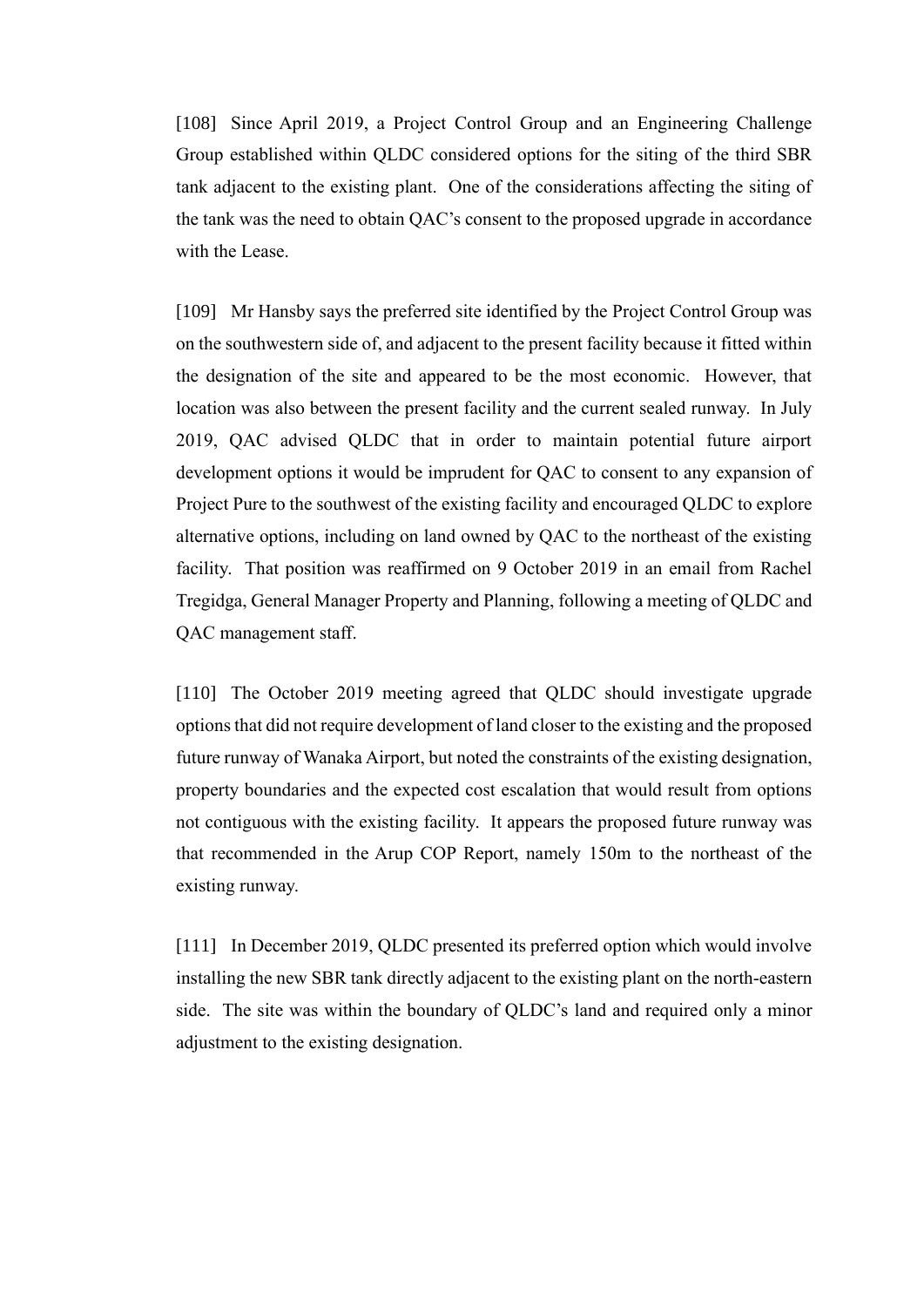# <span id="page-32-0"></span>**Relevant provisions of Local Government Act 2002**

# <span id="page-32-1"></span>*Purpose, role and principles*

[112] Section 3 of the LGA states that the purpose of the Act:

… is to provide for democratic and effective local government that recognises the diversity of New Zealand communities; and, to that end, this Act—

- (a) states the purpose of local government; and
- (b) provides a framework and powers for local authorities to decide which activities they undertake and the manner in which they will undertake them; and
- (c) promotes the accountability of local authorities to their communities; and
- (d) provides for local authorities to play a broad role in promoting the social, economic, environmental, and cultural well-being of their communities, taking a sustainable development approach.

[113] Section 5 defines "activity" to mean goods or services provides by or on behalf of a local authority or a CCTO.

[114] Section 10 provides that the purpose of local government is to enable democratic local decision-making and action by, and on behalf of, communities, and to promote the social, economic, environmental, and cultural well-being of communities in the present and for the future.

[115] Section 14 sets out principles in accordance with which local authorities must act. These include that a local authority should conduct its business in an open, transparent, and democratically accountable manner, and give effect to its identified priorities and desired outcomes in an efficient and effective manner. The principles also include that a local authority should make itself aware of and should have regard to the views of all of its communities, and that, when making a decision, the local authority should take account of the diversity of the community and its interests, the interests of future as well as current communities, and the likely impact of any decision on the social, economic, environmental and cultural well-being of present and future communities.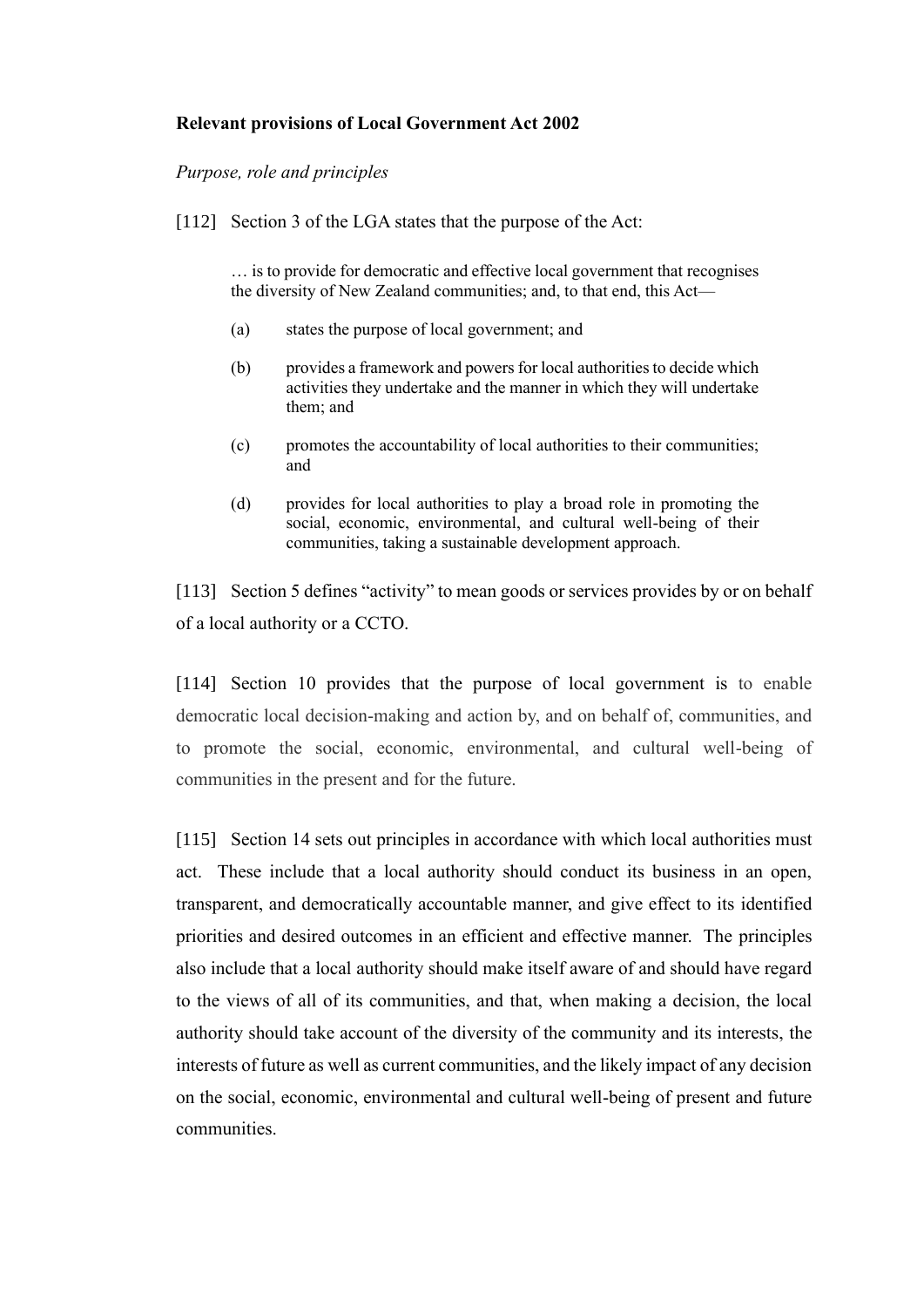[116] Section 39 of the LGA sets out governance principles in accordance with which local authorities must act. These include that a local authority should ensure that the governance structures are effective, open and transparent.

#### <span id="page-33-0"></span>*Planning and decision-making*

[117] Part 6 of the LGA is headed Planning, decision-making and accountability; sub-pt 1 deals with planning and decision-making.

[118] Section 76AA sets out the obligations on a local authority concerning its significance and engagement policy. Subsection (1) requires every local authority to adopt a policy setting out its general approach to determining the significance of proposals and decisions in relation to issues, assets and other matters. Subsection (2) provides that the purpose of the policy is:

- (a) to enable the local authority and its communities to identify the degree of significance attached to particular issues, proposals, assets, decisions, and activities; and
- (b) to provide clarity about how and when communities can expect to be engaged in decisions about different issues, assets, or other matters; and
- (c) to inform the local authority from the beginning of a decision-making process about—
	- (i) the extent of any public engagement that is expected before a particular decision is made; and
	- (ii) the form or type of engagement required.
- [119] "Significance" is defined in s 5 to mean:

… the degree of importance of the issue, proposal, decision, or matter, as assessed by the local authority, in terms of its likely impact on, and likely consequences for,—

- (a) the current and future social, economic, environmental, or cultural well-being of the district or region:
- (b) any persons who are likely to be particularly affected by, or interested in, the issue, proposal, decision, or matter:
- (c) the capacity of the local authority to perform its role, and the financial and other costs of doing so.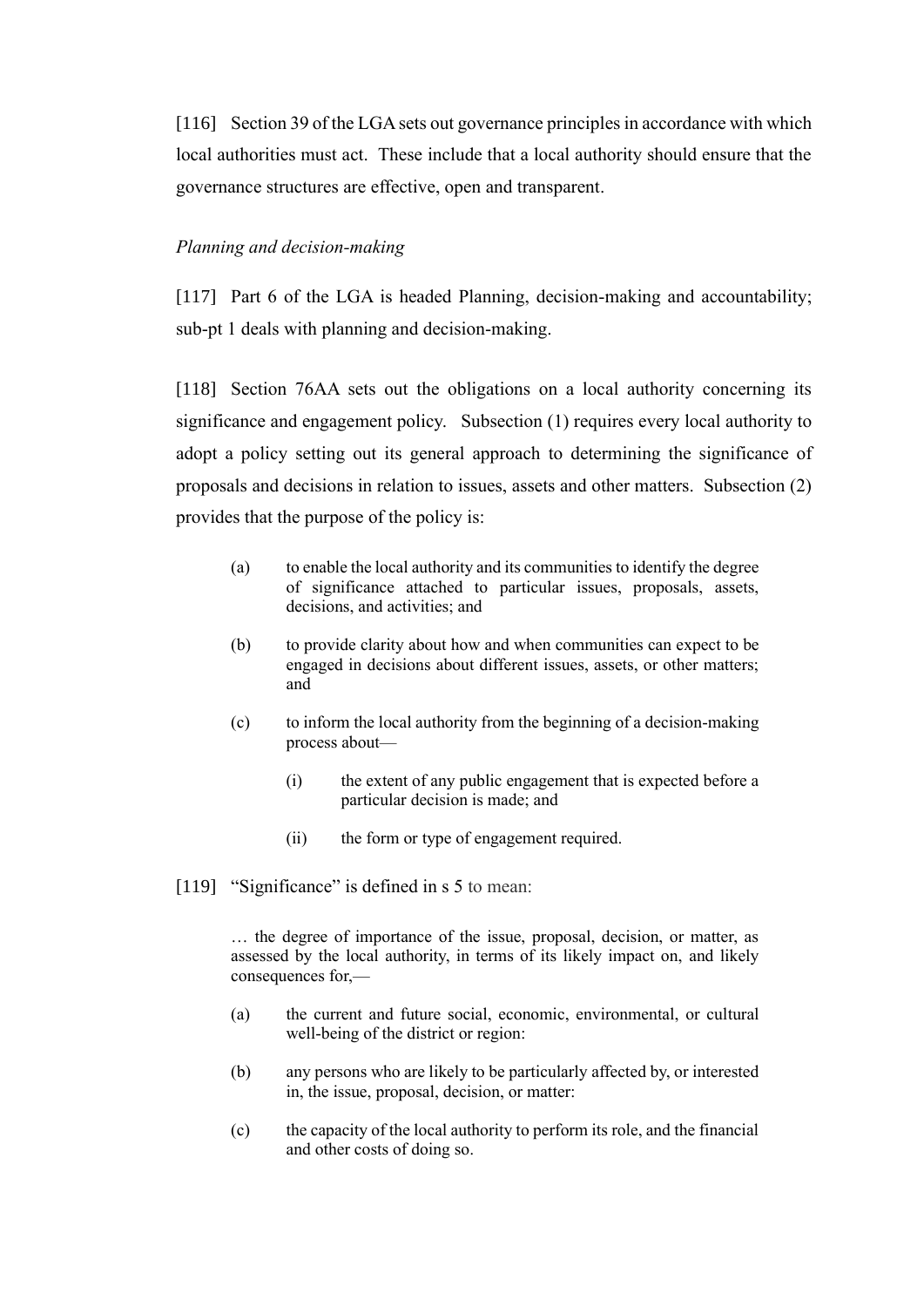[120] Section 76AA(3) requires that the policy adopted under s76AA(1) must list the assets considered by the local authority to be strategic assets. Section 5 defines "strategic asset" to mean an asset or group of assets that the local authority needs to retain if it is to maintain its capacity to achieve or promote any outcome that the local authority determines to be important to the current or future well-being of the community. The definition also provides that any shares in an airport company within the meaning of the Airport Authorities Act are a strategic asset.

### [121] Sections 76 – 81 deal with decision-making. Section 76 provides:

- (1) Every decision made by a local authority must be made in accordance with such of the provisions of [sections 77,](https://www.legislation.govt.nz/act/public/2002/0084/latest/link.aspx?search=ad_act__Local+Government____25_ac%40bn%40rn%40dn%40apub%40aloc%40apri%40apro%40aimp%40bgov%40bloc%40bpri%40bmem%40rpub%40rimp_ac%40ainf%40anif%40bcur%40rinf%40rnif_a_aw_se&p=1&id=DLM172320#DLM172320) [78,](https://www.legislation.govt.nz/act/public/2002/0084/latest/link.aspx?search=ad_act__Local+Government____25_ac%40bn%40rn%40dn%40apub%40aloc%40apri%40apro%40aimp%40bgov%40bloc%40bpri%40bmem%40rpub%40rimp_ac%40ainf%40anif%40bcur%40rinf%40rnif_a_aw_se&p=1&id=DLM172321#DLM172321) [80,](https://www.legislation.govt.nz/act/public/2002/0084/latest/link.aspx?search=ad_act__Local+Government____25_ac%40bn%40rn%40dn%40apub%40aloc%40apri%40apro%40aimp%40bgov%40bloc%40bpri%40bmem%40rpub%40rimp_ac%40ainf%40anif%40bcur%40rinf%40rnif_a_aw_se&p=1&id=DLM172324#DLM172324) [81,](https://www.legislation.govt.nz/act/public/2002/0084/latest/link.aspx?search=ad_act__Local+Government____25_ac%40bn%40rn%40dn%40apub%40aloc%40apri%40apro%40aimp%40bgov%40bloc%40bpri%40bmem%40rpub%40rimp_ac%40ainf%40anif%40bcur%40rinf%40rnif_a_aw_se&p=1&id=DLM172325#DLM172325) and [82](https://www.legislation.govt.nz/act/public/2002/0084/latest/link.aspx?search=ad_act__Local+Government____25_ac%40bn%40rn%40dn%40apub%40aloc%40apri%40apro%40aimp%40bgov%40bloc%40bpri%40bmem%40rpub%40rimp_ac%40ainf%40anif%40bcur%40rinf%40rnif_a_aw_se&p=1&id=DLM172327#DLM172327) as are applicable.
- (2) Subsection (1) is subject, in relation to compliance with [sections 77](https://www.legislation.govt.nz/act/public/2002/0084/latest/link.aspx?search=ad_act__Local+Government____25_ac%40bn%40rn%40dn%40apub%40aloc%40apri%40apro%40aimp%40bgov%40bloc%40bpri%40bmem%40rpub%40rimp_ac%40ainf%40anif%40bcur%40rinf%40rnif_a_aw_se&p=1&id=DLM172320#DLM172320) an[d 78,](https://www.legislation.govt.nz/act/public/2002/0084/latest/link.aspx?search=ad_act__Local+Government____25_ac%40bn%40rn%40dn%40apub%40aloc%40apri%40apro%40aimp%40bgov%40bloc%40bpri%40bmem%40rpub%40rimp_ac%40ainf%40anif%40bcur%40rinf%40rnif_a_aw_se&p=1&id=DLM172321#DLM172321) to the judgments made by the local authority unde[r section 79.](https://www.legislation.govt.nz/act/public/2002/0084/latest/link.aspx?search=ad_act__Local+Government____25_ac%40bn%40rn%40dn%40apub%40aloc%40apri%40apro%40aimp%40bgov%40bloc%40bpri%40bmem%40rpub%40rimp_ac%40ainf%40anif%40bcur%40rinf%40rnif_a_aw_se&p=1&id=DLM172322#DLM172322)
- (3) A local authority—
	- (a) must ensure that, subject to subsection (2), its decisionmaking processes promote compliance with subsection (1); and
	- (b) in the case of a significant decision, must ensure, before the decision is made, that subsection (1) has been appropriately observed.
- …
- (6) This section and the sections applied by this section do not limit any duty or obligation imposed on a local authority by any other enactment.

[122] Under s 77, a local authority must, in the course of the decision-making process, seek to identify all reasonably practicable options for the achievement of the objective of a decision and assess the options in terms of their advantages and disadvantages.

[123] Section 78(1) requires a local authority, in the course of its decision-making, to give consideration to the views and preferences of persons likely to be affected by or to have an interest in the matter under consideration.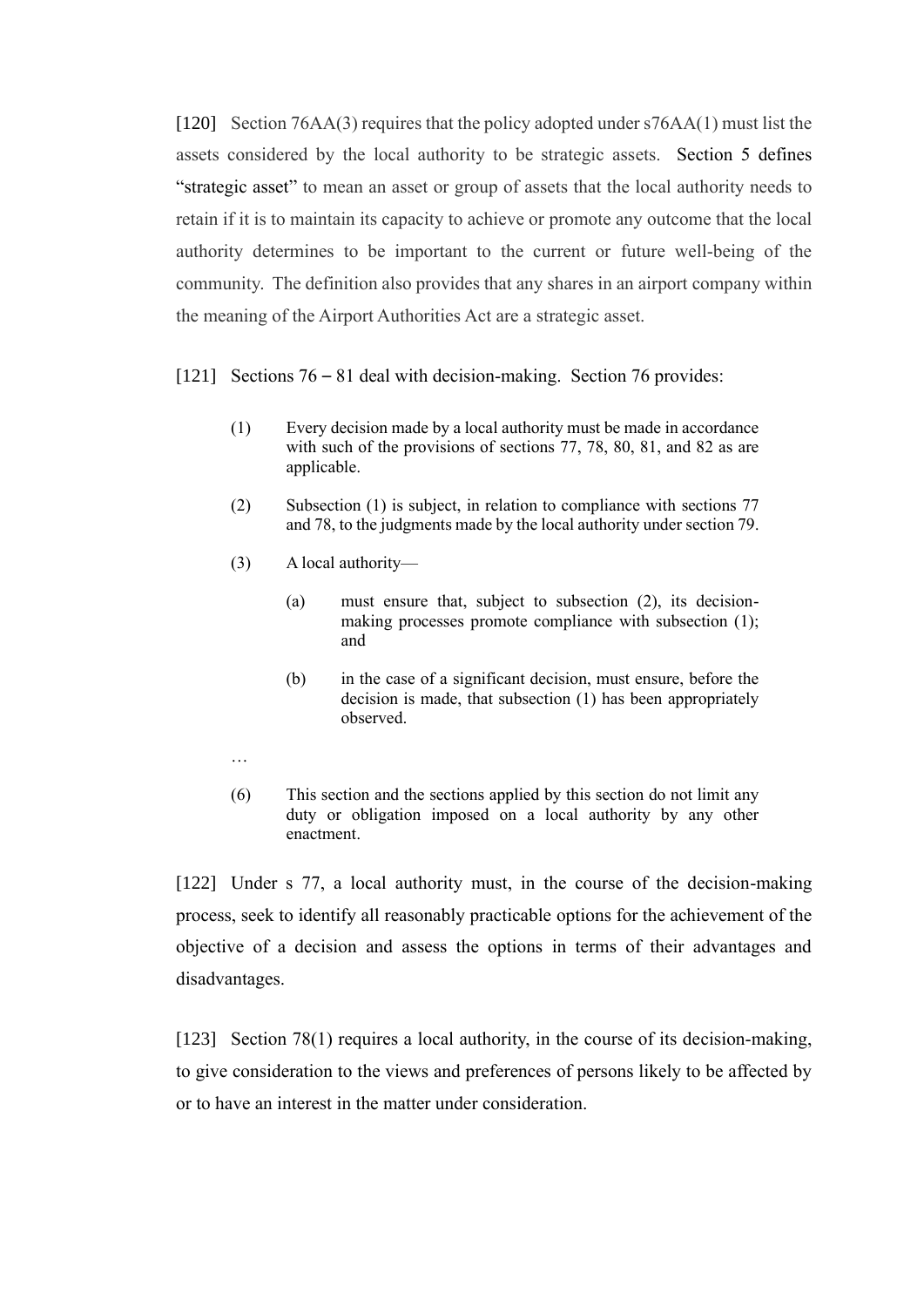[124] Section 79(1) provides that it is the responsibility of a local authority to make, in its discretion, judgements:

- (a) about how to achieve compliance with [sections 77](https://www.legislation.govt.nz/act/public/2002/0084/latest/link.aspx?search=ad_act__Local+Government____25_ac%40bn%40rn%40dn%40apub%40aloc%40apri%40apro%40aimp%40bgov%40bloc%40bpri%40bmem%40rpub%40rimp_ac%40ainf%40anif%40bcur%40rinf%40rnif_a_aw_se&p=1&id=DLM172320#DLM172320) and [78](https://www.legislation.govt.nz/act/public/2002/0084/latest/link.aspx?search=ad_act__Local+Government____25_ac%40bn%40rn%40dn%40apub%40aloc%40apri%40apro%40aimp%40bgov%40bloc%40bpri%40bmem%40rpub%40rimp_ac%40ainf%40anif%40bcur%40rinf%40rnif_a_aw_se&p=1&id=DLM172321#DLM172321) that is largely in proportion to the significance of the matters affected by the decision as determined in accordance with the policy under [section](https://www.legislation.govt.nz/act/public/2002/0084/latest/link.aspx?search=ad_act__Local+Government____25_ac%40bn%40rn%40dn%40apub%40aloc%40apri%40apro%40aimp%40bgov%40bloc%40bpri%40bmem%40rpub%40rimp_ac%40ainf%40anif%40bcur%40rinf%40rnif_a_aw_se&p=1&id=DLM6236805#DLM6236805)  [76AA;](https://www.legislation.govt.nz/act/public/2002/0084/latest/link.aspx?search=ad_act__Local+Government____25_ac%40bn%40rn%40dn%40apub%40aloc%40apri%40apro%40aimp%40bgov%40bloc%40bpri%40bmem%40rpub%40rimp_ac%40ainf%40anif%40bcur%40rinf%40rnif_a_aw_se&p=1&id=DLM6236805#DLM6236805) and
- (b) about, in particular,—
	- (i) the extent to which different options are to be identified and assessed; and
	- (ii) the degree to which benefits and costs are to be quantified; and
	- (iii) the extent and detail of the information to be considered; and
	- (iv) the extent and nature of any written record to be kept of the manner in which it has complied with those sections.

[125] Section 79(2) provides that in making the judgments under s 79(1), a local authority must have regard to the significance of all relevant matters and, in addition, to:

- (a) the principles set out i[n section 14;](https://www.legislation.govt.nz/act/public/2002/0084/latest/link.aspx?search=ad_act__Local+Government____25_ac%40bn%40rn%40dn%40apub%40aloc%40apri%40apro%40aimp%40bgov%40bloc%40bpri%40bmem%40rpub%40rimp_ac%40ainf%40anif%40bcur%40rinf%40rnif_a_aw_se&p=1&id=DLM171810#DLM171810) and
- (b) the extent of the local authority's resources; and
- (c) the extent to which the nature of a decision, or the circumstances in which a decision is taken, allow the local authority scope and opportunity to consider a range of options or the views and preferences of other persons.

[126] Section 82(1) provides that consultation that a local authority undertakes in relation to any decision must be undertaken in accordance with the following principles:

- (a) that persons who will or may be affected by, or have an interest in, the decision or matter should be provided by the local authority with reasonable access to relevant information in a manner and format that is appropriate to the preferences and needs of those persons:
- (b) that persons who will or may be affected by, or have an interest in, the decision or matter should be encouraged by the local authority to present their views to the local authority:
- (c) that persons who are invited or encouraged to present their views to the local authority should be given clear information by the local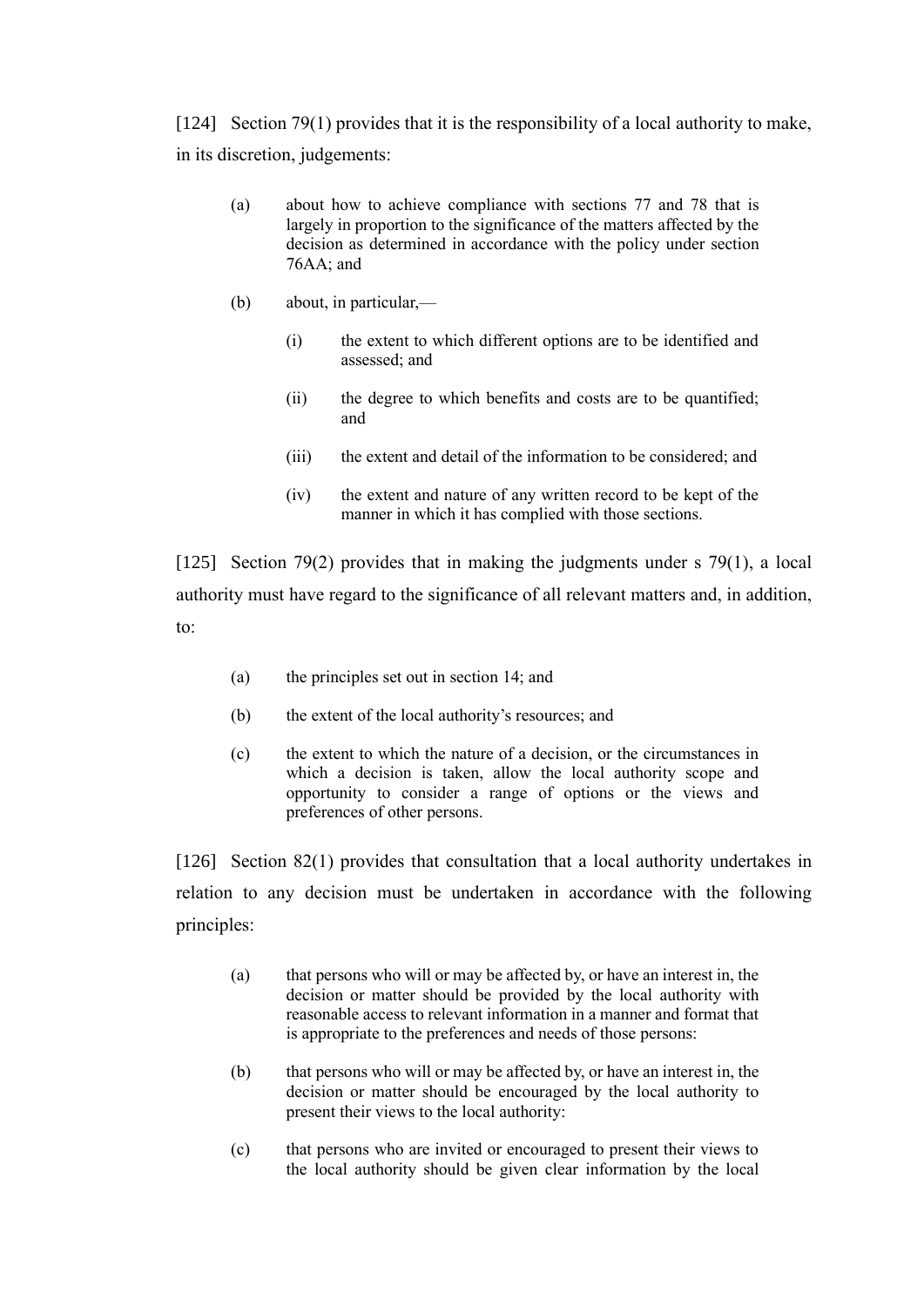authority concerning the purpose of the consultation and the scope of the decisions to be taken following the consideration of views presented:

- (d) that persons who wish to have their views on the decision or matter considered by the local authority should be provided by the local authority with a reasonable opportunity to present those views to the local authority in a manner and format that is appropriate to the preferences and needs of those persons:
- (e) that the views presented to the local authority should be received by the local authority with an open mind and should be given by the local authority, in making a decision, due consideration:
- (f) that persons who present views to the local authority should have access to a clear record or description of relevant decisions made by the local authority and explanatory material relating to the decisions, which may include, for example, reports relating to the matter that were considered before the decisions were made.

[127] Section 82(3) provides that the principles in s 82(1) are to be observed by a local authority in such manner as a local authority considers, in its discretion, to be appropriate in any particular instance. However, s 82(4) provides that in exercising its discretion under s 82(3), a local authority must have regard to the requirements of s 78 and, among other things to:

- (b) the extent to which the current views and preferences of persons who will or may be affected by, or have an interest in, the decision or matter are known to the local authority; and
- (c) the nature and significance of the decision or matter, including its likely impact from the perspective of the persons who will or may be affected by, or have an interest in, the decision or matter.

[128] Section 82A provides that a local authority must, for the purposes of s  $82(1)(a)$ and (c), make the following publicly available:

- (a) the proposal and the reasons for the proposal; and
- (b) an analysis of the reasonably practicable options, including the proposal, identified under [section 77\(1\);](https://www.legislation.govt.nz/act/public/2002/0084/latest/link.aspx?search=ad_act__Local+Government____25_ac%40bn%40rn%40dn%40apub%40aloc%40apri%40apro%40aimp%40bgov%40bloc%40bpri%40bmem%40rpub%40rimp_ac%40ainf%40anif%40bcur%40rinf%40rnif_a_aw_se&p=1&id=DLM172320#DLM172320) and
- (c) if a plan or policy or similar document is proposed to be adopted, a draft of the proposed plan, policy, or other document; and
- (d) if a plan or policy or similar document is proposed to be amended, details of the proposed changes to the plan, policy, or other document.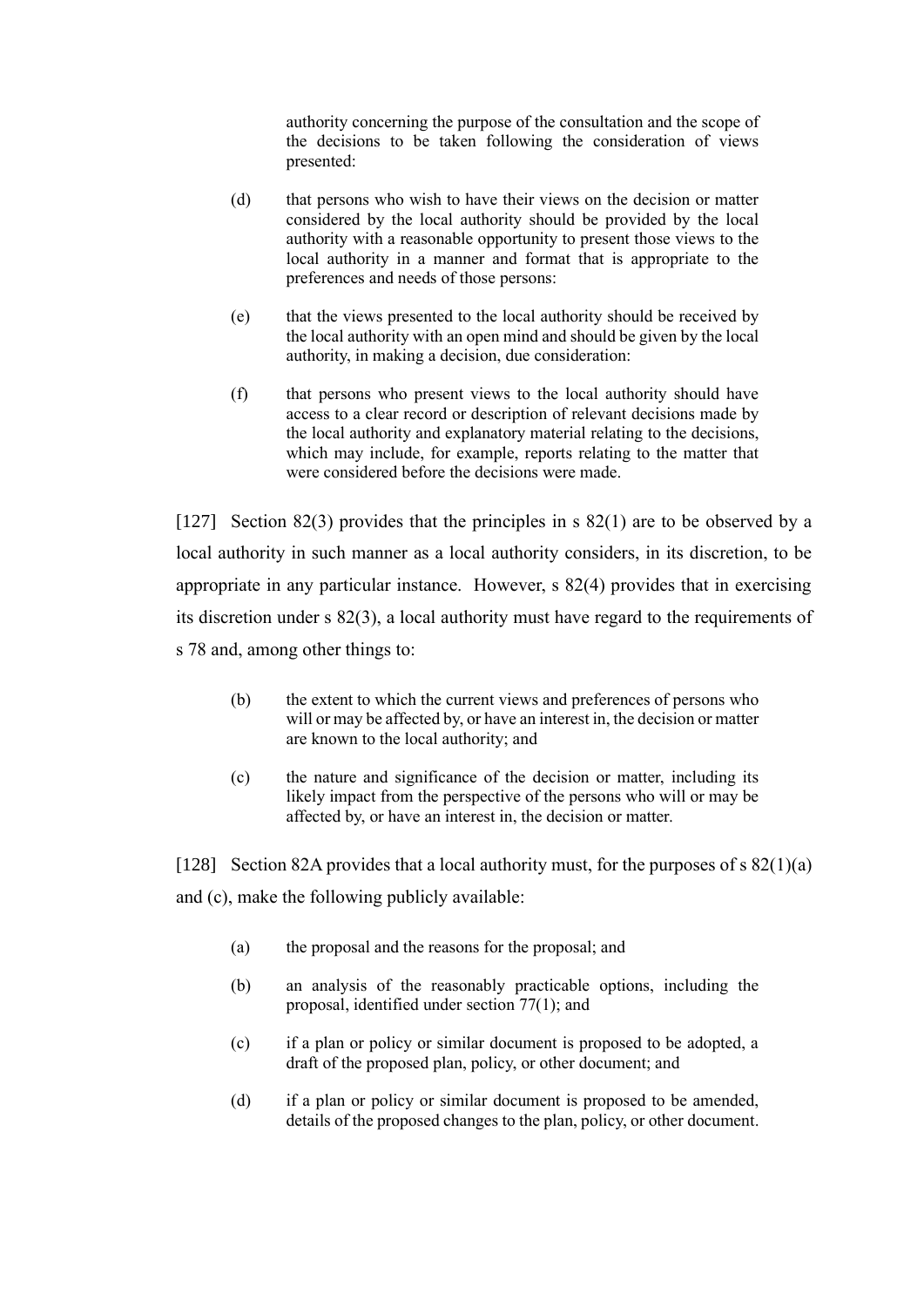[129] Section 83 sets out the special consultative procedure which the LGA requires must be used in specified circumstances and which a local authority may choose to adopt if it considers this appropriate, having regard to s 79. The section requires that a local authority must prepare and adopt a statement of proposal and, if the local authority considers it appropriate, a summary of the information in the statement of proposal, which summary must comply with s 83AA.

[130] Among other things, s 83AA provides that a summary of the information contained in a statement of proposal must be a fair representation of the major matters in the statement of proposal.

[131] Section 87 provides that where a local authority chooses to use the special consultative procedure, the statement of proposal must include a statement of the reasons for the proposal, an analysis of the reasonably practicable options, including the proposal identified under s 77(1), and any other information the local authority identifies as relevant.

# <span id="page-37-0"></span>*The long-term plan*

[132] Section 93 provides that a local authority must, at all times, have a long-term plan and must use the special consultative procedure in adopting a long-term plan.

[133] Section 93(6) provides that the purpose of a long-term plan is to:

- (a) describe the activities of the local authority; and
- (b) describe the community outcomes of the local authority's district or region; and
- (c) provide integrated decision-making and co-ordination of the resources of the local authority; and
- (d) provide a long-term focus for the decisions and activities of the local authority; and
- (e) provide a basis for accountability of the local authority to the community.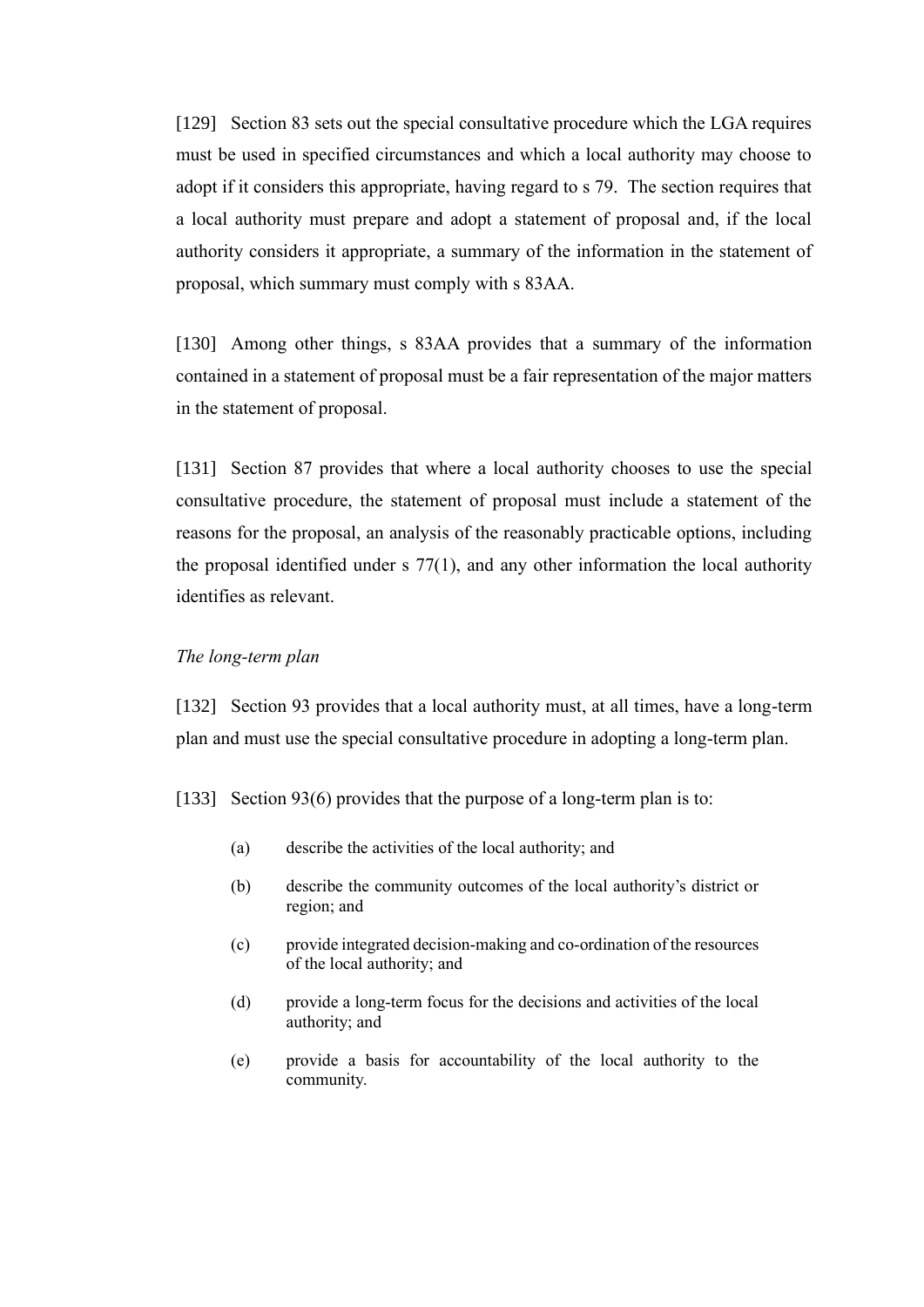[134] Section 93(7) requires a local authority to include in its long-term plan the information prescribed in pt 1 of sch 10. Among the matters specified in pt 1 of sch 10 are:

- (a) The community outcomes a local authority aims to achieve in order to promote the social, economic, environmental, and cultural well-being of its district or region;
- (b) The activities, that is, the goods and services the local authority intends to provide and any significant negative effects an activity may have on the social, economic, environmental, or cultural well-being of the local community;
- (c) The intended levels of service provision and performance targets and measures.

[135] Section 97(1) provides that this section applies to a decision to alter significantly the intended level of service provision for any significant activity undertaken by or on behalf of a local authority (s  $97(1)(a)$ ) and to a decision to transfer the ownership or control of a strategic asset to or from a local authority (s  $97(1)(b)$ ). Section 97(2) provides that a local authority must not make such a decision unless the decision is explicitly provided for in its long-term plan, and the proposal to provide for the decision was included in a consultation document in accordance with [s 93E.](https://www.legislation.govt.nz/act/public/2002/0084/latest/link.aspx?search=ad_act__Local+Government____25_ac%40bn%40rn%40dn%40apub%40aloc%40apri%40apro%40aimp%40bgov%40bloc%40bpri%40bmem%40rpub%40rimp_ac%40ainf%40anif%40bcur%40rinf%40rnif_a_aw_se&p=1&id=DLM6236842#DLM6236842)

### <span id="page-38-0"></span>*Council-controlled organisations and statements of intent*

[136] Part 5 of the LGA deals with CCOs. In accordance with s 6, CCOs are companies in which one or more local authorities hold or control shares carrying 50 per cent or more of the voting rights or have the right to appoint 50 per cent or more of the directors of the company.

[137] Section 6(1) provides that CCTOs are CCOs that operate a trading enterprise for the purpose of making a profit.

[138] Section 59 provides that the principal objective of a CCO is to: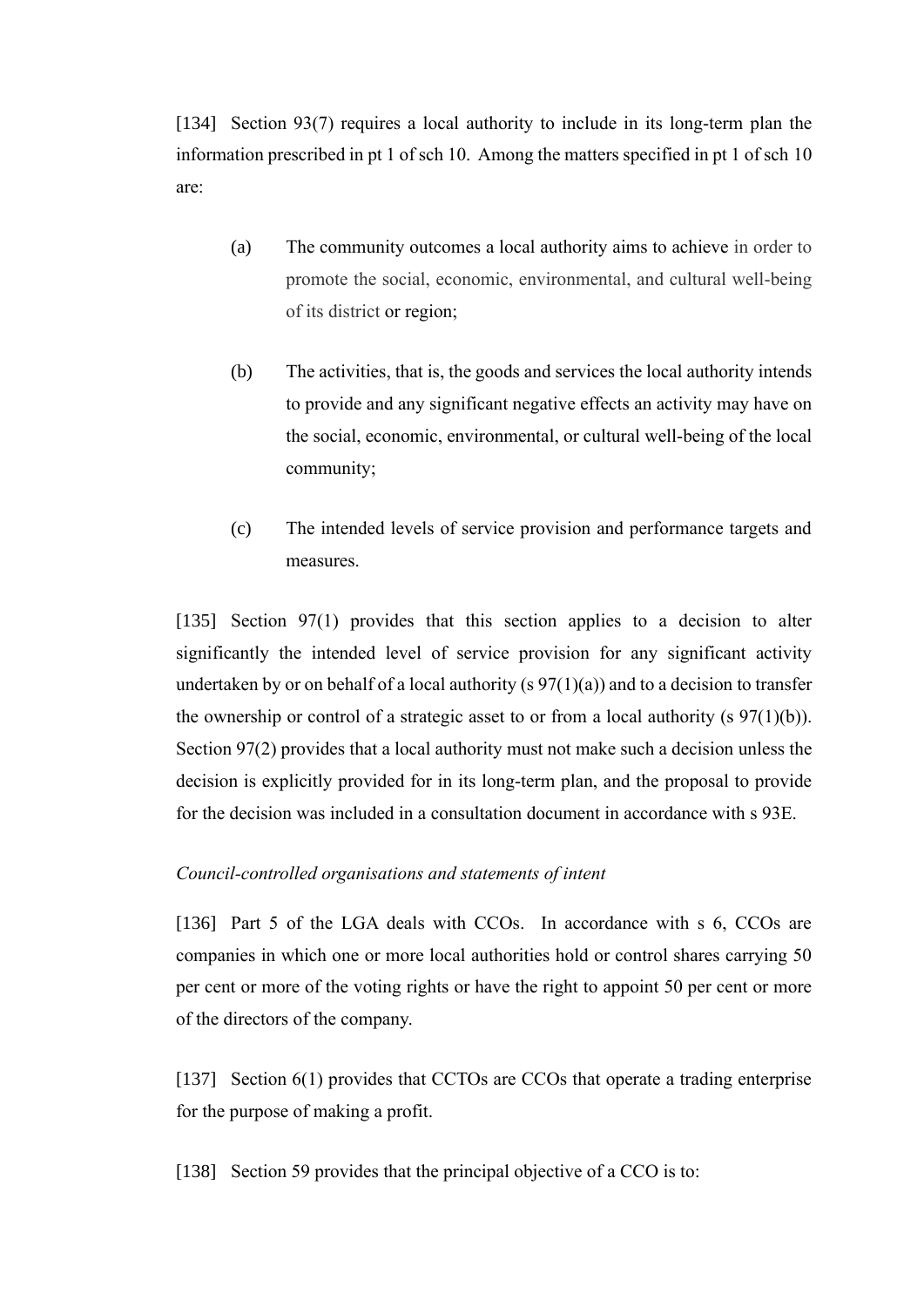- (a) achieve the objectives of its shareholders, both commercial and noncommercial, as specified in the statement of intent; and
- (b) be a good employer; and
- (c) exhibit a sense of social and environmental responsibility by having regard to the interests of the community in which it operates and by endeavouring to accommodate or encourage these when able to do so; and
- (d) if the council-controlled organisation is a council-controlled trading organisation, conduct its affairs in accordance with sound business practice.

[139] Section 60 requires all decisions relating to the operation of a councilcontrolled organisation to be made by or under the authority of its board in accordance with its SOI and its constitution.

[140] Section 64(1) requires every CCO to prepare and adopt a SOI in accordance with pt 1 of sch 8. Subsection (2) provides that the purpose of a SOI is to:

- (a) state publicly the activities and intentions of the council-controlled organisation for the year and the objectives to which those activities will contribute; and
- (b) provide an opportunity for shareholders to influence the direction of the organisation; and
- (c) provide a basis for the accountability of the directors to their shareholders for the performance of the organisation.

[141] Section 65(2) requires a local authority to agree to a SOI as soon as practicable after it has been delivered to it or, if it does not agree, to take all practicable steps under cl 6 of sch 8 to require the SOI to be modified.

[142] Schedule 8 sets out the process by which the board of a CCO prepares its SOI each year, engages with its parent authority and delivers the final version of the SOI, having considered any comments from the local authority. The schedule also sets out the process by which the local authority may, by resolution, require the board of a CCO to modify its SOI as set out in the resolution.

# <span id="page-39-0"></span>**Questions for decision**

[143] It is common ground that: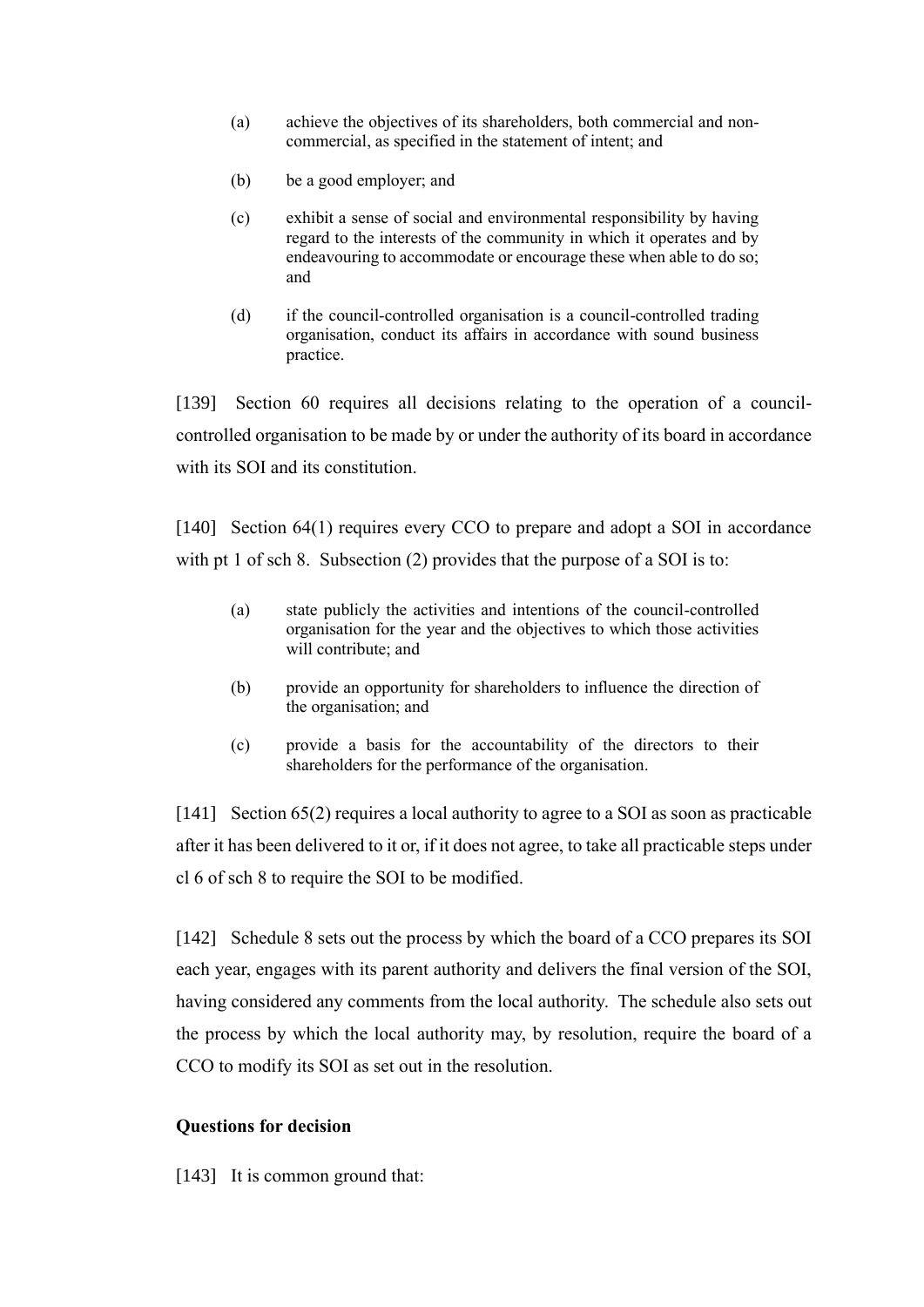- (a) Wanaka Airport and Project Pure are listed as strategic assets in the Significance and Engagement Policy adopted by QLDC in accordance with s 76AA of the LGA;
- (b) Because Wanaka Airport and Project Pure are strategic assets, if there has been a transfer of ownership of the Airport or a transfer of control of the Airport or of Project Pure, a decision to make such a transfer could have been made only if it had been explicitly provided for in QLDC's long-term plan and no such decision has been provided for in QLDC's long-term plan;
- (c) If QLDC had decided to alter significantly the level of service provision at Wanaka Airport, such a decision could only have been made if it had been explicitly provided for in QLDC's long-term plan and no such decision has been provided for in QLDC's long-term plan.
- [144] Given that uncontested background, the questions for decision are:
	- (a) Did the Lease transfer ownership or control of Wanaka Airport to QAC?
	- (b) Did the Lease transfer control of Project Pure to QAC?
	- (c) In entering into the Lease, has QLDC taken a decision to alter significantly the level of service provision at Wanaka Airport?
	- (d) Did the consultation carried out by QLDC on the basis of the Statement of Proposal prior to entering into the Lease comply with the requirements of the LGA?
	- (e) Was QLDC's decision to enter into the Lease reasonable and did QLDC take into account all relevant considerations?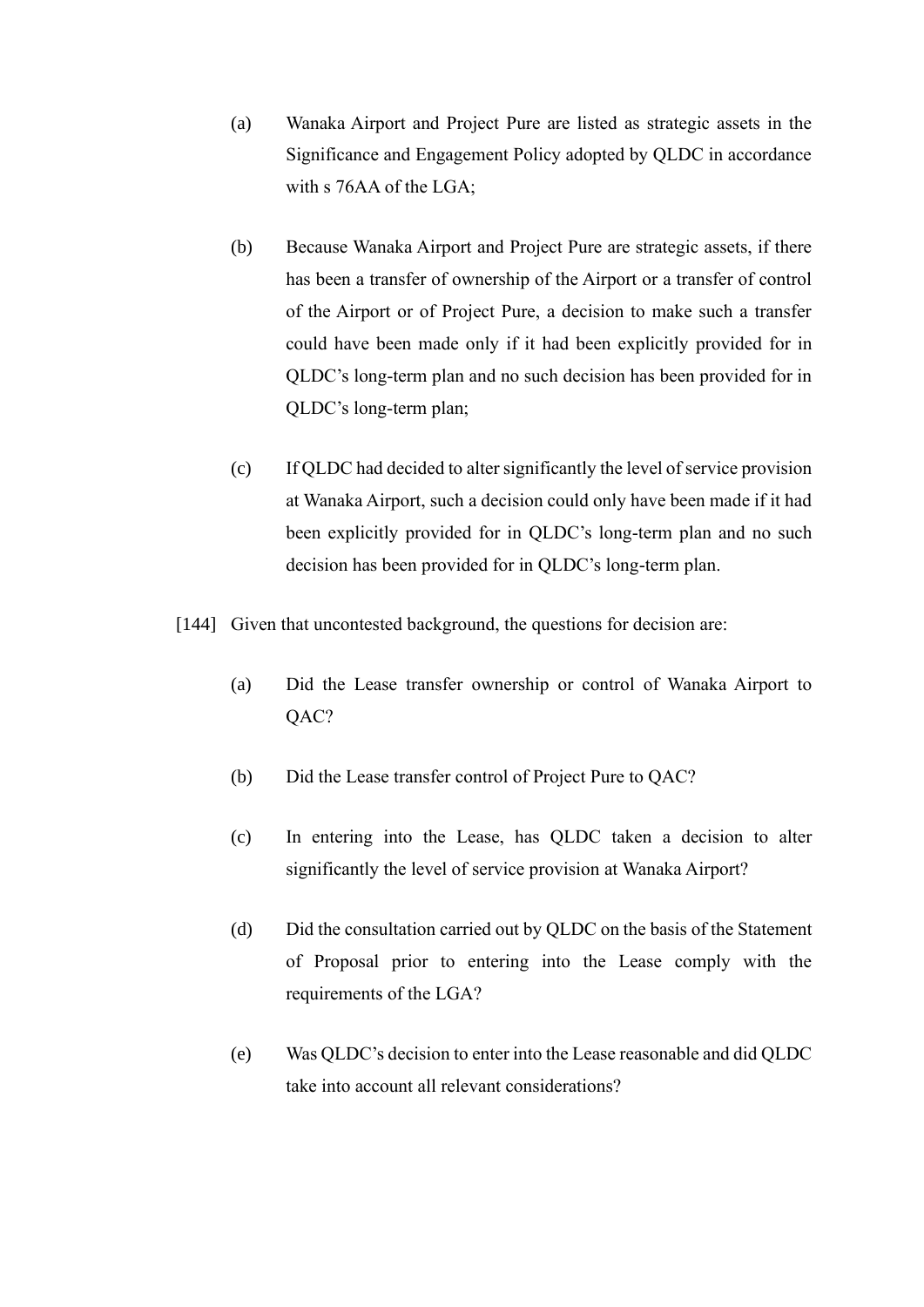[145] Most of those questions turn on the nature of the Lease, what it achieved and what it was intended to achieve and whether, in both of those respects, the Lease was consistent with the consultation undertaken on the basis of the Statement of Proposal.

[146] Before considering the questions, therefore, it is appropriate to consider the evidence on the negotiation of the Lease and what the Lease was intended to achieve.

#### <span id="page-41-0"></span>**What was the Lease intended to achieve?**

[147] The Lease is far from being a standard lease. Its terms are bespoke and have clearly been developed specifically for this particular lease. The lease term of 100 years is long, covering three generations of the residents of Wanaka and the Upper Clutha Valley, if a generation is measured at 30 years. The Lease's renewal and termination provisions are unusual. Notice of termination takes effect only after 30 years and cannot be given before year 70. The Lease limits QLDC's ability to terminate the Lease in the event of non-performance by QAC and QLDC's rights as landlord during the operation of the lease are severely restricted. In addition, the Lease gives QAC the power to withhold consent to any expansion of Project Pure and even to require Project Pure's relocation.

[148] It is self-evident that the terms of the Lease have been the subject of considerable attention and must have taken some considerable period to develop and to negotiate by those involved. Yet the evidence of QLDC and QAC on the negotiation of the Lease and the purposes it was intended to achieve is spare.

[149] The affidavits of Michael Theelen and Mr Keel provide the only evidence of those directly involved in the negotiations of the Lease. The affidavits of Mr Pope and Mr Hansby also make limited reference to the negotiation of the Lease but provide little detail. An affidavit by John Schellekens, a specialist property adviser, provides some broader context on the adoption of long term leases.

[150] Mr Theelan says that at no time since he became CEO in 2016 has QLDC formally made a decision to introduce jet aircraft services into Wanaka and to the best of his knowledge no such decision was made before he became CEO. Mr Theelen also says he does not agree with any suggestion that the Council has made a decision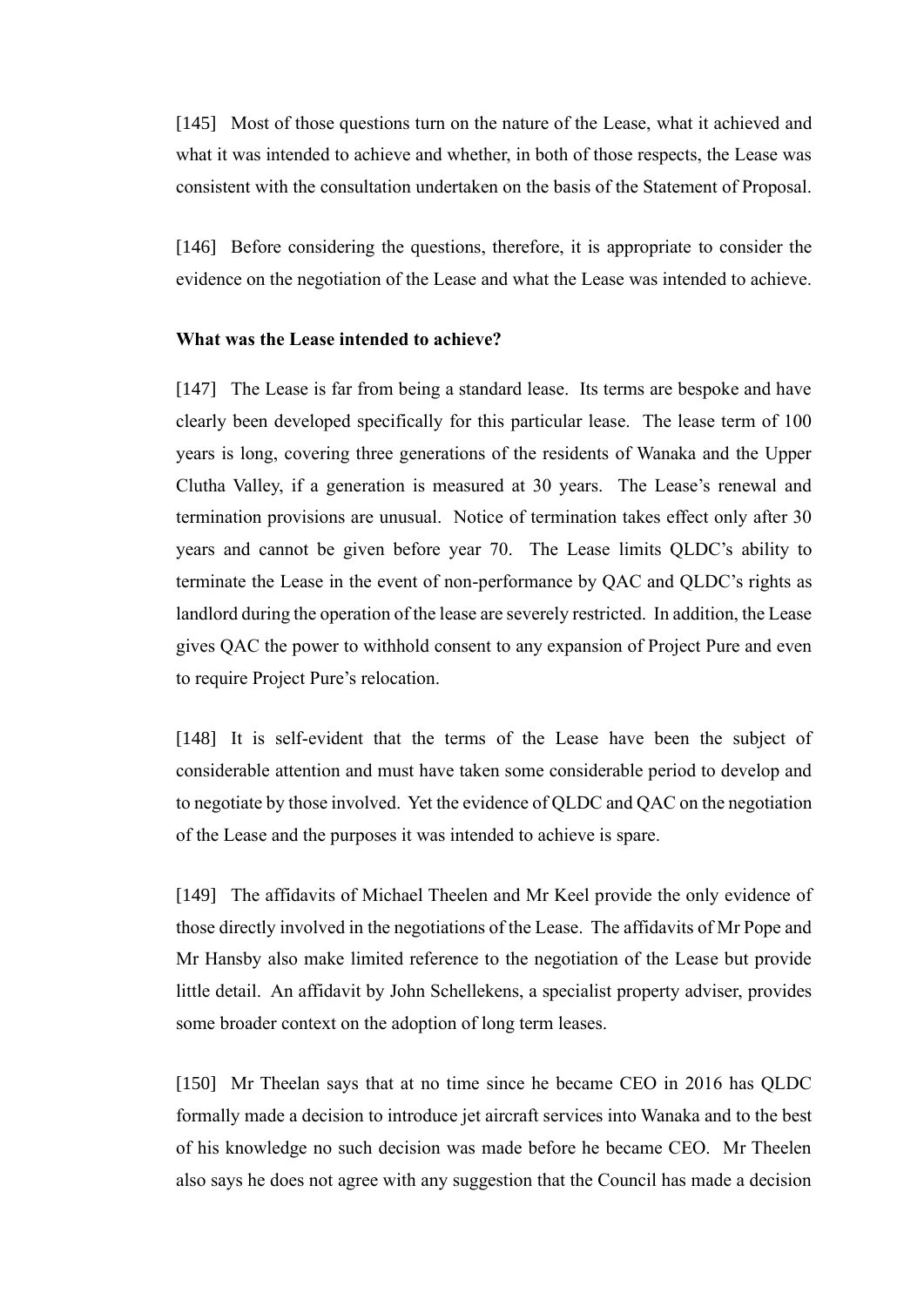by stealth or that, by granting the Lease to QAC, QLDC has effectively made a decision as to the future development of Wanaka Airport. Rather, Mr Theelen says, the decision to lease was about how the airport was best managed.

[151] Mr Theelen refers to the consultation process undertaken on the basis of the Statement of Proposal but makes no reference to the Astral or Rationale Reports or to the statements in those reports about the expected future development of Wanaka Airport. Nor does he refer to any discussions with QAC about its expectations for the future development of Wanaka Airport following QAC's receipt of the Arup Siting Study and the Arup COP Report in April and May 2017 just as negotiations on the Lease were getting under way.

[152] Mr Theelan says that QLDC put in place, through the Lease, a devolved governance structure that enables scheduled services to be reintroduced at Wanaka Airport in the future, if appropriate, but that what kind of commercial passenger services, who would operate them, where such services would fly to and from, how frequently and over what period of time they might be introduced all remain uncertain. Mr Theelan also says that the Lease put the development of future options and the creation of a master plan for the Airport into the hands of QAC which has expertise in these matters and which QLDC does not have.

[153] Mr Theelan says it is not unusual for councils to enter into long-term leases of 100 years. However, he provides no examples to substantiate that assertion other than a reference to another, unspecified, pre-paid lease, which he says is of similar duration, that was recently entered into by QLDC. Nor does he refer to examples of other leases where the landlord is precluded from terminating the lease for cause except in limited circumstances.

[154] Mr Theelan says that granting a lease of this duration gives QAC time to ensure that development of the Airport can take place at an appropriate speed and to enable QAC to make an adequate commercial return on any significant investment. He provides no information, however, about the assumptions which underlie the Lease, which was negotiated by the Mayor, two counsellors and himself and which was not referred back to the full Council for endorsement or for information.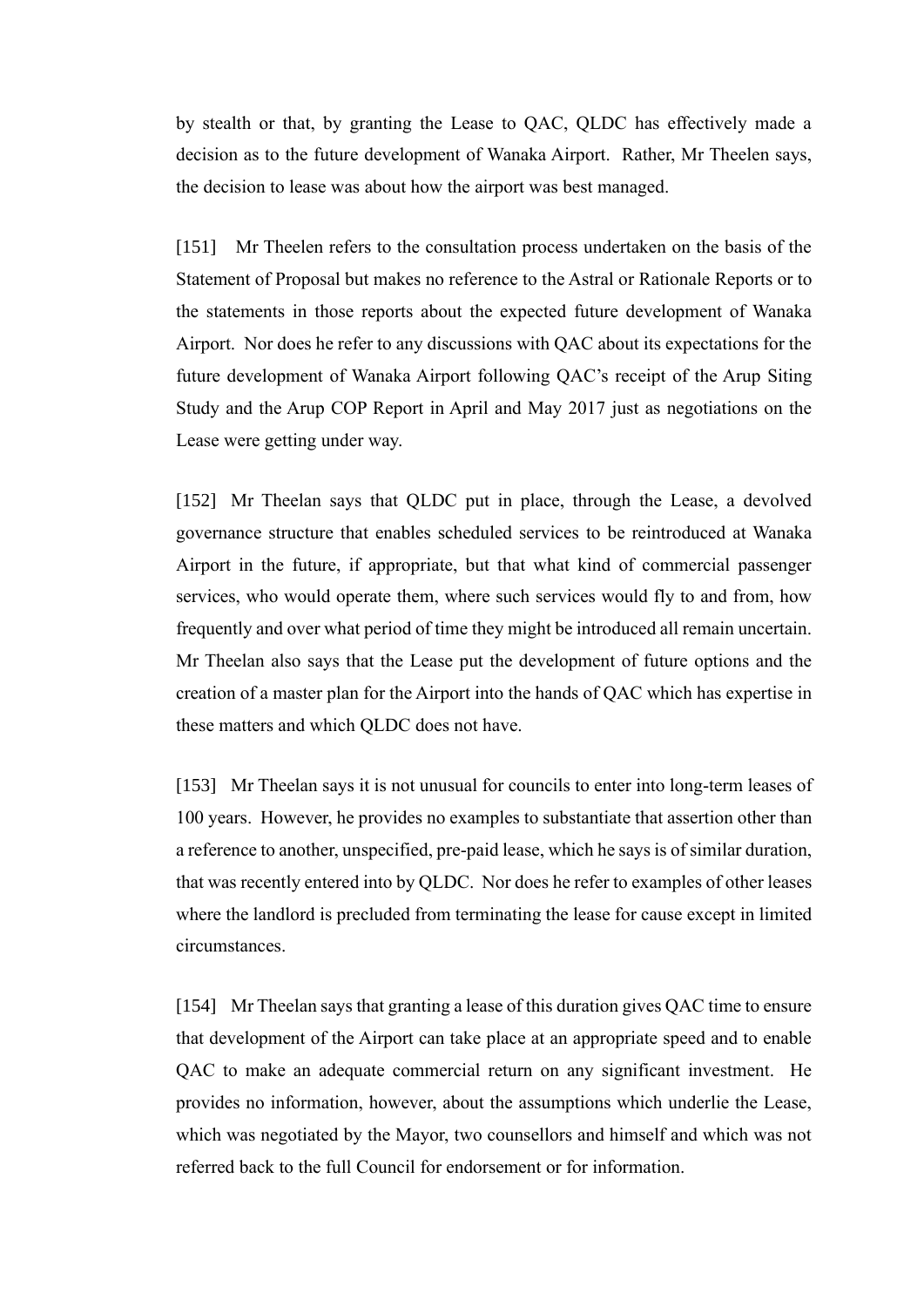[155] Mr Keel says the Lease was negotiated on commercial terms and that both the QAC and QLDC took independent advice. Mr Keel also asserts that a lease of 100 years duration is not unusual in the context of substantial infrastructure and that leases of shorter duration would make it impractical to invest in the asset given the nature of airport infrastructure. He too, however, provides no examples of similar leases in the airport or wider infrastructure context and provides no information about the assumptions that underlie the negotiation of the Lease.

[156] Mr Keel refers to the Astral Report and the Arup Siting Study and the roles those reports played in the development of QAC's planning on how projected growth in air travel to Queenstown would be accommodated, including QAC's master planning processes. He does not, however, link those reports or QAC's planning processes in any way with the negotiation on the Lease other than to say that the reference to the "planned runway" in the Project Pure clauses did not mean that any decisions had been taken on runway development options.

[157] Mr Schellekens gives evidence of three pre-paid leases in which he had personally been involved and which concerned two health-care related developments and a shopping centre. Mr Schellekens also provides a summary history of ground leases in New Zealand and examples of recent new long term leases for retirement villages and residential and commercial developments around the Auckland waterfront. None of the examples concern airports and airport development.

[158] In his affidavit, Mr Pope provides a brief summary of steps taken in the negotiation process and annexes copies of the Heads of Terms, the Lease and the two accompanying side letters which were signed when the Lease was executed. As noted above, the Heads of Terms annexed the Wanaka Airport Guidance – Governing Principles. However, these are framed in broad terms that give little information about whether QLDC and QAC had any common understanding about the future development of Wanaka Airport beyond the airport being an element of "an integrated, complementary, district-wide strategy to foster the growth of aviation services" and that the Lease should vest economic control of Wanaka Airport in QAC and its terms should encourage investment in the Airport by QAC.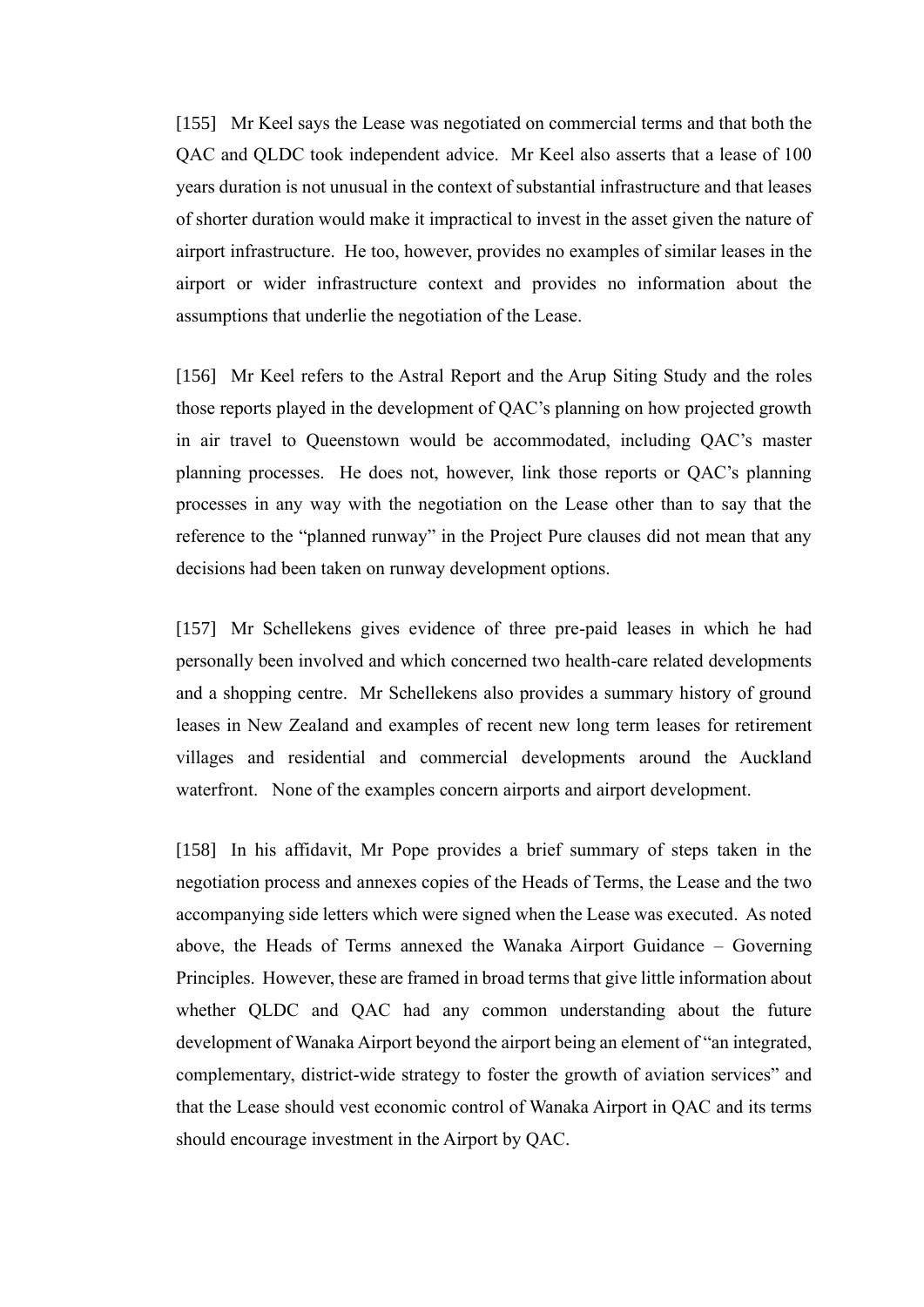[159] In summary, the evidence of the witnesses for QLDC and QAC provides little information to explain how it was that the Lease was agreed containing terms that are highly specific, far-reaching and, in a number of respects, unusual.

[160] It strains credulity to accept that such terms would have been agreed in a commercial negotiation without a shared understanding on both sides of the negotiation about how Wanaka Airport was intended to be developed. The Lease was negotiated over a period when QAC had just received the Arup Siting Study and the Arup COP Report, which recommended the development of Wanaka as a "dual airport" that was to be complementary to Queenstown airport and would be used for scheduled jet services.

[161] In August 2017, while the Lease was being negotiated, QAC informed the public that it intended to pursue the dual complementary airport model with Queenstown and Wanaka airports. The fact that the Lease enabled the development of Wanaka Airport as a dual airport complementary to Queenstown Airport and capable of accommodating scheduled jet services as recommended in the Arup Siting Study and the Arup COP Report was confirmed in the master planning document QAC released to the public the year after the Lease negotiations had been concluded. Further confirmation that the Lease was intended to enable scheduled jet services into Wanaka Airport is provided in the draft SOI for 2020 – 2022 which QAC delivered to QLDC in June 2019.

[162] Yet, even though it is clear from the evidence that the development of Wanaka Airport as a dual airport capable of accommodating jet services into Wanaka had been recommended as the negotiations on the Lease began, had been signalled as part of QAC's intended direction was the Lease was being negotiated, and was pursued by QAC after the Lease had been executed, none of the witnesses for QLDC or QAC refers to such considerations in their evidence about the Lease. According to their evidence, the Lease was concerned only with management and governance. It would appear from that evidence, therefore, that the expected nature and scale of the future development of the Airport played little if any part in the negotiation over the Lease terms. Given the far-reaching and unusual nature of the Lease terms, I consider that unlikely.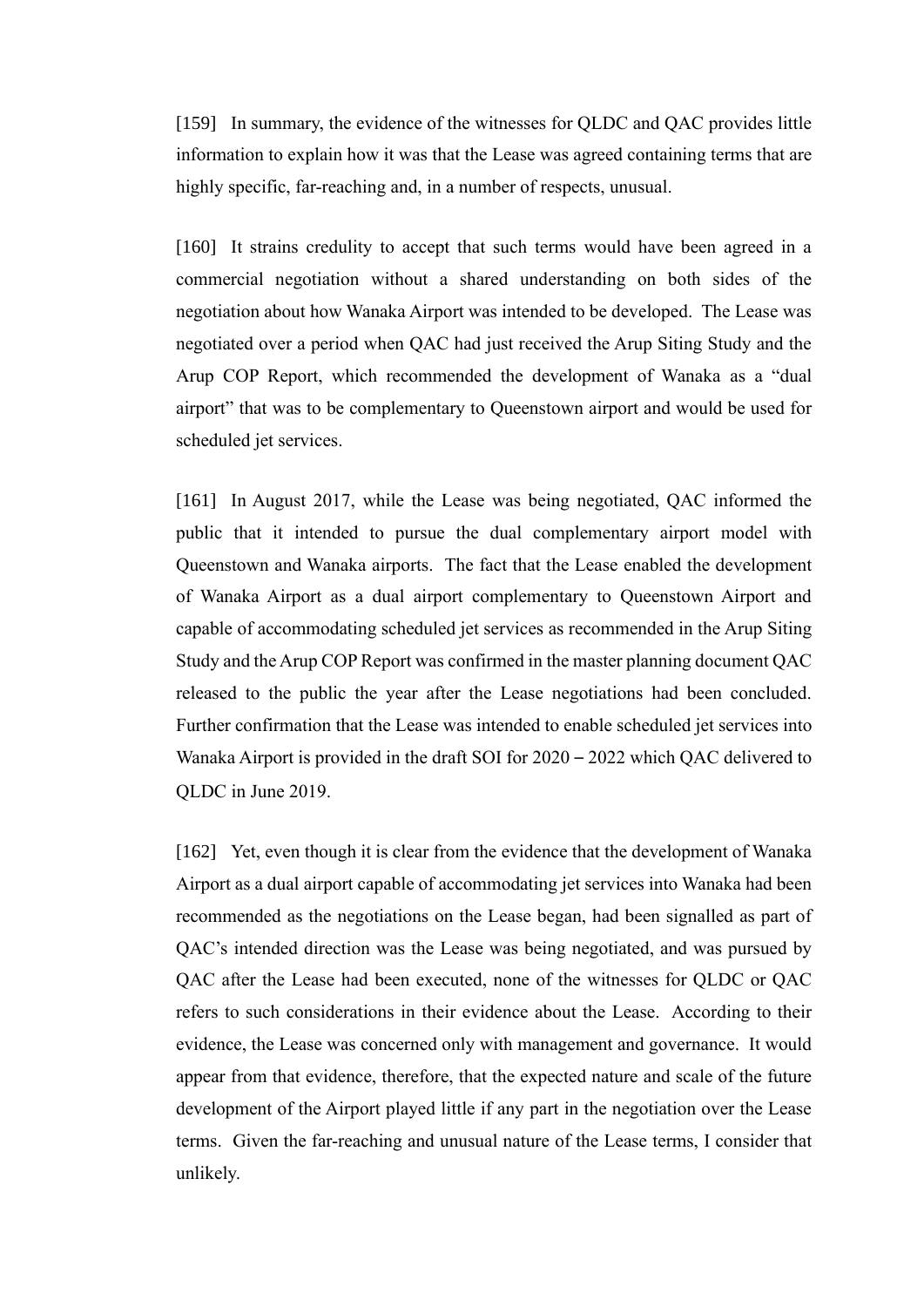[163] In these respects, QLDC and QAC have not provided the Court with the information that it would have expected to have received regarding the negotiation of the Lease, having regard to the observations of Woodhouse and Cooke JJ in *Fiordland Venison Ltd v Minister of Agriculture and Fisheries* that:<sup>4</sup>

… administrative law is not a formal or technical field, but one in which it is vital for the Court to be as fully informed as reasonably possible of the facts and issues as they presented themselves at the time to the authority whose decision is under review.

[164] I do not consider it necessary to decide whether, as submitted by counsel for WSG, the gaps in the evidence of QLDC and QAC amount to a breach of a duty of candour, as discussed by Lord Donaldson MR in *R v Lancashire County Council, ex*  parte Huddleston<sup>5</sup> and by Keane J in *Bain v Minister of Justice*,<sup>6</sup> by not conducting the proceeding "with all cards upwards on the table."As Mr Curran, counsel for QAC, submits, in the New Zealand context, the duty of candour arises particularly in relation to disclosure. Mr Curran says that in this proceeding, Dunningham J made orders providing for a form for tailored discovery, and no issue was taken before me concerning compliance by QLDC and QAC.

[165] Nonetheless, given the lack of evidence about the purposes to be achieved by the Lease, the Court must draw inferences from the evidence before it. I address below the inferences to be drawn in relation to the specific claims made by WSG. For now, it is sufficient to record that I am satisfied from the terms of the Lease and the circumstances in which the Lease was negotiated that the Lease was agreed by the QLDC negotiating team and QAC in the expectation that Wanaka Airport was to be developed as a complementary airport to Queenstown Airport and would accommodate at least Code C jet aircraft, and that the Lease was intended to enable that level of development.

[166] I accept, however, that no decisions had been taken at that time on how that development was to be undertaken or on the level of passenger services that would be

<sup>4</sup> *Fiordland Venison Ltd v Minister of Agriculture and Fisheries* [1978] 2 NZLR 341 (CA) at 346

<sup>5</sup> *R v Lancashire County Council, ex parte Huddleston* [1986] 2 All ER 941 (CA) at 945.

<sup>6</sup> *Bain v Minister of Justice* [2013] NZHC 2123, (2013) 21 PRNZ 625 at [29] – [43].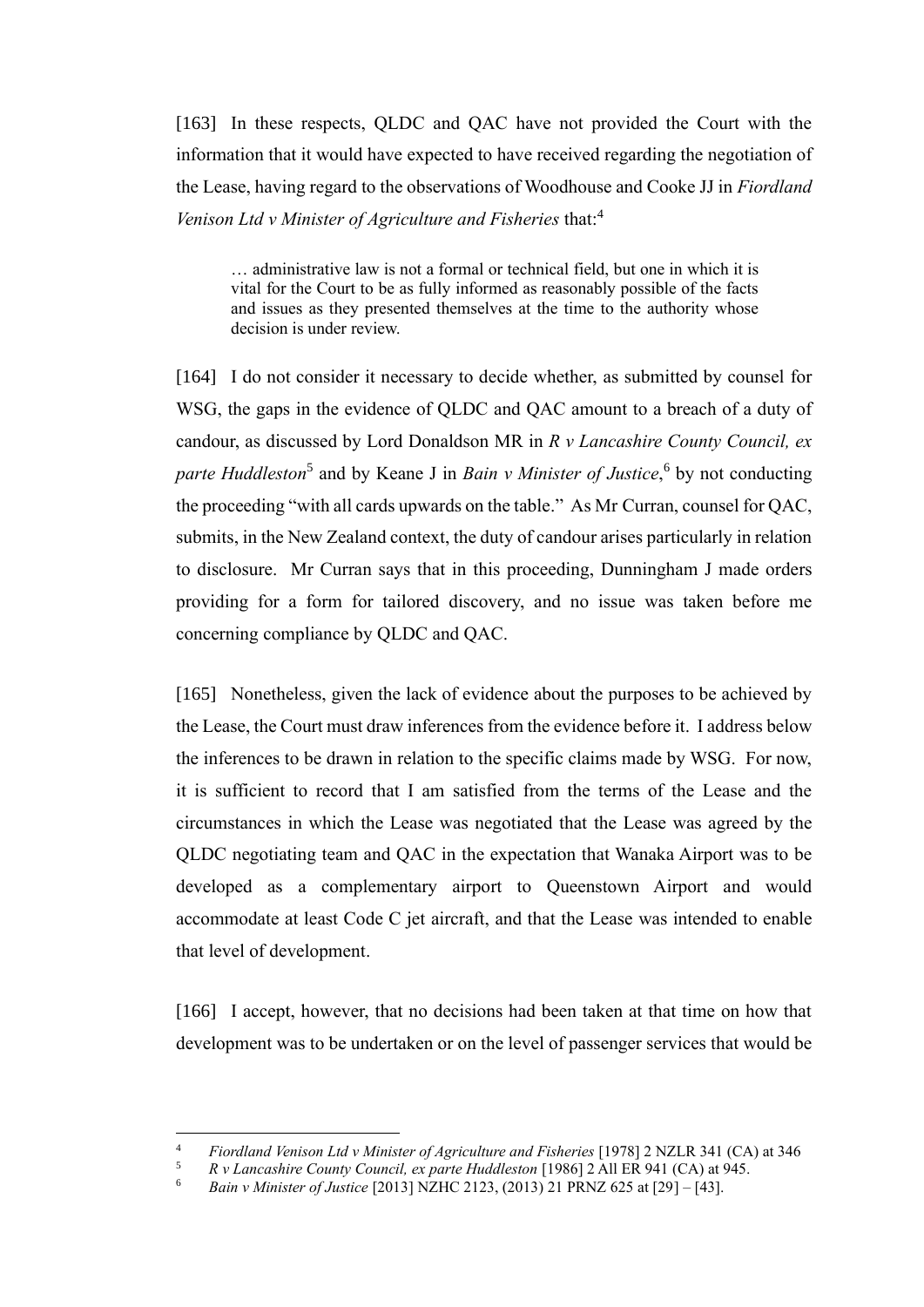provided at the Airport as a consequence of that redevelopment. Those were matters to be addressed through the master planning process.

#### <span id="page-46-0"></span>**Did the Lease transfer ownership of Wanaka Airport to QAC?**

[167] Counsel agree that the phrase "ownership or control" as used in s 97(1) of the LGA is to be interpreted disjunctively; that is, that the section applies whether there is a transfer of ownership or a transfer of control. I agree that the section distinguishes between the two concepts of ownership and control. For that reason, I consider separately whether there has been a transfer of ownership and a transfer of control of Wanaka Airport. As discussed below, however, the meaning of the terms "ownership" and "control" must also be considered in relation to each other, particularly with reference to what is meant by "control."

#### <span id="page-46-1"></span>*Submissions*

[168] Mr Miles and Mr Hollyman, counsel for WSG, submit that in entering into the Lease with QAC, QLDC transferred substantial ownership of the Airport because it sold the runway, taxiway, apron, roads, carparks and buildings that make up a material part of the strategic asset that is the Wanaka Airport and because it transferred the rights to possess, operate and develop the Airport for at least 100 years and, potentially, much longer.

[169] Counsel for WSG submit that the clear purpose of s 97 is to prohibit councils from transferring ownership of strategic assets unless they follow the process prescribed by s 97, namely by taking such decisions only in the context of the council's long-term plan and only in accordance with the consultation requirements that apply to the long-term plan. They submit that the purpose of the section would be defeated if a Council could bypass the prohibition in the section requirements of s 97 by retaining a small part of the ownership rights over an asset.

[170] Mr Whittington, counsel for QLDC, and Mr Curran, counsel for QAC, submit that there has been no transfer of ownership of Wanaka Airport because title to the land that makes up the Airport has not been transferred.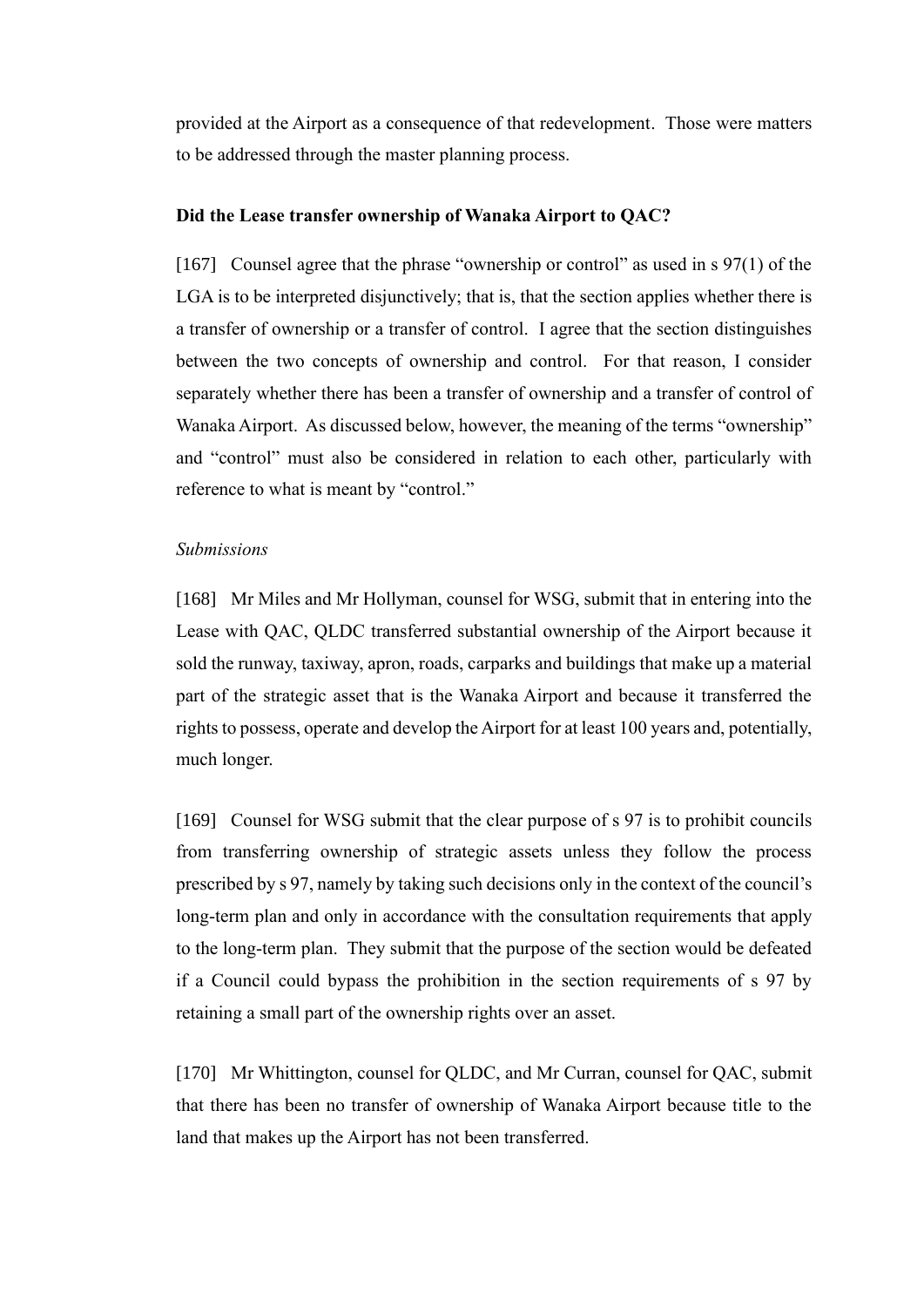#### <span id="page-47-0"></span>*Discussion*

[171] I agree that the purpose of s 97 is to ensure that councils do not dispose of strategic assets without going through the requirements in LGA for the adoption of the long-term plan, including the more prescriptive consultation requirements set out in s 93E. I also agree that the Lease transferred *legal* ownership of the things that make the land an airport – the runway, taxiway, apron, roads, carparks and buildings – and has transferred *effective* ownership of the land for 100 years and potentially much longer.

[172] While QLDC has rights in relation to QAC's SOI, those rights derive from the LGA as a consequence of QLDC's majority shareholding in QAC and would apply equally if the land had been sold to QAC.

[173] Given the extent of the transfer of rights and responsibilities over an asset that is both a strategic asset and an infrastructure asset, and having regard to the purpose of a long-term plan as set out in s 93(6) of the LGA and the information to be included in a long-term plan as required by pt 1 of sch 10, it would have been appropriate for the decision to make such a transfer to have been included in QLDC's long-term plan, regardless of the requirements of s 97. The services provided at the Airport, the expected outcomes for the community, the implications for service delivery and the transfer of rights over a significant infrastructure asset are all matters that fall for inclusion in the long-term plan in accordance with pt 1 of sch 10.

[174] However, the fact that it would have been appropriate for such a decision to have been included in the long-term plan does not make the taking of the decision outside the context of the long-term plan unlawful unless there has been a transfer of ownership or control.

[175] The Lease undoubtedly transferred substantial or effective ownership of Wanaka Airport to QAC for a very long time. However, the language of s 97 is clear. It speaks only of "ownership". I consider that "ownership" in this context must mean legal ownership. While, as argued by counsel for WSG, ownership connotes a bundle of rights and the Lease transferred a significant proportion of those rights to QAC,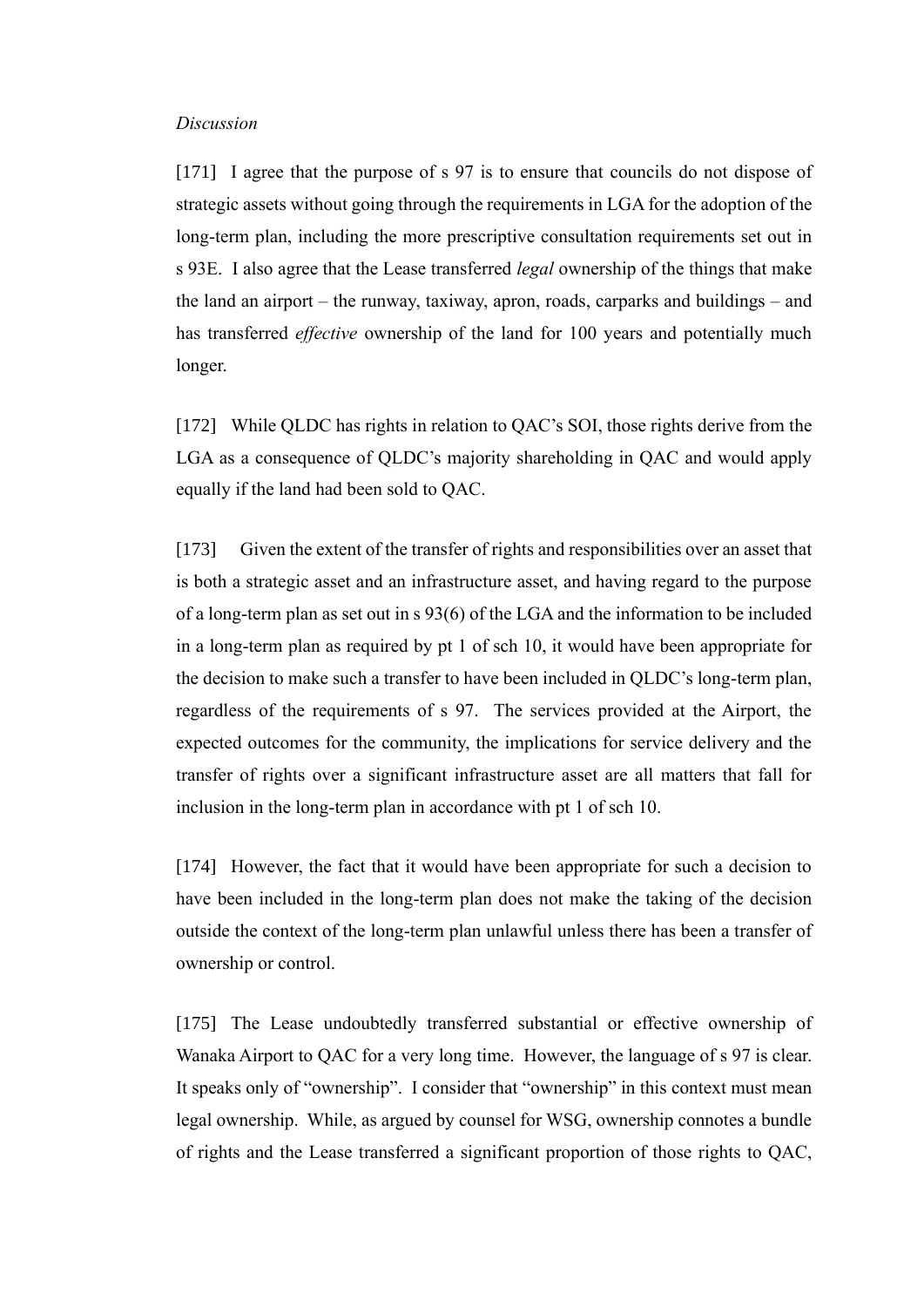ownership of an asset, especially land, is not finally transferred unless freehold title is transferred.

[176] I consider that transfer of ownership must mean a transfer of all of the essential elements that make up the asset being transferred. While the runway, taxiway, apron and carparks are what make the land an airport, without the land there can be no airport. Therefore, I conclude that because freehold title to the land, which is the essential requirement for the airport, remains with QLDC, the Lease did not transfer ownership of Wanaka Airport to QLDC.

### <span id="page-48-0"></span>**Did the Lease transfer control of Wanaka Airport to QAC?**

#### <span id="page-48-1"></span>*Submissions*

[177] Counsel for WSG submit that there has clearly been a substantial transfer of control over the Airport through the Lease and that the extent of the transfer is reinforced by the fact that AIAL owns 24.99 per cent of the shares in QAC and can exercise substantial management control and decision-making over QAC under the Strategic Alliance Agreement.

[178] Mr Whittington for QLDC submits that because QAC is a CCO, the entry into a long-term lease of a Council-owned asset cannot be a transfer of control for the purposes of s 97(1) because "control" determines the nature of the relationship between QLDC and QAC. That is, by transferring an asset QLDC controls to an organisation QLDC controls, QLDC is not transferring "control" of the asset away from itself.

[179] Mr Whittington argues that the Lease does not transfer control of the Airport to QAC because, although QAC is now responsible for operational management, planning and economic management, QLDC continues to own the Airport land and retains "ultimate control" over the strategic direction of the Airport via the SOI process. That control through the SOI is reinforced by the terms of the Lease which requires that the airport land not be used for any use, activity or event not in the contemplation of QAC's SOI. Any failure to follow the SOI in that respect could be enforced by a claim for specific performance. In addition, QLDC's rights as 75.01 per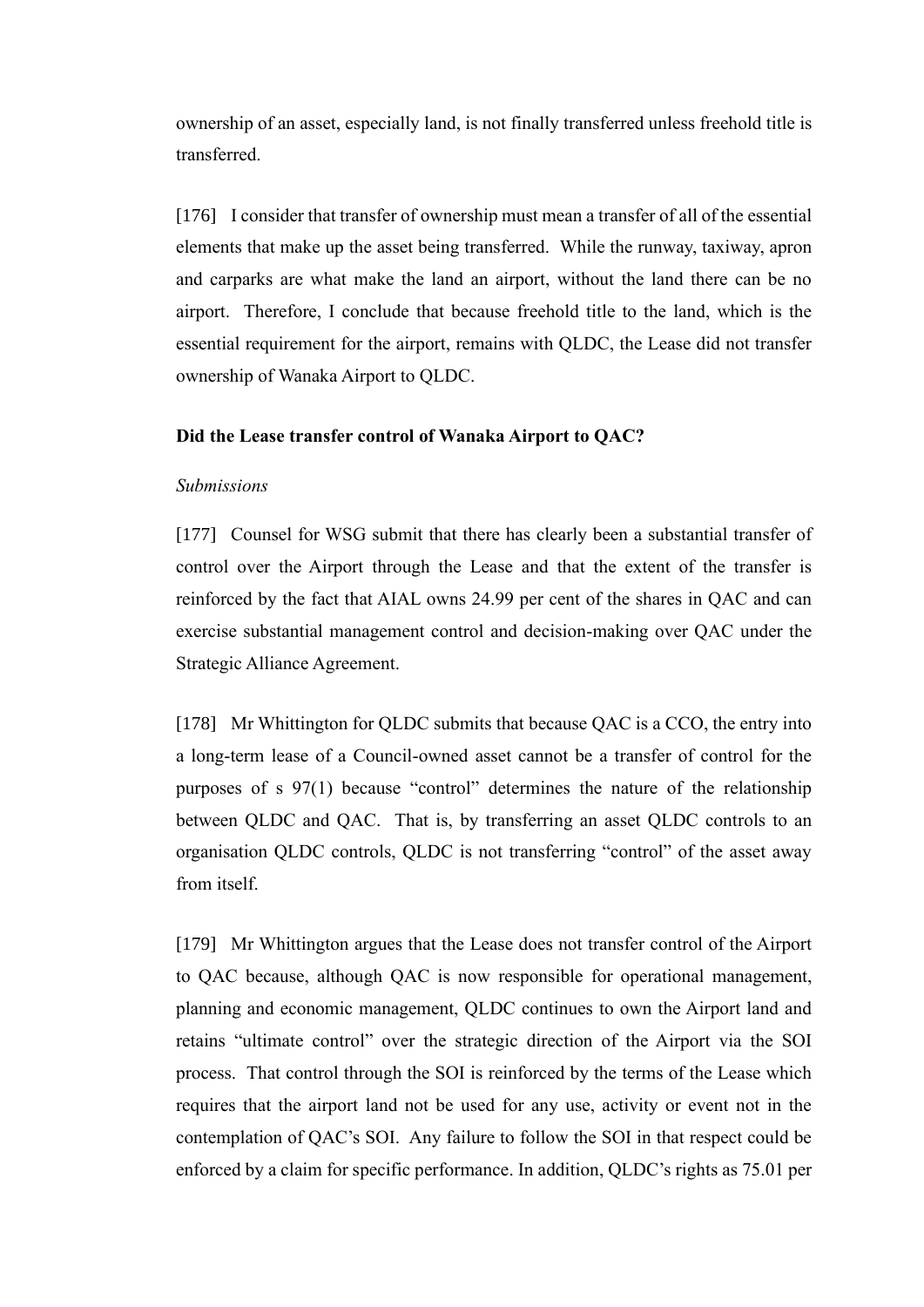cent shareholder give it the ability not only to require QAC to modify its SOI but also to remove Board members if they do not appropriately give effect to a QLDC requirement to modify its SOI.

[180] Mr Curran for QAC submits that "control" in s 97 is concerned with overall control of the asset and not with operational decision-making. Section 97 is concerned with the alienation of strategic assets from a local authority's portfolio and the Lease does not do that. The Lease expressly emphasises the ultimate control that the SOI process gives QLDC over the Airport, both through the requirement that QAC must ensure that the land is not used for any use, activity or event not within the contemplation of the SOI, and the express acknowledgment that the Lease does not prejudice the rights and obligations of QLDC and QAC under the LGA.

#### <span id="page-49-0"></span>*Discussion*

[181] The LGA does not define "control" and I am informed by counsel that there are no relevant decisions on what constitutes a transfer of control under s 97. Unsurprisingly, the Shorter Oxford English Dictionary contains a number of definitions of "control". The first is: "The act or power of directing or regulating; command, regulating influence".<sup>7</sup> I consider that the word "control" is used in that sense in s 97 of the LGA.

[182] I agree with Mr Curran that s 97 is concerned with the alienation of strategic assets and that "control" must be interpreted in that context. I consider that in using the term "ownership or control" Parliament intended the section to apply to situations where ownership of a strategic asset is to be transferred and situations where a local authority has retained ownership of a strategic asset but intends to transfer the power to operate and to decide the future use and direction of that asset. In any such case, the transfer of control is unlikely to be absolute because a right of ownership is likely always to carry with it some right of ultimate recourse on the part of the local authority. Accordingly, I do not accept that for the section to apply, the transfer of control must have been absolute in the sense of transferring "ultimate" control. For that reason, I agree with counsel for WSG that some modifier or adjective is needed to give that part

<sup>7</sup> *Shorter Oxford English Dictionary* (6th ed, Oxford University Press, Oxford, 2007).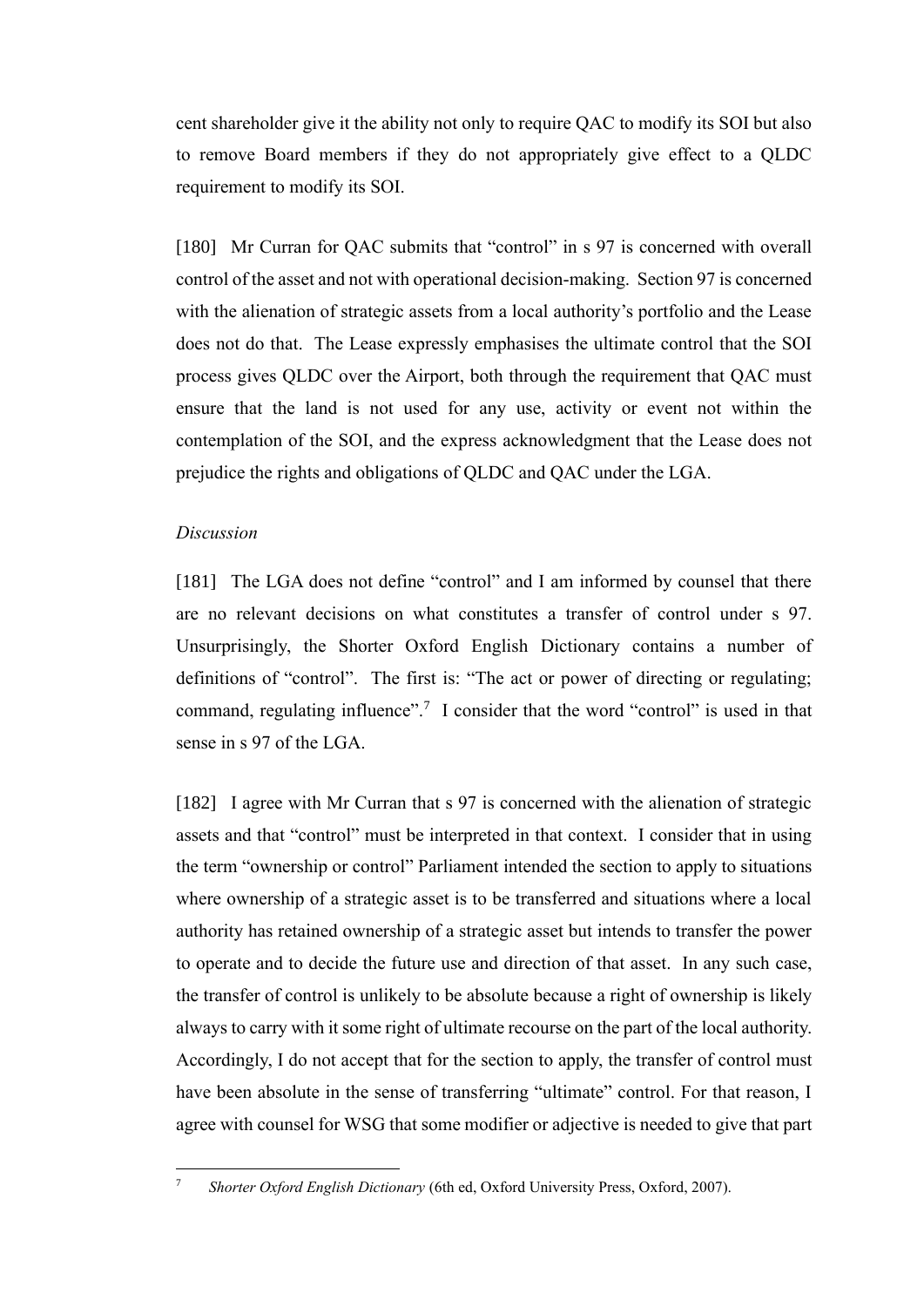of the section some meaning. Unlike "ownership", which has a precise meaning, "control" is a more relative term which takes its meaning from the context in which it is used.

[183] I consider that Parliament must have intended the section to apply in situations where a local authority intends to transfer substantial and effective control over a strategic asset even if it intends to retain ownership of that asset. I have concluded that this is what QLDC has done with the Wanaka Airport under the Lease.

[184] The Lease gives QAC much more than responsibility for operational management, long-term planning and governance – which were terms used in the Statement of Proposal. The Lease certainly gives QAC "economic control" of the Airport, as was envisaged in the Heads of Terms. For most practical purposes, the Lease also gives QAC legal control of the Airport. The breadth of the powers transferred to QAC, the limitations in the Lease on QLDC's right to consent to actions that QAC may propose to undertake and the constraints on QLDC's rights of enforcement mean that, provided QAC continues to use the Airport as an airport, for at least 90 years QAC has effectively the same rights it would have had if QLDC had transferred ownership of the Airport to  $QAC$ .<sup>8</sup> In doing so,  $QLDC$  has transferred to QAC the power to direct, regulate and command the use and future direction of the Airport.

[185] For these reasons, I consider QLDC has transferred effective control of the Airport sufficient to trigger the requirement in s 97 of the LGA that such a transfer must take place only in the context of the long-term plan.

[186] The fact that QLDC can exercise indirect control over QAC through the SOI process does not alter my conclusion. There can be no argument that s 97 would have applied if QLDC had transferred ownership of the Airport to QAC outright. Yet, QLDC would still have had the same rights of indirect control over QAC in that situation. It does not make sense, therefore, that considerations that do not affect the

<sup>8</sup> During the final 10 years of the Lease term, QLDC's consent is required for capital expenditure on buildings that are part of the "core aeronautical activities" at the airport and exceeds \$10 million.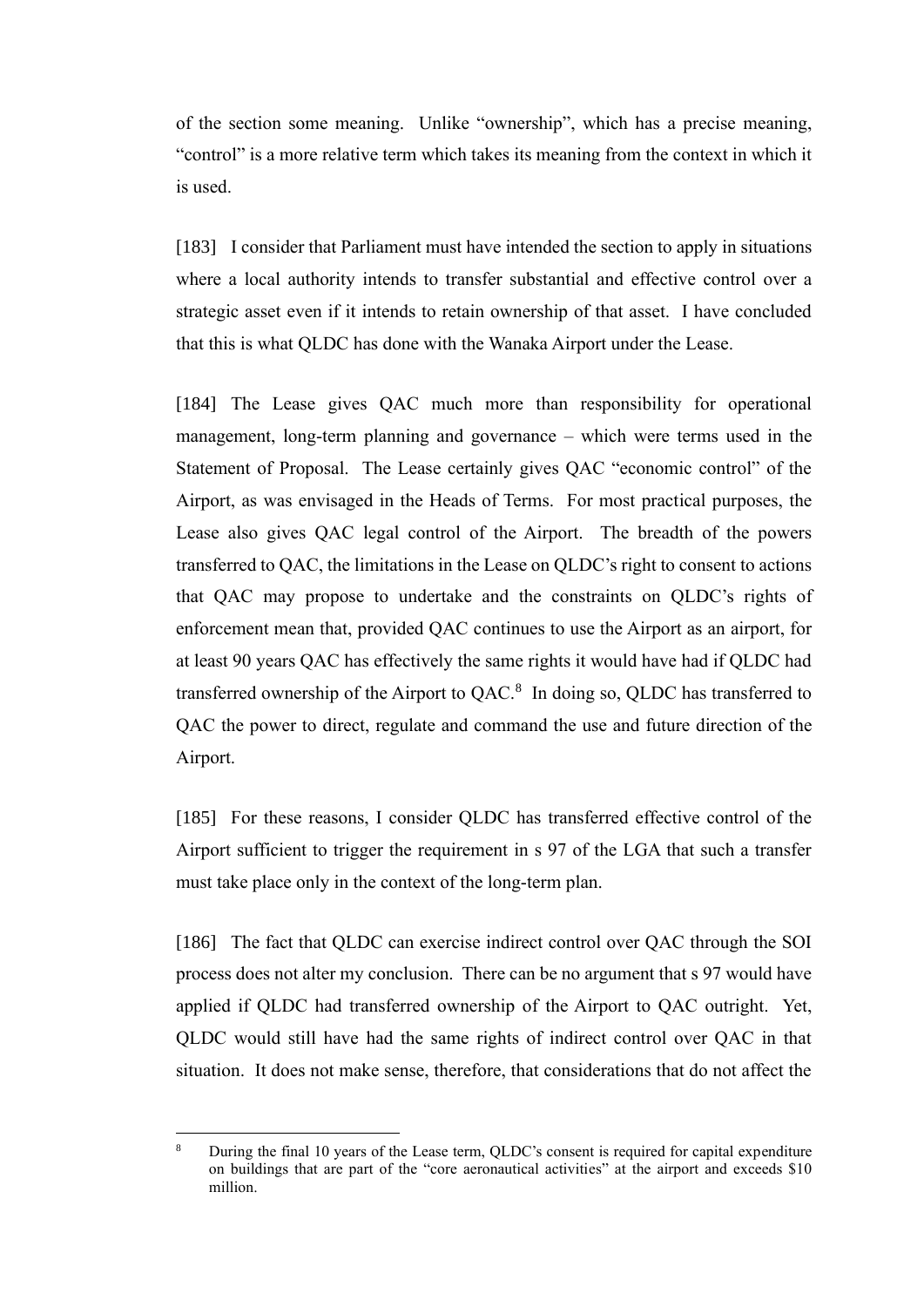application of the section in a transfer of ownership situation should somehow preclude the operation of the section when the transfer is of substantial and effective control rather than ownership. Otherwise, the section would never apply where the transfer of less than outright ownership was to a council-controlled organisation. The Lease contains a contractual recognition of the SOI process and the rights and responsibilities of QLDC and QAC under that process. The Lease's contractual recognition of QLDC's rights under the LGA does not alter that assessment.

[187] For these reasons, I do not consider the Privy Council's decision in *New Zealand Maori Council v Attorney-General*<sup>9</sup> to be of direct application to this decision. The issue before the Privy Council was not whether the proposed restructuring of broadcasting amounted to a transfer of control of the broadcasting assets but whether the restructuring would mean that the Crown would be unable to give effect to its obligation under s 9 of the State-Owned Enterprises Act 1986 not to act in a manner inconsistent with the principles of the Treaty of Waitangi. The Privy Council observed that the obligation was not absolute and unqualified.<sup>10</sup> It held that the Crown's retention of indirect control of the state-owned enterprises that were to receive the assets was sufficient to ensure the Crown was able to give effect to the obligation under s 9, which operated indirectly in relation to the issues in that case.<sup>11</sup> By contrast, s 97 of the LGA operates very directly in relation to the issues in the present case and imposes a specific obligation on local authorities not to transfer control of strategic assets other than through the long-term plan process. I do not consider that the retention of indirect control through the SOI process enables a local authority to avoid that obligation where the transfer is as substantial as in this case.

[188] I recognise that QLDC has a super majority of shares in QAC and can replace the QAC Board if QLDC is not happy with the current or future direction of QAC. This gives QLDC ultimate control over QAC. However, for the reasons I have given, I do not consider that s 97(1)(b) applies only to situations where there has been a transfer of ultimate control. I do not consider the Strategic Alliance Agreement between AIAL and QAC relevant to a transfer between QLDC and QAC.

<sup>&</sup>lt;sup>9</sup> *New Zealand Maori Council v Attorney-General* [1994] 1 NZLR 513 (PC).

 $10$  At 517.<br> $11$  At 520

At 520.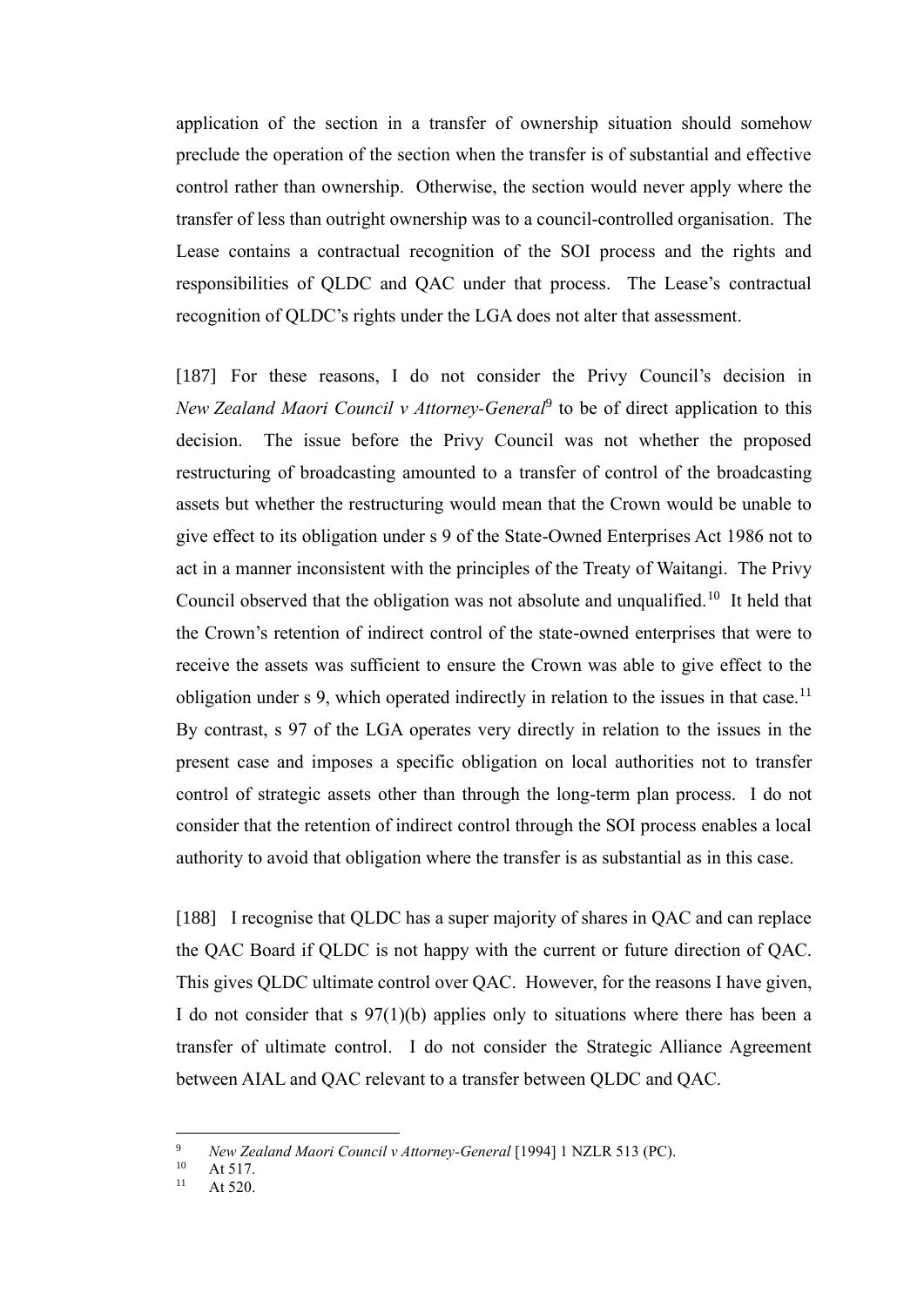[189] For all these reasons, I am satisfied that QLDC has transferred substantial and effective control over Wanaka Airport to QAC though the Lease, and that, in effecting that transfer, QLDC failed to comply with s 97 of the LGA.

#### <span id="page-52-0"></span>**Did the Lease transfer control of Project Pure to QAC?**

[190] The Lease does not affect the day to day operation of Project Pure which is located on land owned by QLDC. The Lease recognises that QLDC has the right to operate the plant without interference from QAC. QAC's rights under the Lease with respect to Project Pure are substantial and unusual. It can reasonably refuse to consent to the development of the plant and can require the removal of the disposal fields and the plant itself.

[191] The extent of those rights, which derive from QAC's rights over the Airport, confirms the extent of the transfer of control over the Airport. They also give QAC the ability to control, in the sense of influence, the future development of the plant (as it has already done) and the location of the plant. But those powers do not give QAC the power to operate the plant or to direct or regulate the operation of the plant. However, QAC exercises its powers in relation to Project Pure, even if it requires the relocation of the plant, there will be no alienation of ownership or operational control of the plant away from QLDC such as to engage s 97 of the LGA.

[192] For these reasons, I am satisfied that QLDC has not transferred control over Project Pure to QAC under the Lease.

# <span id="page-52-1"></span>**Has QLDC taken a decision to alter significantly the level of service provision at Wanaka Airport?**

[193] This aspect of WSG's claim is premised on the proposition that QAC and QLDC have already decided that Wanaka Airport is to be developed into a jet-capable airport and have therefore decided to increase significantly the level of air services provided at Wanaka Airport.

[194] Counsel for WSG say that this decision is inherent in the unusual and farreaching nature of the terms of the Lease. They say the Lease has created conditions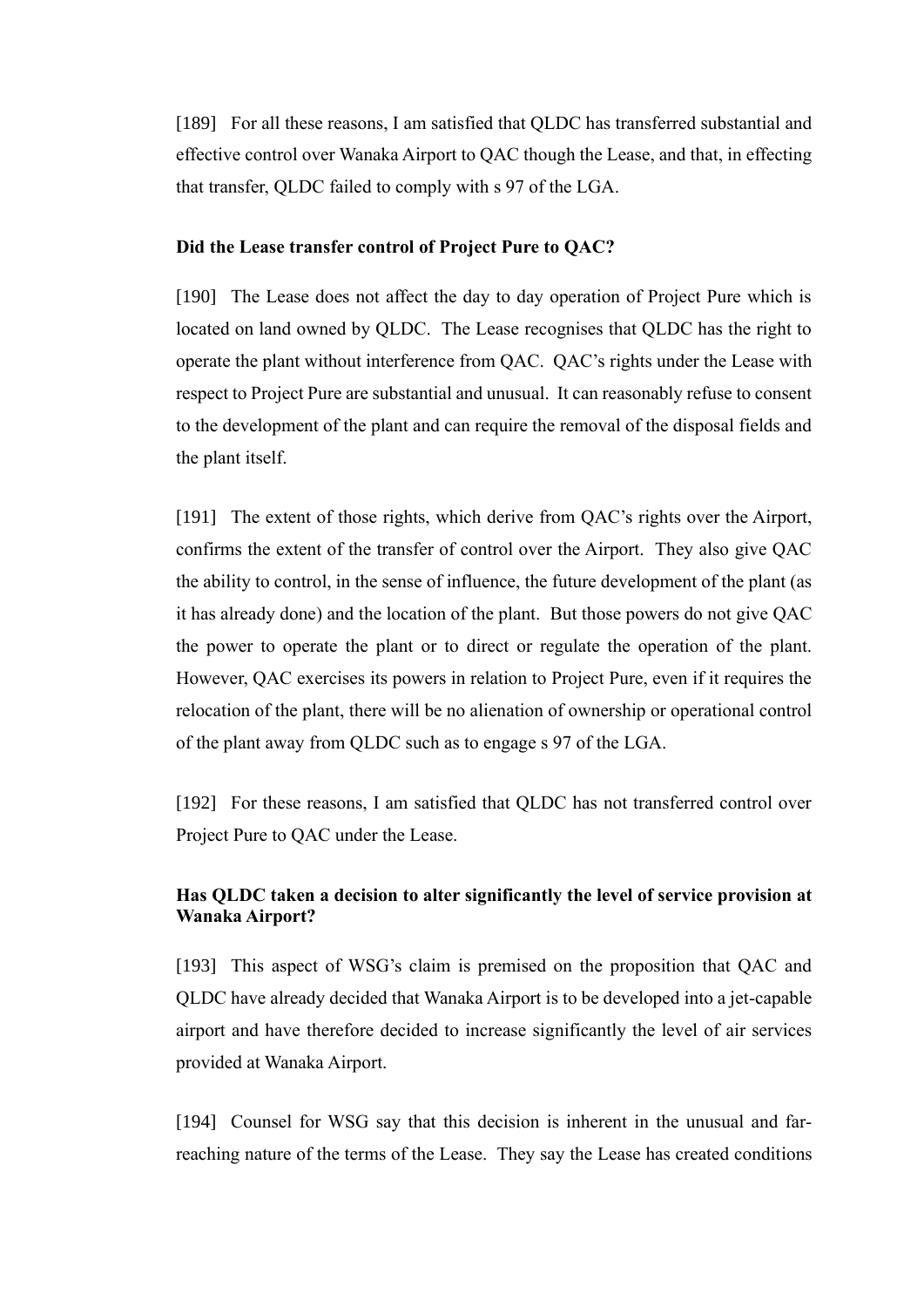that make it almost inevitable that scheduled air services, including jet services, will be undertaken at Wanaka airport. They refer to the use of the term "planned runway" in the clauses of the Lease concerning Project Pure, the discussions between QLDC and QAC to ensure that the proposed expansion of the treatment plant did not impinge on that runway and the fact that the planned runway appears to align with that recommended in the Arup COP report which envisages the use of the runway for jet operations.

[195] Counsel for WSG also refer to the forecast demand for air services for the Southern Lakes region acknowledged by Mr Keel, the assumptions of growth in the Arup Siting Study and the ARUP COP Study, the "dual airport" concept recommended in the Arup Siting Study as the preferred option for accommodating that growth, and the references to the projected growth in the paper on master plan options for Queenstown Airport published by QAC on 29 April 2017. They also refer to QAC's purchases of significant parcels of land adjacent to Wanaka Airport and to the fact that the Strategic Alliance Agreement signed by QAC and AIAL in November 2016 included Wanaka Airport and identified Stretch Outcomes that could only be achieved by a significant increase in scheduled air services.

[196] Mr Whittington for QLDC says that QLDC's decision to enter into the Lease with QAC was made expressly on the basis that future development at Wanaka Airport would be the subject of a master-planning exercise to be undertaken by QAC and that the level of service provided at the Airport after the Lease had been concluded was exactly the same as that provided before the Lease.

[197] Mr Curran for QAC says QAC could not have made any decisions on development options by the time the Lease was executed April 2017. At that point, QAC had received only "high level" planning documents such as the Astral Report, the Arup Siting Study and the Arup COP Report which were part of a lengthy planning and development process and provided no adequate basis for final decisions. He also refers to the steps taken by QAC after the execution of the Lease as demonstrating that QAC has still not made a decision in relation to the development, expansion and operation of Wanaka Airport to accommodate Code C jet aircraft.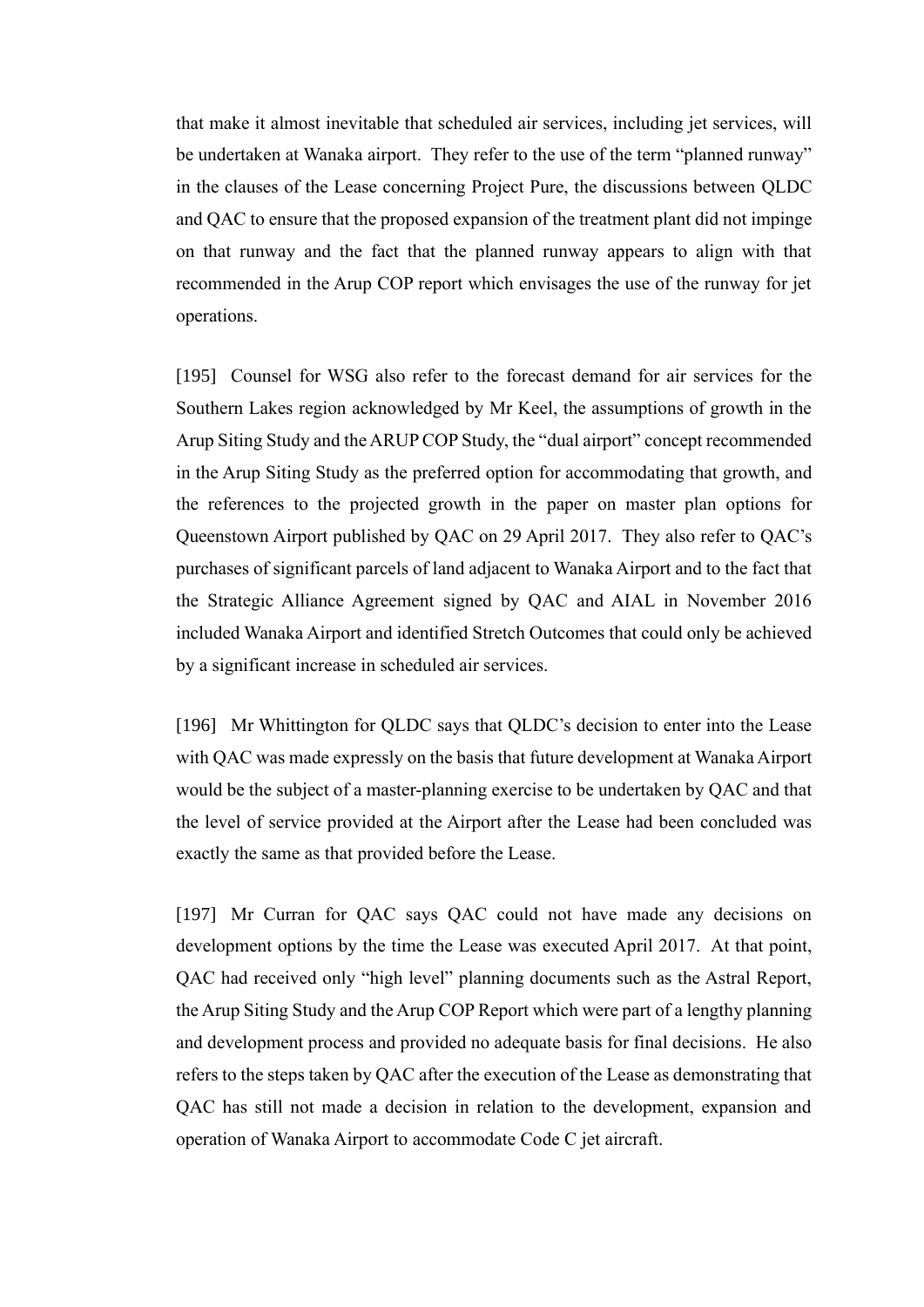#### <span id="page-54-0"></span>*Discussion*

[198] It is apparent from the evidence given on behalf of WSG, as well as from the submissions made by counsel, that many in the WSG are convinced that QLDC and QAC have already decided to redevelop Wanaka Airport into a jet-capable airport, that that is reflected in the terms of the Lease, and that the positions taken by QLDC and QAC publicly and at the hearing have been designed to obscure that fact.

[199] I understand that WSG and its members have been frustrated that QLDC has provided little detail about the negotiation of the Lease. As I discuss further below, I consider that the Lease that emerged from the negotiating process was significantly different from what was envisaged at the time the Statement of Proposal was prepared and from that on which QLDC carried out its consultation process.

[200] However, the Court must base its decision on the evidence and the facts proved by that evidence. Moreover, the issue for the Court in this aspect of WSG's claim is not whether QLDC and QAC have taken a decision to redevelop Wanaka Airport into a jet-capable airport but whether QLDC has decided to increase air services at Wanaka Airport such that it was required to take that decision only in the context of its longterm plan.

[201] When the question is framed that way, the questions of what may have been agreed in the negotiations over the Lease and what QAC may or may not have said as part of its consultations over the Queenstown Airport assume less significance.

[202] As stated above, I am satisfied that by the time QLDC and QAC signed the Lease in April 2018 the QLDC negotiating team and QAC had a common expectation that Wanaka Airport was to be developed into a jet capable airport and the Lease was intended to enable that level of development. However, I am also satisfied that that intention was at a high level and had not been developed to the point that QLDC and QAC could know in detail when scheduled air services, including jet services, would be provided and at what level. Those were questions to be addressed in the master planning process that was to follow.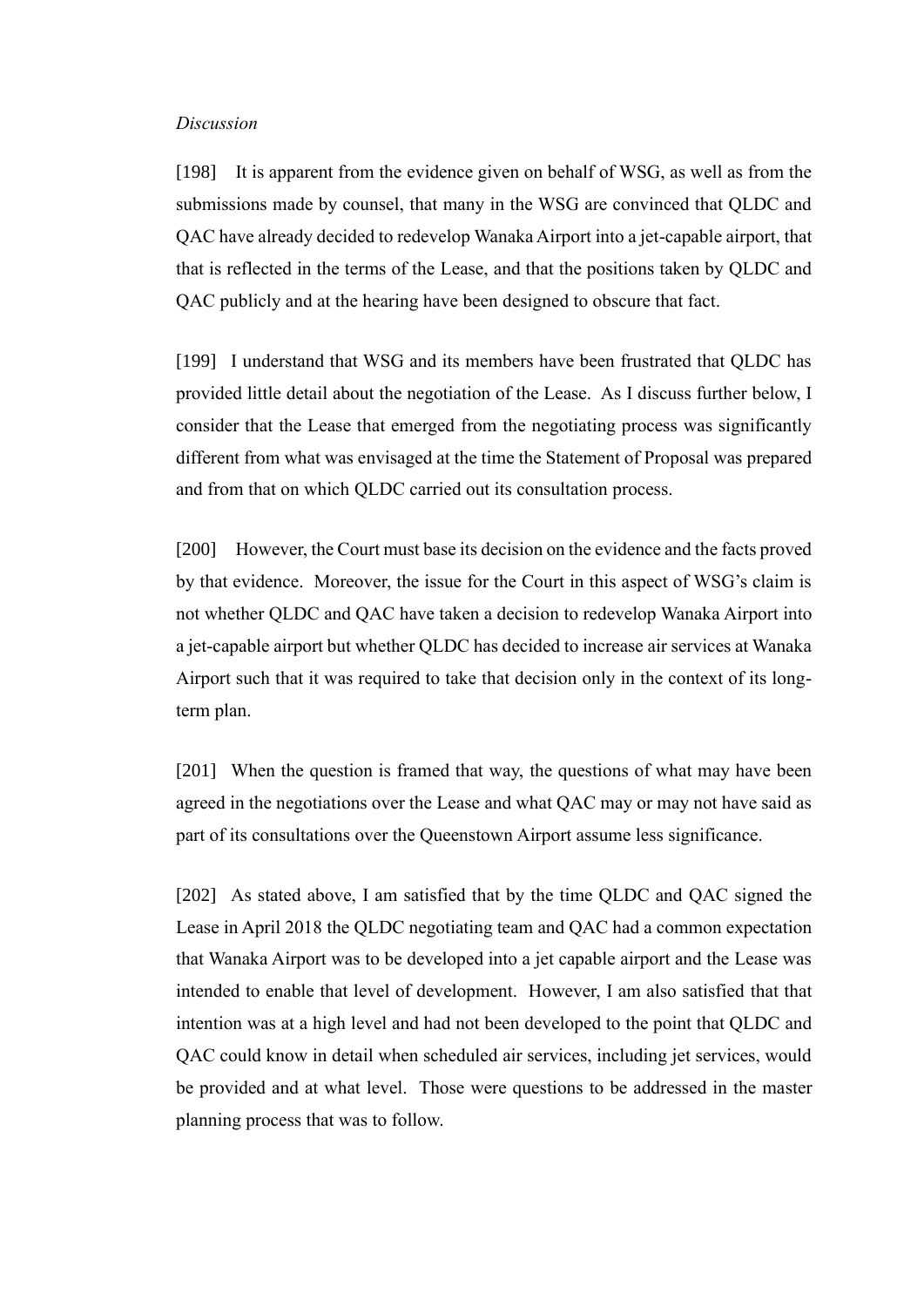[203] It is clear from the requirements of ss  $77(1)$ ,  $93(6)$ ,  $93B$ ,  $93C$  and  $93E$  of the LGA that, before a proposal to alter significantly the intended level of service provision can be included in the long term plan, a local authority must be able to state:

- (a) The community outcomes intended to be achieved (s  $93(6)(b)$ ); and
- (b) The details of the proposed decision, the reasons for the proposed decision and the reasonably practicable options for the achievement of the objective of the decision (ss  $93E$  and  $77(1)$ ).

[204] I am satisfied that, at the time the Lease was concluded, QLDC and QAC had not made decisions about the intended redevelopment of Wanaka Airport in sufficient detail to have enabled QLDC to have complied with those requirements. In particular, QLDC and QAC did not know when and at what level scheduled air services, including jet services, could start because those were questions to be considered in the master planning process.

[205] For these reasons, I am satisfied that, when concluding the Lease, QLDC and QAC had not taken a decision to increase air services at Wanaka Airport in the sense required by s 93(2) to trigger the requirement to include such a decision in QLDC's long term plan.

# <span id="page-55-0"></span>**Did the consultation carried out by QLDC on the basis of the Statement of Proposal comply with the requirements of the LGA?**

[206] WSG says that, in carrying out its consultation on the basis of the Statement of Proposal, QLDC failed to comply with the requirements of the LGA in the following respects:

(a) QLDC failed to identify and disclose accurately the objective it was seeking to achieve as required by s  $77(1)(a)$  of the LGA. WSG says that intention was to transfer sufficient control of Wanaka Airport to QAC to enable QAC to redevelop the Airport so it could be operated in the same way QAC operates Queenstown Airport.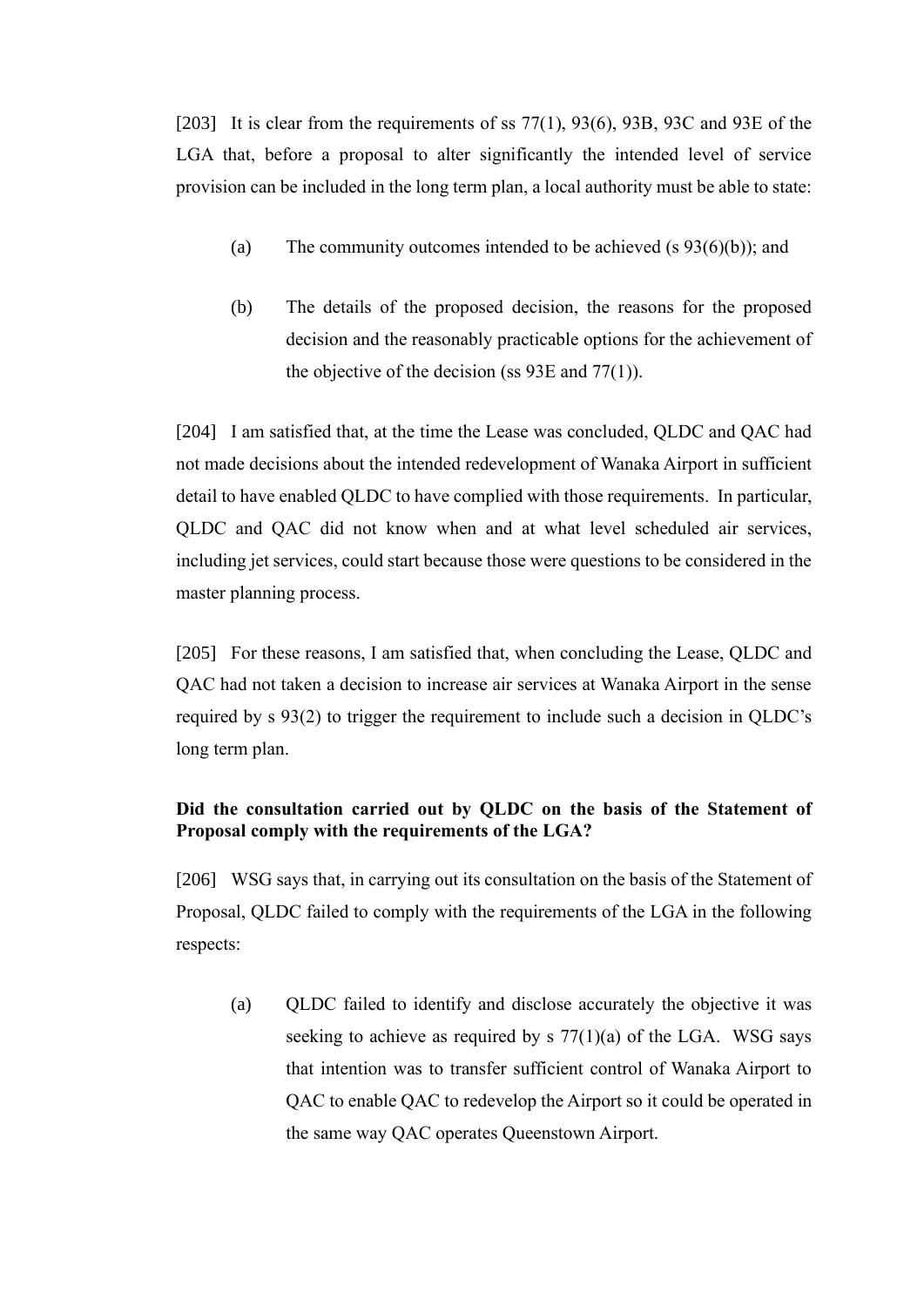- (b) QLDC did not consider, as required by  $s$  78(1) of the LGA, the views and preferences of persons likely to be affected or to have an interest in the question, namely the people of Wanaka and the communities of the Upper Clutha Valley the majority of whom, WSG alleges, would be opposed to QLDC's real intention.
- (c) QLDC did not, as required by s 14 of the LGA, conduct its business in an open transparent and democratically accountable manner and with a view to the community interests set out in that section when it made the judgements required by s 79 of the LGA about how to achieve compliance with ss 77 and 78. WSG says that QLDC breached its obligations under these sections when it accepted and approved a Statement of Proposal which contained inadequate, ambiguous and misleading information about the decision that QLDC intended to make and did make.

#### <span id="page-56-0"></span>*Submissions of QLDC*

[207] Mr Whittington says that QLDC appropriately complied with the general consultation requirements in the LGA. It treated the question as having high significance and used the special consultative procedure, it gave ample time for the public to make submissions and plenty of information about the scope and nature of the decision which was limited to governance and management arrangements, and it engaged directly with Airport stakeholders and Wanaka residents. Mr Whittington also argues that QLDC has a broad discretion about how to carry out consultation and submits that it appropriately observed the relevant principles.

# <span id="page-56-1"></span>*Discussion*

[208] I do not accept that the Lease can be explained and justified simply on the basis that the recommended option in the Statement of Proposal was a long term lease and that the Lease was a long term lease. The term "long-term lease" is not a term of art or of law. It takes its meaning from its context and the context in the present case was set by the Statement of Proposal and the Astral and Rationale Reports that led to the development of the Statement of Proposal. The Statement of Proposal, in turn, must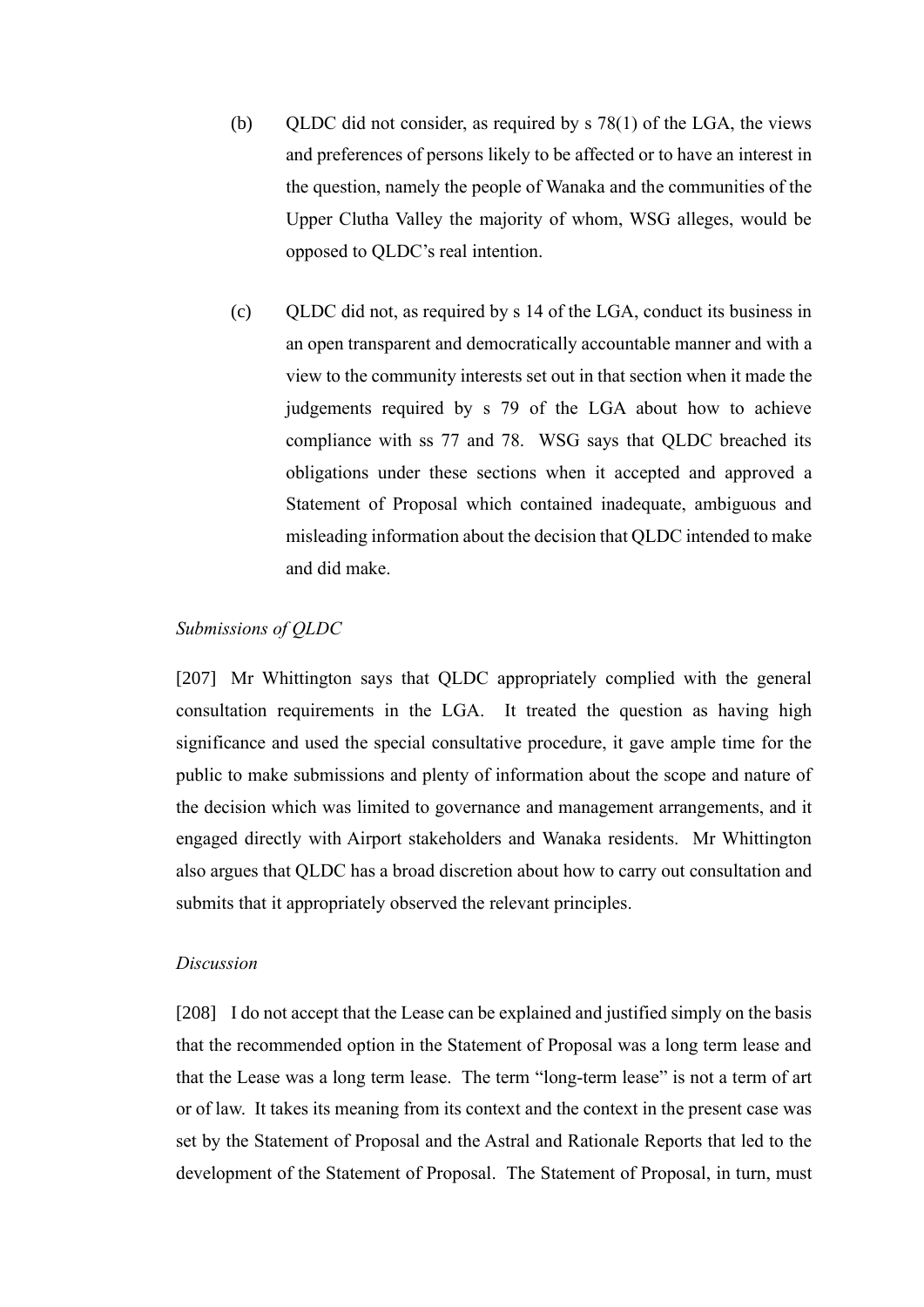have regard to the purpose of the LGA, namely the provision of democratic and effective local government that promotes the accountability of QLDC to its local communities, and the principle that QLDC should conduct its business in an open, transparent, and democratically accountable manner, as well as with regard to the specific requirements of pt 6, sub-pt 1.

[209] For present purposes it is enough to note the following:

- (a) Sections 83(1) and 83AA(a) require that a statement of proposal be prepared if the special consultative procedure is to be used and that the summary of information contained in the statement of proposal be a fair representation of the major matters in the statement of proposal;
- (b) Section  $77(1)(a)$  and (b) requires that a local authority seek to identify all reasonably practicable options for achieving the objective of the decision being proposed and assesses the options in terms of their advantages and disadvantages;
- (c) Section 82(1) requires that consultation is in accordance with certain principles including that persons who will or may be affected by a decision are provided with reasonable access to relevant information, are given clear information concerning the purpose of the consultation and the scope of decisions to be taken and have reasonable access to explanatory material relating to the decisions, including reports considered before the decisions were made.
- [210] Having regard to these requirements, it is relevant that:
	- (a) The "Summary" and "Background" sections of the Statement of Proposal referred to projected growth in the District's air services and to development required to provide for the expected growth of Wanaka Airport "over the next decade or longer."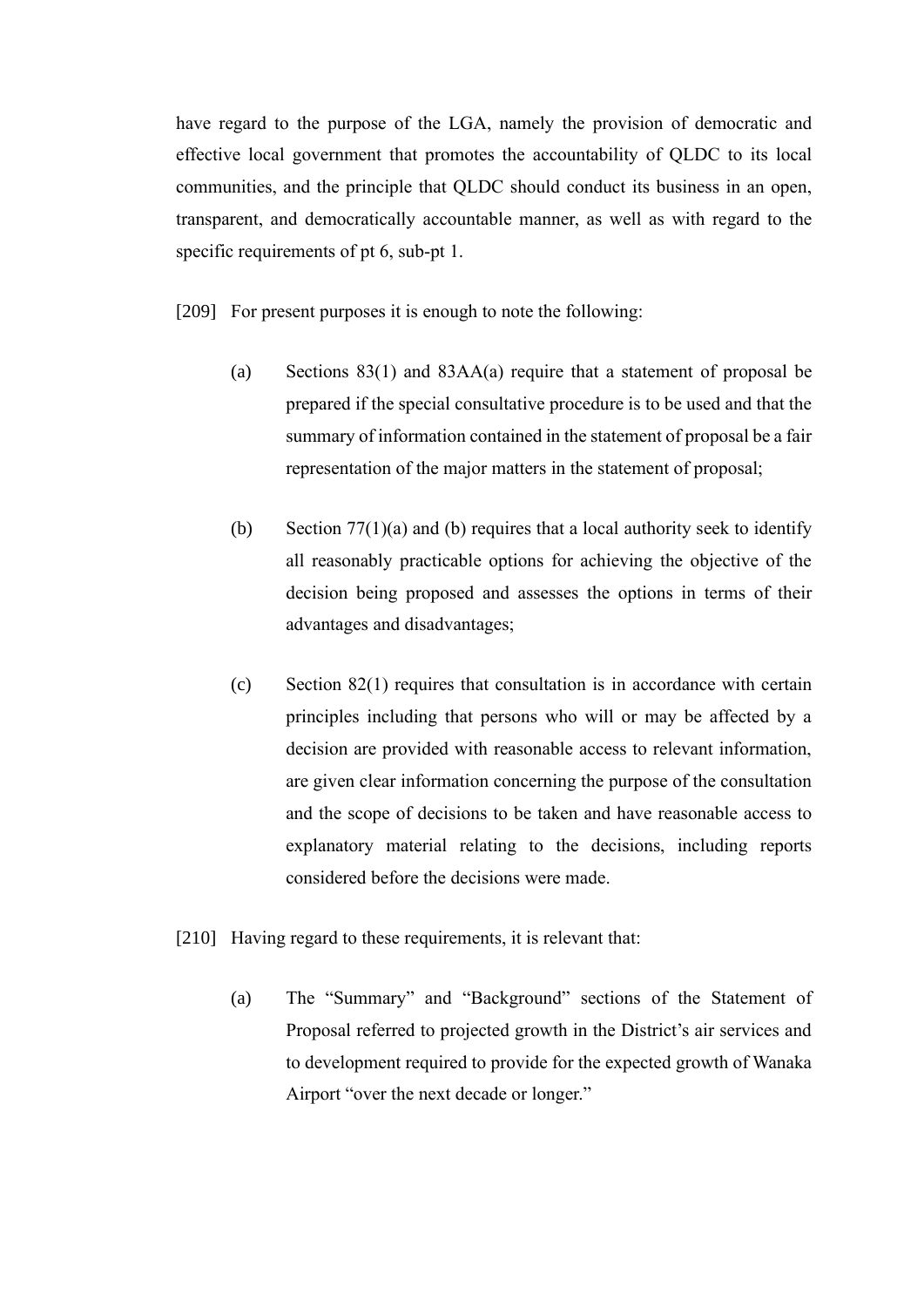(b) The "Future Growth" section of the Statement of Proposal stated that the future role of Wanaka Airport had been identified as being a complementary and supplementary facility to Queenstown Airport able to accommodate "spill-over" from Queenstown Airport. It also stated that spill-over of general aviation services was increasingly likely to occur as Queenstown focused its capacity on accommodating jet services.

[211] The clear import of these sections was that the Statement of Proposal was looking at developments "over the next decade or longer", and that Wanaka Airport's role was primarily in accommodating spill-over, that is, not jet services, from Queenstown while Queenstown focused on jet services. Those sections of the Statement of Proposal establish the context for the governance and management options being put forward for consideration.

[212] There was nothing in those sections of the Statement of Proposal that gave any hint, let alone provided a fair representation, that QLDC may be contemplating a governance and management option that would determine the future of Wanaka Airport for the next 100 years or longer or that that future would include scheduled jet services.

[213] The section of the Statement of Proposal that described the five options under consideration did not indicate any timeframe or duration for those options. However, the description of the disadvantages of Option 4: sale to QAC, stated that QLDC would lose substantial control over the direction of the Airport and investment decisions. In my view, that conveyed a clear message to the public that the preferred Option 3: lease to QAC, would not be the practical equivalent of a sale for those being consulted. That is, QLDC was not proposing to assign control of Wanaka Airport for their lifetimes and perhaps for their children's lifetime and beyond. Yet, that is what the Lease has effectively achieved.

[214] The section headed "What is the preferred option?" referred to the financial modelling undertaken by Rationale as part of its business case analysis. It also stated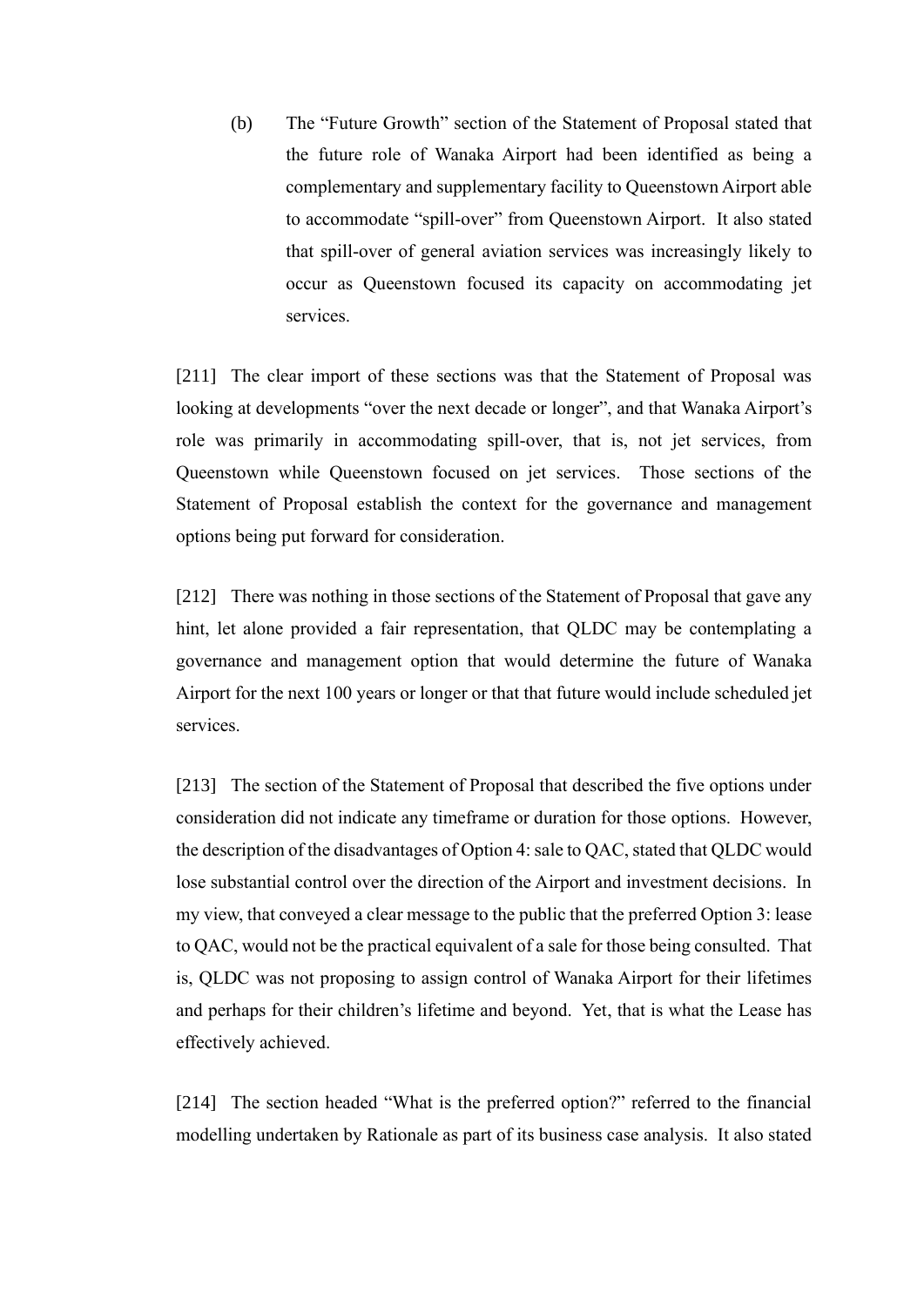that, as a governance approach, the lease option was similar to that used for QLDC's camping grounds which were leased to a single operator.

[215] The Rationale analysis was undertaken on the understanding set out in the Astral Report and in the Rationale Report, namely that Wanaka Airport's role was complementary and supplementary to Queenstown Airport, able to accommodate aircraft spill-over as Queenstown Airport focused on jet air transport, such that Wanaka could increasingly be the base for general aviation as well as accommodating scheduled charter air transport services itself. The clear message from the reference to the Rationale analysis was that the lease option was intended to facilitate development at the level indicated in the Astral and Rationale Reports. In addition, because both the Astral and Rationale Reports were, as Mr Pope's evidence confirms, reports that were considered by QLDC in preparing the Statement of Proposal, they should have been and were available to submitters and could properly be taken as indicating the scope of the Statement of Proposal.

[216] Because the Statement of Proposal and the Rationale Report referred to the camping ground lease, which was for 25 years, as an example of a similar governance arrangement to that proposed for the proposed lease of Wanaka Airport, and because Rationale used a 30 year appraisal period for its assessment of the options, it would have been reasonable for potential submitters to have understood that an initial lease term of about 30 years was in contemplation, particularly in the absence of any other indication of the likely duration of the lease of the Airport. That was certainly Councillor Lawton's expectation as the minutes of QLDC's meeting on 20 April 2017 recorded.

[217] I consider it also relevant that the hearing panel's report to the Council of 20 April 2017, which was written at the end of the consultation process, identified "general aviation, recreation, education and engineering functions" among the range of community and commercial requirements that would need to be accommodated in the future master planning for Wanaka Airport but made no reference to jet services. I consider that if the panel had known at that time that the introduction of scheduled jet service was a serious possibility, they would have included jet services in that list of community and commercial requirements. Jet services would have imposed the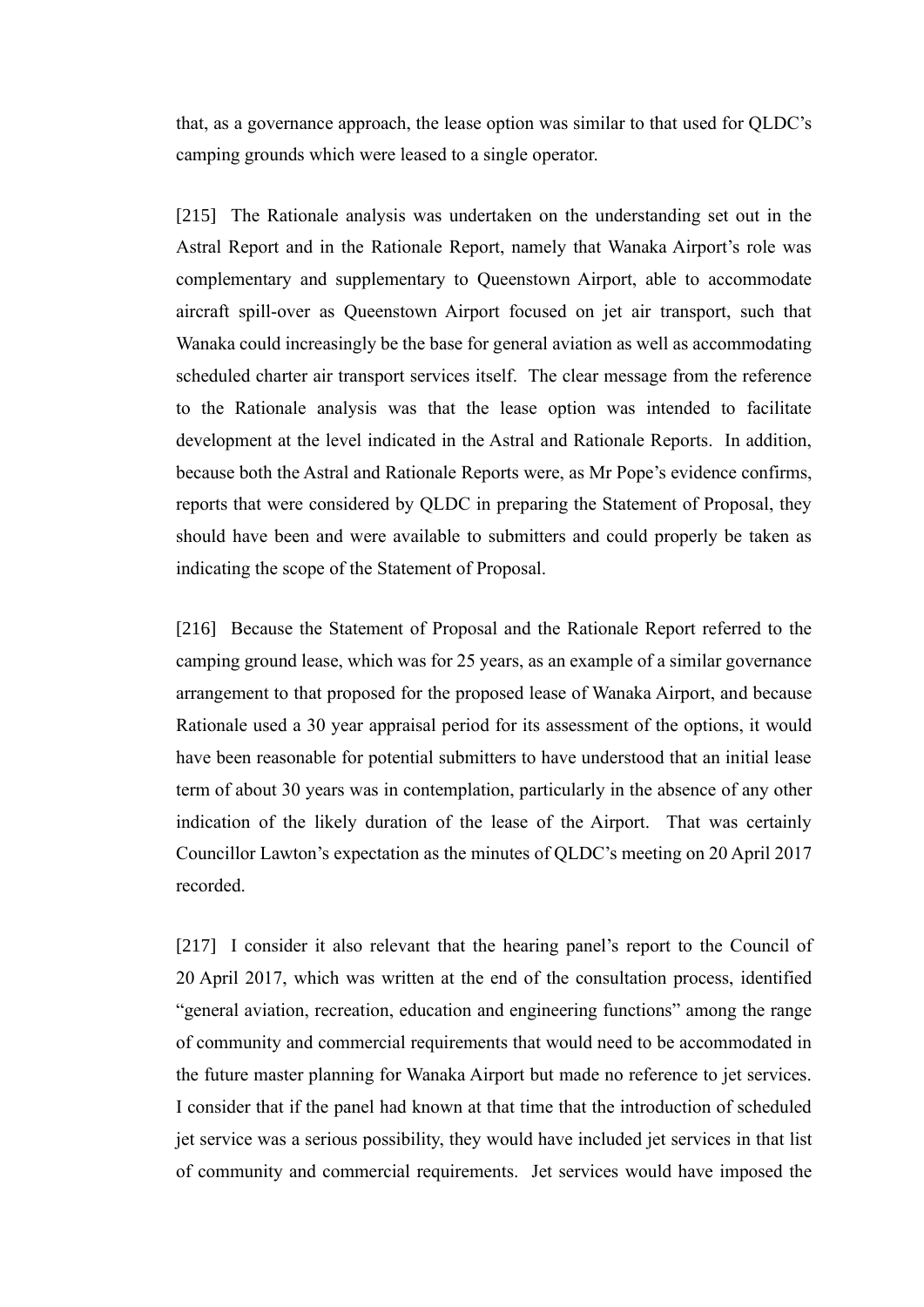most significant commercial requirements and would have had the most significant implications for the community.

[218] For all these reasons, I am satisfied that the proposed decision on which QLDC consulted the people of its district in the Statement of Proposal was a decision to grant QAC a long term lease of approximately 30 years' duration to enable a level of development of Wanaka Airport of the scale and intensity envisaged in the Astral and Rationale Reports. That is, to be a supplementary and complementary facility to Queenstown Airport by taking spill-over from Queenstown, and to become the base for general aviation as well as accommodating scheduled and charter air transport services. As envisaged in the Astral Report, the anticipated scheduled services were to be turbo-prop aircraft, rather than jets, because of the runway length.

[219] From the evidence before me, I conclude that at the time the Statement of Proposal was prepared and issued for consultation, there was no expectation on the part of QLDC that Wanaka Airport was to be redeveloped to allow for Code C jet aircraft or that a lease of 100 plus years would be granted to QAC for that purpose. It follows that QLDC did not consult the people of the District on such a proposal. I consider it likely that it was only after the consultation had concluded and the negotiations with QAC on the lease commenced that the QLDC negotiating team became aware of the greater scope of the opportunity that could be realised. There is no direct evidence on this point. As already discussed, the evidence filed on behalf of QLDC and QAC did not address the intended purposes of the Lease. In any event, whenever QLDC became aware of the opportunity for Wanaka Airport to be developed into a jet capable airport, that opportunity was not the proposal on which QLDC consulted the community.

[220] It follows that QLDC did not consult the people of its district on the decision that it took to grant the Lease to QAC. The Lease went considerably beyond the scope of the Statement of Proposal. That decision was a significant decision concerning a strategic asset. As a consequence, the decision that QLDC took to grant the lease was unlawful because it was not taken in accordance with the requirements of the LGA. In particular, the summary of information contained in the Statement of Proposal did not fairly represent the major matters of the decision taken by QDLC when it granted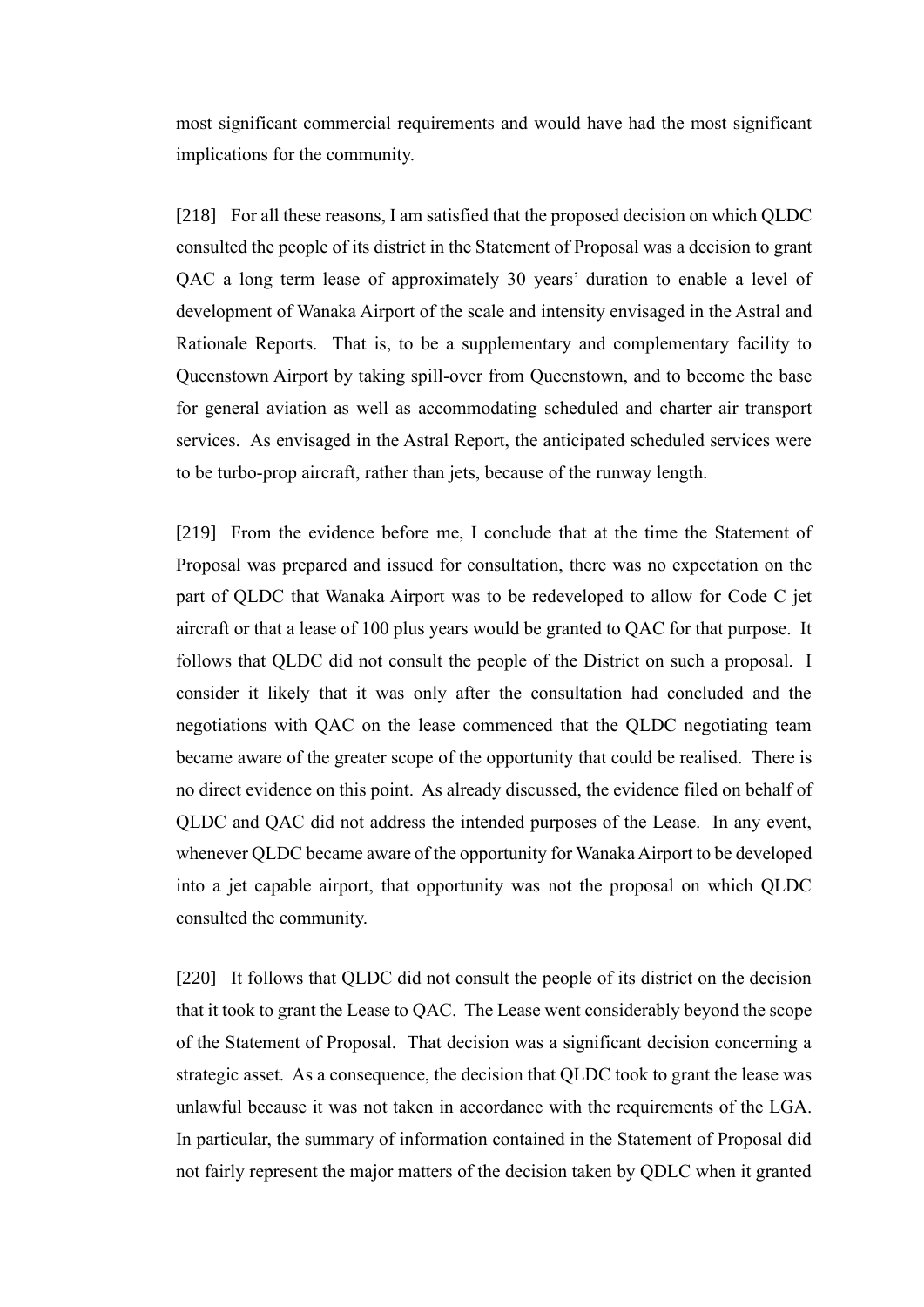the Lease, namely that it would be a lease that would transfer effective control of the Airport to QAC for 100 years or more.

[221] The alternative interpretation, that it had always been QLDC's intention to grant such a far-reaching lease to QAC, would have been no more lawful. That would have meant that QLDC deliberately failed to disclose to its community the full extent of the decision it had intended to take. Despite the suspicions of the WSG that that indeed had been QLDC's intention, I do not consider that was the case.

[222] For these reasons, I am satisfied that QLDC did not comply with the requirements of the LGA when it granted the Lease to QAC and that, as a consequence, the decision to grant the Lease was unlawful.

# <span id="page-61-0"></span>**Was QLDC's decision to enter into the Lease reasonable and take into account all relevant considerations?**

[223] This cause of action was pleaded as an alternative if I found that the consultation carried out by QLDC had complied with the requirements of the LGA. Because I have found that the consultation did not comply with those requirements, it is not necessary to consider whether a consultation that otherwise complied with the requirements of the LGA could still be impugned for unreasonableness or failure to consider relevant considerations.

# <span id="page-61-1"></span>**What relief should be granted?**

[224] WSG seeks declarations that QLDC's decision to enter into the Lease was unlawful and that the Lease and associated arrangements were illegal and of no effect. It also seeks an order restraining QDLC and QAC from taking any steps to develop and operate Wanaka Airport as a dual capable airport with Queenstown Airport.

[225] WSG is entitled to the first declaration which follows from my findings above. The other two forms of relief sought are more problematic.

[226] QLDC and QAC submit that even if I find the process that led to the granting of the Lease failed to comply with the requirements of the LGA, I should not set the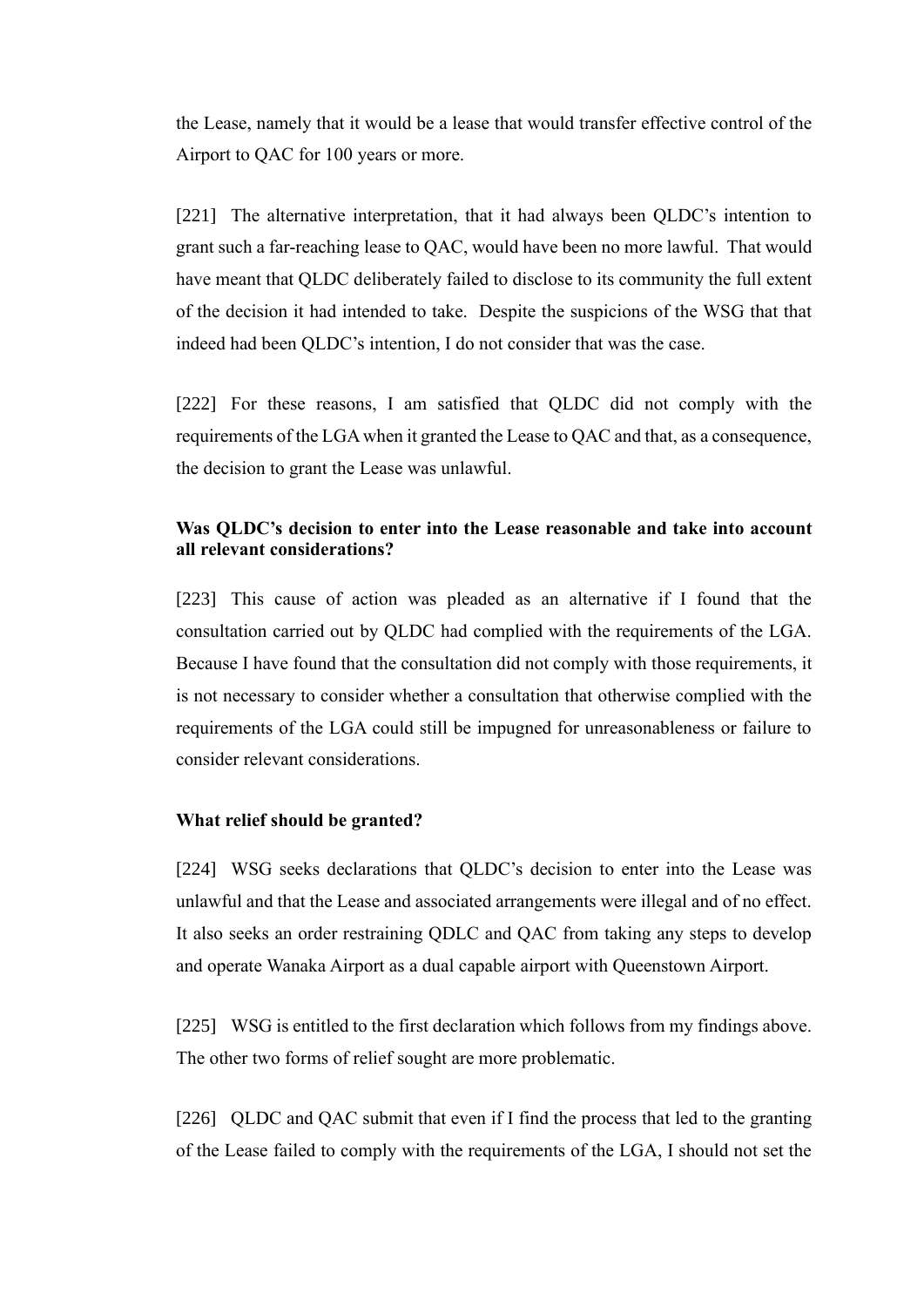Lease aside because of the disruption that would be caused to QAC and those who have entered into arrangements with QAC on the basis of the Lease.

[227] Mr Keel says that if the Lease is set aside, it would have implications for the approximately 90 subleases which QAC has concluded with tenants at Wanaka Airport and in which QAC invested considerable resources when putting the new arrangements in place. Mr Keel notes that the sublessees will have made business decisions based on those new arrangements. Mr Keel also says that if the lease is set aside, the significant investment that QAC has already made by way of direct investment in the operations centre, in engaging with the community and in progressing the draft master plan will have been wasted.

[228] Mr Pope says that if the Lease is set aside, QLDC would have to resume its role as landlord of the ground leases at Wanaka Airport which would mean it would have to engage in a costly and time-consuming process of negotiating an assignment of the leases negotiated between QAC and the tenants. Mr Pope also says that because QLDC does not have the in-house expertise to manage the Airport directly, it would probably have to negotiate a new contract with QAC to manage the Airport over the short or long term. That evidence does not, however, take into consideration the public law implications of a finding that a decision by QLDC with respect to one of its strategic assets was unlawful because it was not taken in accordance with the LGA.

[229] It is clear from the purpose and the provisions of the LGA that major decisions taken by a local authority with respect to its strategic assets must be taken only after a process in which the community has been consulted openly and transparently in accordance the LGA. QLDC has failed to meet that essential requirement. If the Lease is not set aside, the public's ability to have a say in the future uses of the Airport over the next 100 plus years would be limited.

[230] While QAC has said it would consult the public as part of the master planning process, it is clear from Mr Keel's description of that process that the public consultation envisaged is an opportunity to provide feedback on the draft master plan, after the technical work and consideration of options have been completed and a draft master plan, including preferred options, has been prepared. While it is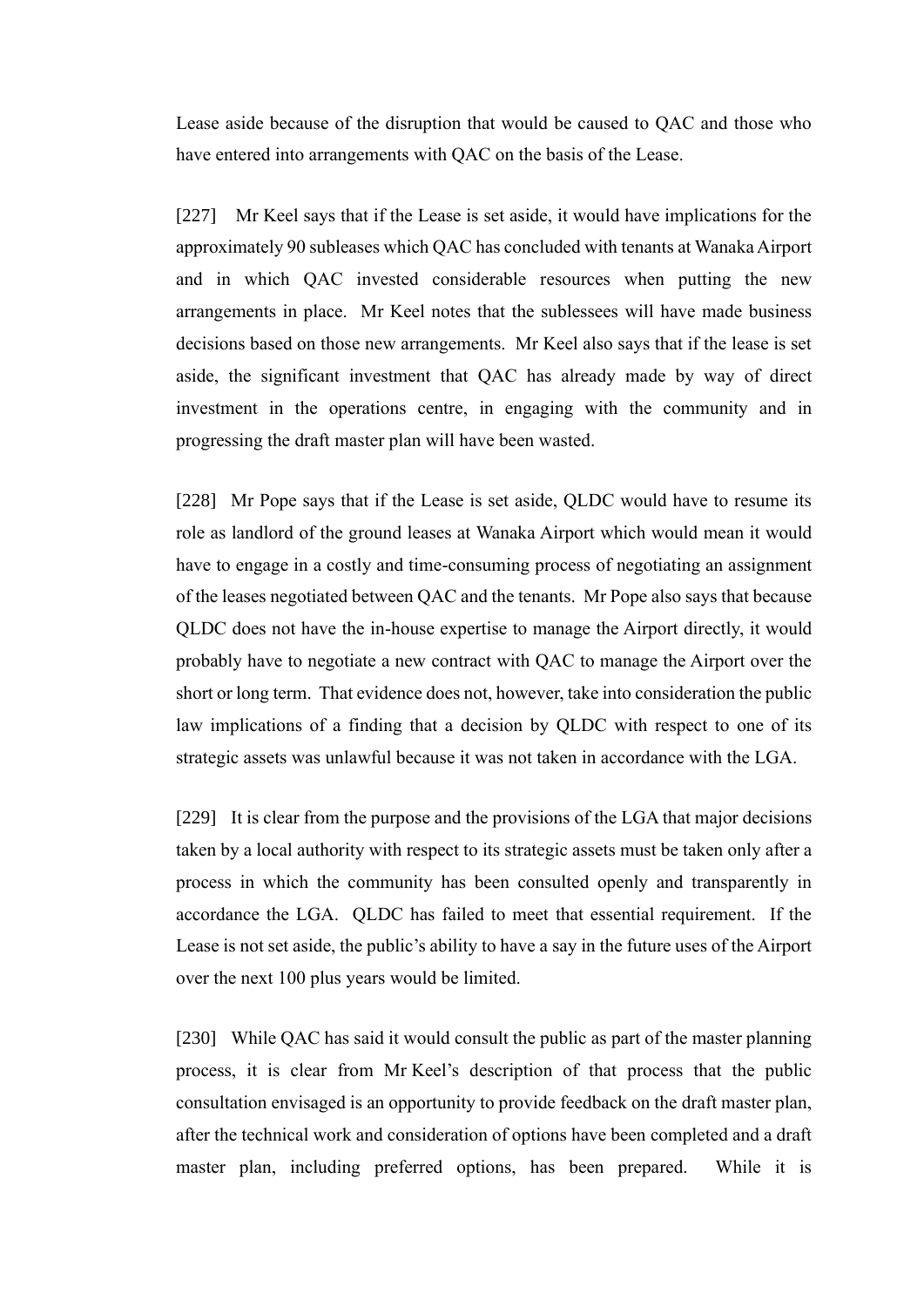understandable that QAC would want to consult at the point that it has developed its preferred options, it is also likely that the scope for influencing the proposed decision will be limited, given the investment of time and money that will have already been made in developing the preferred options. Such a consultation will also be at QAC's discretion and outside of the LGA's process. I do not consider that to be an appropriate result following a failure by QDLC to comply with the LGA. For that reason, I have concluded the Lease should be set aside.

[231] I acknowledge that there will be disruption to the sublessees if the Lease is set aside. I also recognise that setting aside the Lease will cause inconvenience and an increased administrative burden for QAC and QLDC in the short-term. Given that QAC managed the Airport for QDLC for approximately 10 years prior to the execution of the Lease, however, they are well placed to deal with those matters.

[232] I do not accept that the investment that QAC has made in the operations centre, in engaging with the community and in progressing the draft master plan will necessarily have been wasted. My decision means only that the Lease granted by QLDC to QAC on the basis of the consultation on the Statement of Proposal should be set aside. It does not preclude QDLC from initiating a fresh consultation, including by amending its long-term plan, on a proposal to grant a new lease or other long term arrangement to QAC to develop and operate Wanaka Airport, including as a jet capable airport, if there continues to be a need for increased air services into the District.

[233] My decision does not call into question the projections on which QAC based its master planning for Queenstown Airport or the analysis in the Arup Siting Study and the Arup COP Report of how the demand forecasted in those projections might be accommodated. If there continues to be a case for meeting that demand by the development of Wanaka Airport, it is open to QDLC and QAC to pursue that option, provided they do so in accordance with the requirements of the LGA.

[234] It is also for that reason that I do not propose to make an order restraining QDLC and QAC from taking any steps to develop and operate Wanaka Airport as a dual capable airport with Queenstown Airport as requested by WSG.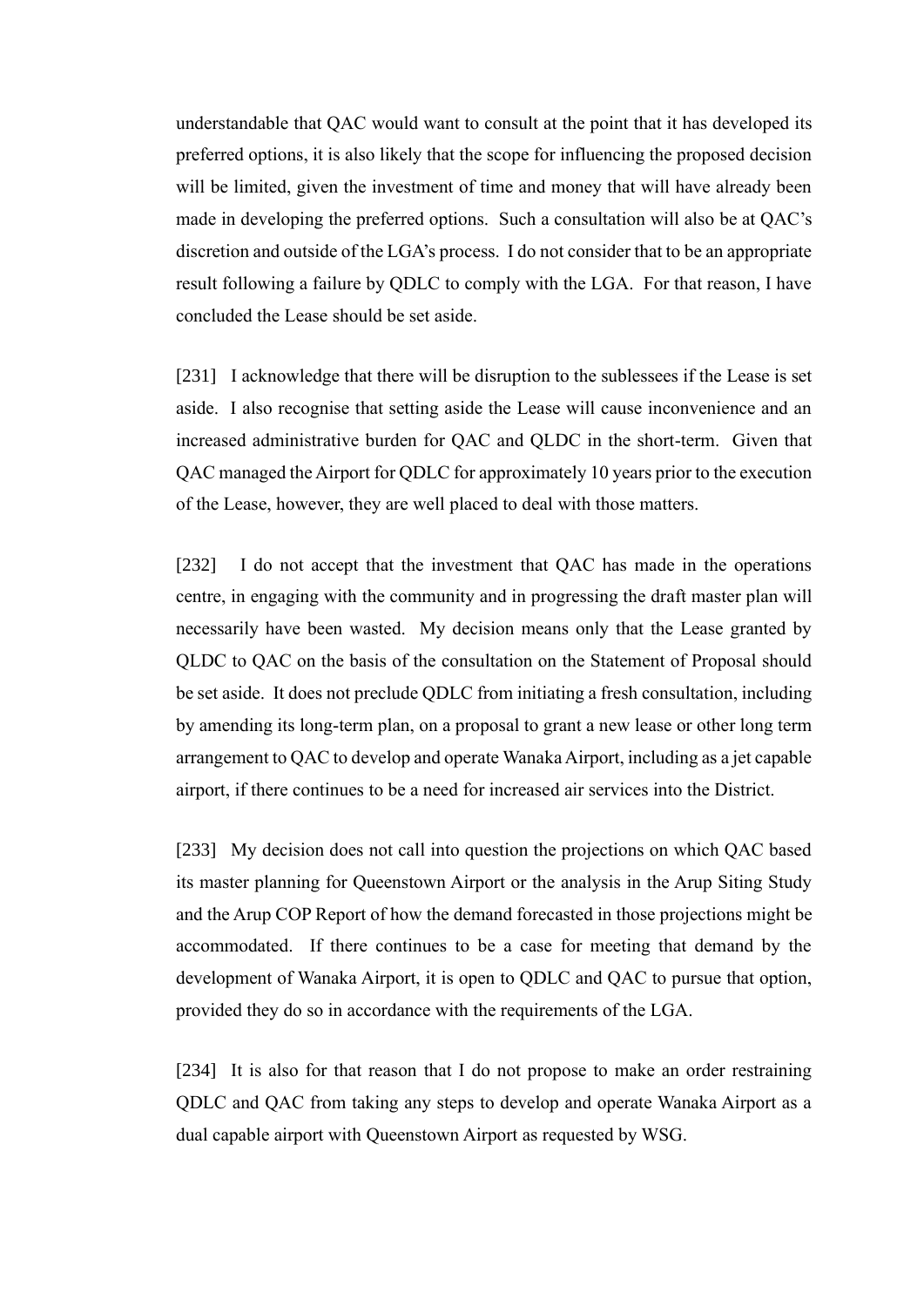#### <span id="page-64-0"></span>**Result**

[235] For all the above reasons, I find that:

- (a) In granting the lease dated 8 March 2018 by which the Queenstown Lakes District Council granted a long term lease of Wanaka Airport to the Queenstown Airport Company, the Queenstown Lakes District Council:
	- (i) Did not transfer ownership of Wanaka Airport to the Queenstown Airport Company;
	- (ii) Did not transfer control of the wastewater treatment plant, Project Pure, to the Queenstown Airport Company,
	- (iii) Did not take a decision to alter significantly the level of service provision at Wanaka Airport; and so
	- (iv) Did not act inconsistently with the requirements of ss  $97(1)$  and (2) of the Local Government Act 2002 that such decisions may be taken only in the context of the Queenstown Lakes District Council's long-term plan.
- (b) However, in granting the lease of Wanaka Airport to the Queenstown Airport Company following a consultation process based on the Statement of Proposal adopted by the Queenstown Lakes District Council on 29 September 2016, the Queenstown Lakes District Council:
	- (i) Transferred control of Wanaka Airport to the Queenstown Airport Company and, in so doing, did not comply with the requirements of ss 97(1) and 97(2) of the Local Government Act 2002 that such a decision may be taken only in the context of the Queenstown Lakes District Council's long-term plan; and